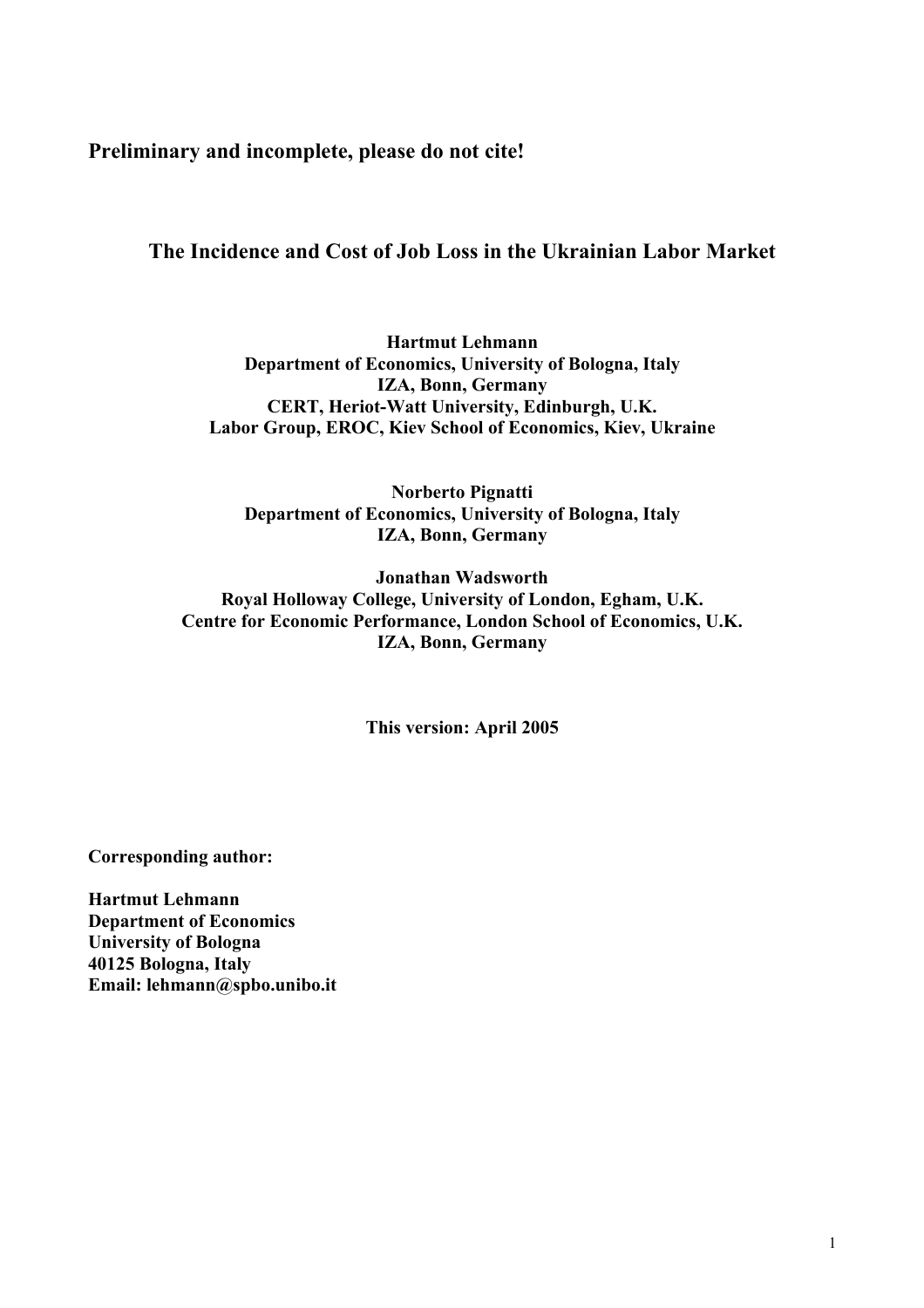#### **Abstract**

We examine the effects of economic transition on the pattern and costs of worker displacement in Ukraine, one of the laggards among the transition countries as far as reforms are concerned. Using the retrospective part of the Ukrainian Longitudinal Monitoring Survey (ULMS), which covers the period from 1986 to 2003, we construct displacement rates for the years 1992 to 2002. In Ukraine, these rates comprise a substantial fraction of separation rates and seem to be considerably larger than those found in Russia. At the end of the nineties and at the beginning of the new century, displacement rates in the Ukrainian labor market reach between 3.4 and 4.8 percent of employment, which are slightly lower than levels typically observed in several Western economies. The characteristics of displaced workers are similar to those displaced in the West in so far as displacement is concentrated on the less educated. They are different with regards to tenure since, unlike in the West, displacement rates are higher in the medium range. During the period of perestroika about half of displaced workers find re-employment within six months while the other continues non-employed. However, between 1992 and 2003 these re-employment rates are dramatically lower and do not exceed a third of the displaced. Wage costs of displacement for the sub-sample of displaced workers do not seem to be large. However, wages of the displaced begin to fall in the year prior to displacement and this loss is not recovered in the 2 years after the return to work in a new job.

### *JEL Classification:* J64; J65; P50

*Key words:* Displaced workers; Labor markets in transition; Ukraine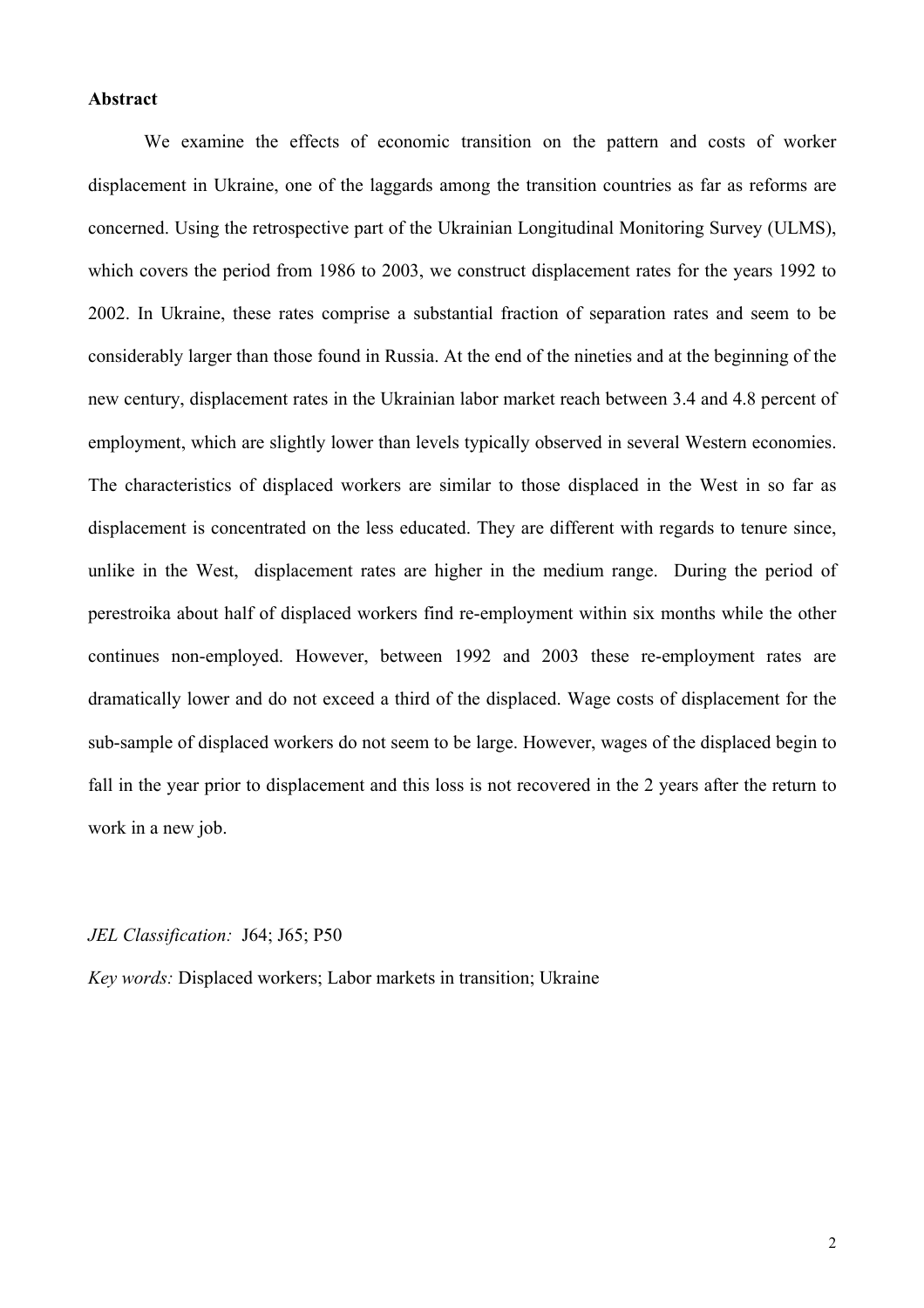### **1. Introduction**

Despite the extensive literature that examines large-scale privatization and structural reforms in developing and transition economies, e.g. Djankow and Murell (2002), little has been written about job displacement in these countries. Kletzer (1998) and Kuhn (2002) summarize the large empirical Western literature on job displacement which establishes the extent, incidence, and costs of displacement. As Jacobsen, LaLonde and Sullivan (1993) point out, policymakers need to know the size of the losses borne by displaced workers when considering intervention, training, or compensation. These issues are particularly pertinent for transition economies in which institutional structures are often evolving rapidly alongside mass privatization, large scale restructuring, and the reallocation of labor. Most transition economies also experienced deep recessions at the onset of the shift from the planned to the market economy. Even if quits comprise the major share of separations from jobs in transition economies, the scale of the reallocation process may be so large that many involuntary job separations occur.

The labor markets of the successor states of the Former Soviet Union (FSU), excluding the Baltic states, are often thought to have shown different adjustment patterns after the initial transition shock than the labor markets of Central Europe. Dramatically falling real wages, wage arrears and unpaid forced leave for a large fraction of the workforce were the most important mechanisms, with which enterprises responded to a collapse in the demand for their products. Since these mechanisms implied a low cost of labor, a moderate rate of labor shedding in Russia and other countries of the Common Wealth of Independent States  $(CIS)^1$  was observed over an extended period.<sup>2</sup> The evidence that we have for Ukraine tells us that these peculiar adjustment mechanisms took a more extreme form than in Russia for most of the nineties. As a consequence, Konings, Kupets, and Lehmann (2003) find a very moderate aggregate rate of labor shedding in the nineties in the Ukrainian labor market. However, these authors as well as Brown and Earle (2003) also establish

 1 The states of the FSU without the Baltic States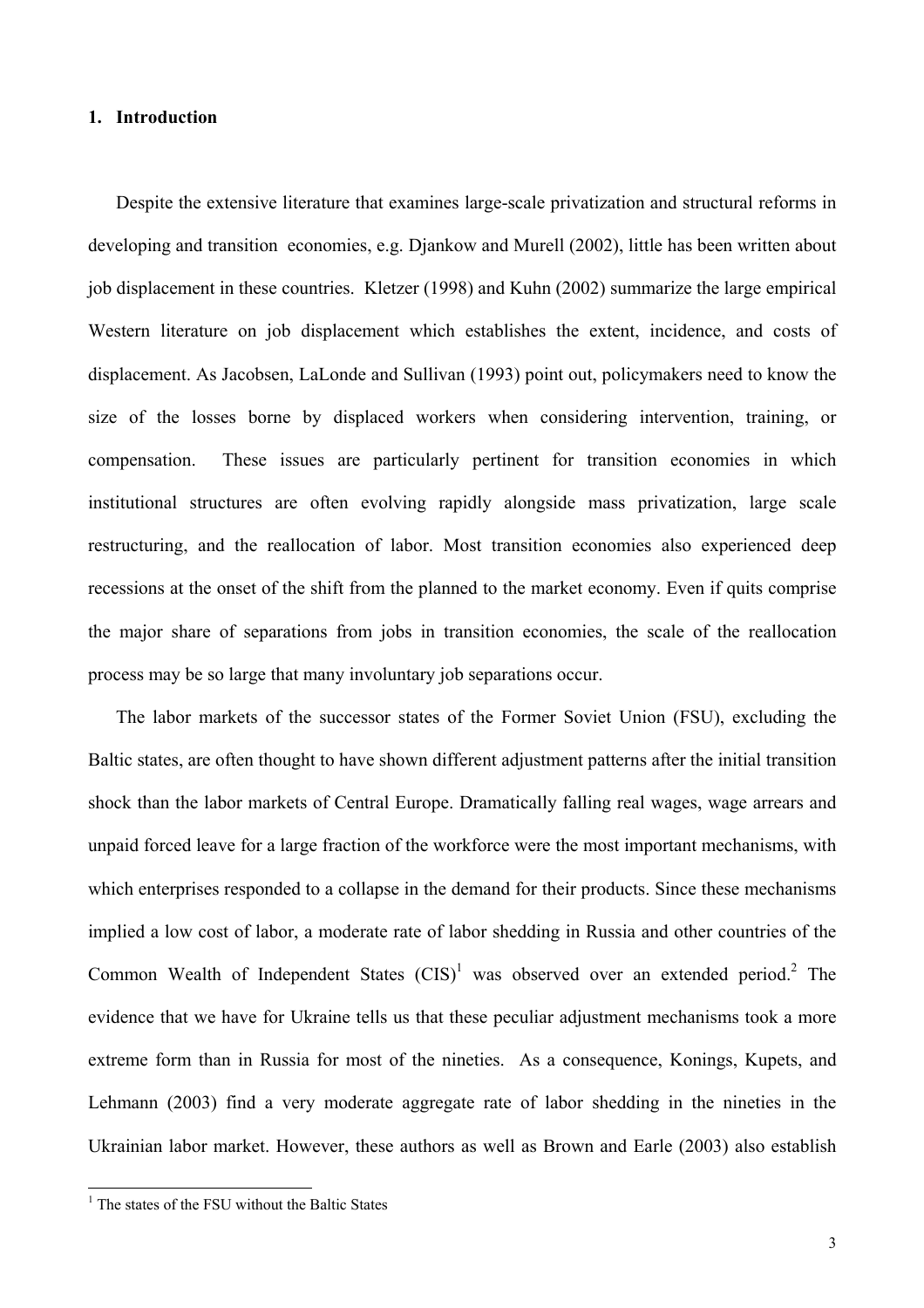that relentless gross job and worker reallocation is behind the moderate net fall of employment, showing increased levels with the first year of growth of the Ukrainian economy in 2000. We, therefore, moot that displacement might be important in such a labor market in spite of the peculiar forms of labor adjustment observed in the economies of the CIS. For Russia, there is some discussion with respect to the importance of displacement. For example, Earle and Sabiarianova Peter (2004) maintain that the incidence of displacement is extremely low. The empirical evidence that they use is, however, exclusively based on the responses of managers who might drastically understate the real level of displacement. While there are also problems with worker survey data, our data set allows us for the first time to get a proper estimate of the incidence of displacement in a labor market of the CIS.

 The Western literature on displacement focuses on seniority, firm-specific human capital premia, and union wage premia as the main reasons that displaced workers experience substantial earnings losses. For Europe, Kuhn (2002) shows that the cost of job loss is lower than in the United States or in Britain. This result appears to be driven by institutional features in Europe that cushion unemployment income, job search, and pay in return jobs. However, we may not observe similar features in a transition economy, because institutional factors are less likely to ameliorate the costs of job loss. Unions play a relatively minor role in the wage determination process and welfare support systems in many of these countries are under-developed and not generous, as Boeri and Terrell (2002) attest. In CIS countries where unions have very limited power and welfare payments are often not available this statement is even more true than in transition countries in general.

With more rapid restructuring and labor reallocation than in the West, the transition economy might create a sufficiently dynamic environment in which individuals could move quickly between jobs and productivity levels in the new or restructured sectors might offer relatively good wage prospects. In this case, the costs of job loss would be small. In Ukraine, such a dynamic environment exists in the period of rapid economic growth, i.e. in the years 2000-2003.

 $\frac{1}{2}$  $2$  For Russia, see for example, Lehmann, Wadsworth, and Acquisti (1999), Earle and Sabirianova (2002), and Earle and Lehmann (2002).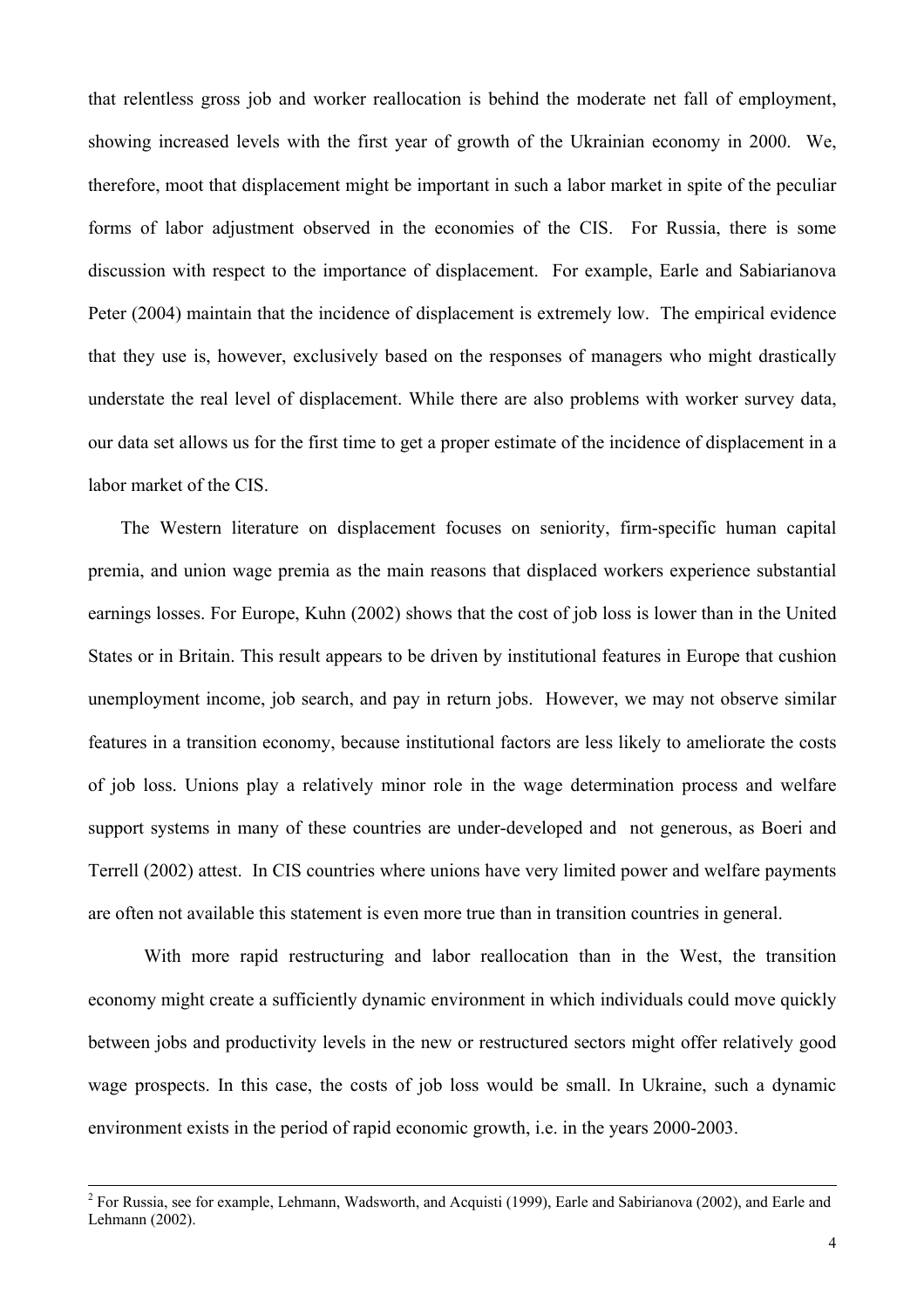Little empirical evidence exists to distinguish among these possible outcomes in transition economies. In a study on displacement in Slovenia, Orazem, Vodopivec and Wu (2004), examine official administrative data on workers displaced between 1987 and 1993. They find substantial long-term unemployment among displaced workers but real wage growth, on average, for those who find new work. However, large real wage cuts are taken by workers with 25 or more years of work experience.

In Estonia, Lehmann, Phillips, and Wadsworth (2005) show that displacement rates are excessive compared to Western countries in the early stage of transition but reach Western levels in the later, mature period of transition. They also find that, like in the West, less-skilled workers and those workers with short job tenure experience displacement disproportionately. The main cost of being displaced from a job is the income loss due to non-employment rather than a wage penalty for those who return to work.

In Ukraine, employment protection legislation is comparable to that in many West European countries so that, other things equal, the incidence of job loss should be broadly comparable. One needs to add the caveat, though, that compliance with legal provisions has been particularly problematic in the Ukrainian case. On the other hand, the potential costs of job loss could be high because unemployment payments, which are earnings-related, are very low in most local labor markets and strict eligibility criteria exclude many of the unemployed from their receipt. As a consequence, most displaced individuals try to return to work quickly, but high search costs may compromise efficient matching and increase the likelihood of wage penalties associated with displacement. Other potential costs of job loss stem from differences in wages between old and new jobs. For a majority of Ukrainian workers wages were still tied to Soviet wage grids. This process recognized seniority so that higher tenured workers could expect to receive higher wages. If such workers lose their jobs, the skills acquired under the old regime may not be in demand in a restructuring, transition economy, as Lehmann and Wadsworth (2000) argue. Hence, older workers are likely to suffer most from displacement. Konings, Kupets, and Lehmann (2003) document large job creation rates in the new private sector in Ukraine. If these new jobs are high productivity jobs,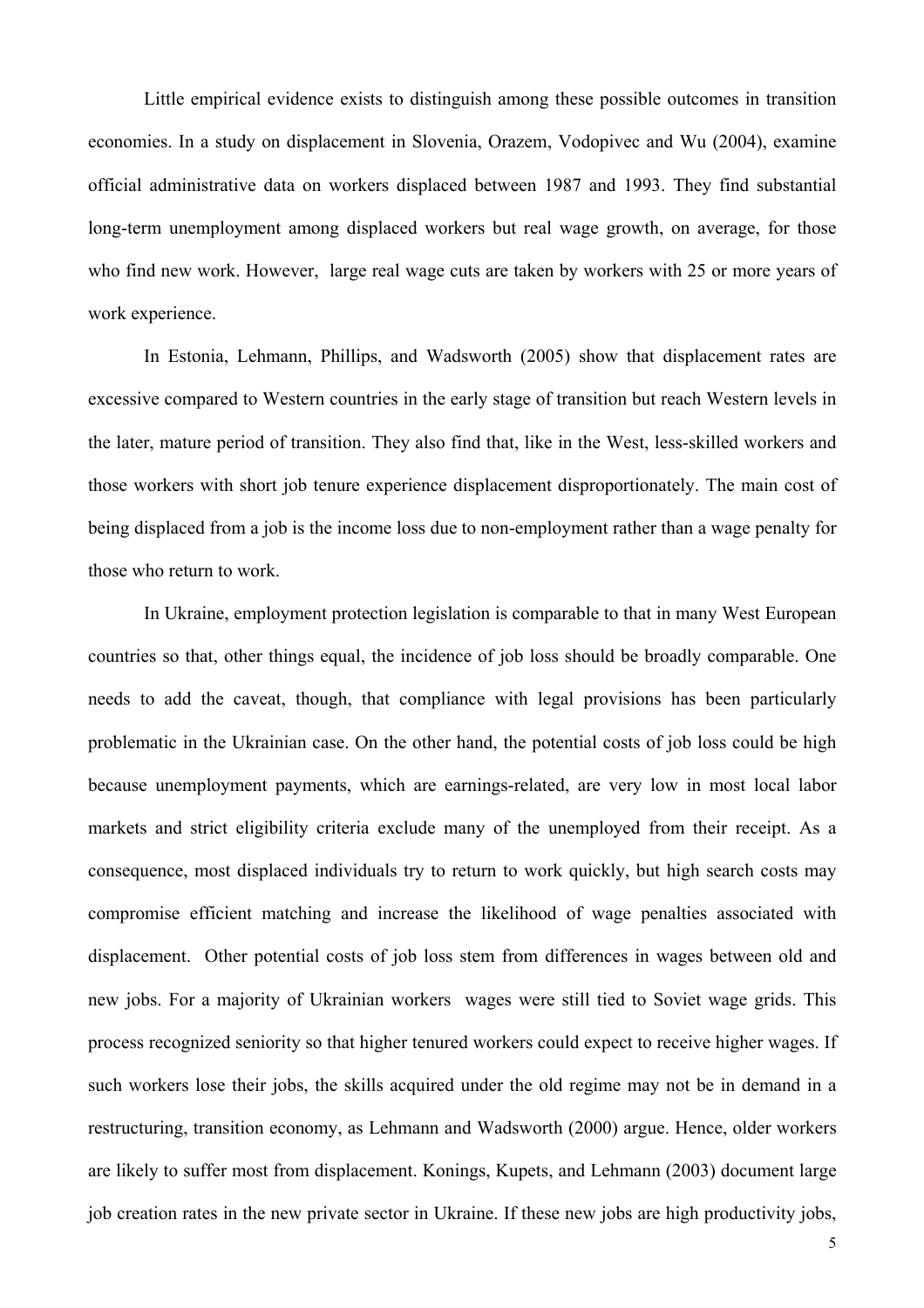displaced workers could obtain wages in their new job that would be comparable to, or higher than those in the previous job.

With no clear theoretical guidance as to the likely wage change following displacement and eventual re-employment in a transition economy, empirical evidence is required. The actual scenario has important policy implications, in particular for Ukraine where the economy will still need to undergo a major restructuring effort. If displaced workers can find new work relatively quickly and receive wages that exceed those in their former job, policymakers will have less concern over job displacement than in a situation characterized by long-term unemployment and a future of low paying jobs.

In what follows, we analyze changes in the pattern of displacement from the initial stages to the more mature stage of transition. We differentiate the characteristics of displaced workers from other workers who experience joblessness and from those workers who manage to avoid nonemployment.<sup>3</sup> We examine the duration of joblessness following displacement and estimate hazard rates from non-employment for both displaced workers and for those who quit their jobs. Hence, we investigate whether displaced workers experience longer or shorter non-employment spells and whether systematic differences arise between the two groups. This investigation is done separately for the four distinct periods of perestroika (85-91), the post-independence crisis (92-95), stabilization (96-99) and robust GDP growth (2000-03). For the years 1999 to 2002, we also present difference-in-difference estimates of the earnings change associated with displacement to establish the pecuniary costs of job displacement.

The next section outlines the Ukrainian Longitudinal Monitoring Survey (ULMS) data used in our study and shows general patterns of displacement and the incidence of job loss in Ukraine. Sections 3 and 4 look at the two main components of the costs of job loss, i.e. the duration of non-

 $\overline{a}$ 

 $3$  Sample size limitations prevent us from distinguishing between those displaced workers who entered unemployment and those who became economically inactive. We therefore count any jobless spell as a period of non-employment. Often the same non-employment spell involves periods of both unemployment and economic inactivity and the degree of search activity which conditions classification into these states might be considered endogenous to the rate of job offer arrival.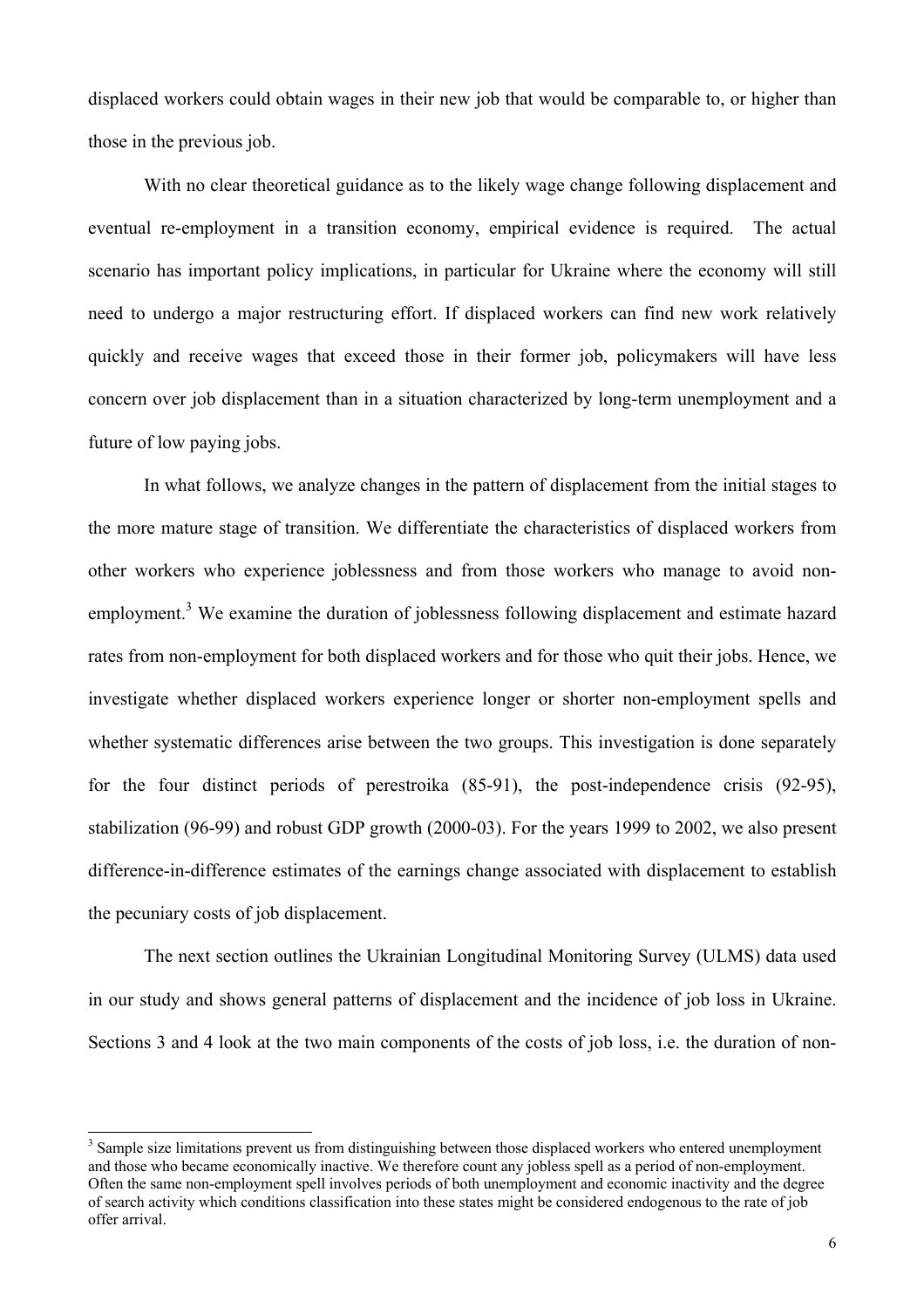employment and the potential income losses of displaced workers who find a new job. Section 5 offers some conclusions on the overall cost of displacement and on social policy.

#### **2. The Data and Principal Patterns of Displacement in Ukraine**

Our principal source of information is the ULMS, a survey undertaken for the first time in the spring of 2003.<sup>4</sup> The ULMS panel data set, similar to the Russian Longitudinal Monitoring Survey (RLMS), was conceived as a statistically representative sample of the Ukrainian population aged between 15 and 72 years, comprising of 4000 households and approximately 8,500 individuals.

The ULMS survey instrument is very detailed. The household questionnaire contains items on the demographic structure of the household, its income and expenditure patterns as well as living conditions. The core of the survey instrument is however the individual questionnaire, which elicits very detailed information concerning the labor market experience of Ukrainian workers. Apart from standard LFS sections that inquire about primary and secondary employment, search activities, non-employment and participation in labor market programs in the reference week, there is an extensive retrospective section, which tracks workers' labor market involvement at specific past points in time (December 1986 and December 1991) and which allows a complete reconstruction of workers' labor market histories between January 1998 and the date of the interview. In addition there are sections on education and skills, the ownership structure and its evolution at workers' firms, spatial mobility, health status and political and environmental attitudes. Finally, there are several questions on wage arrears, payments in kind, unpaid leave etc. in order to address specific adjustment mechanisms that take place in Ukraine like in other labor markets of CIS countries. The ULMS provides arguably the most complete data source on labor market developments in any country of the CIS. A more detailed description of the genesis and the content of the data set can be found in Lehmann and Haisken-DeNew (2005).

<sup>&</sup>lt;sup>4</sup> The ULMS project is financially supported by a consortium led by IZA, Bonn. The other permanent members of the consortium are CERT, Heriot-Watt University Edinburgh, EERC-Ukraine and RWI-Essen.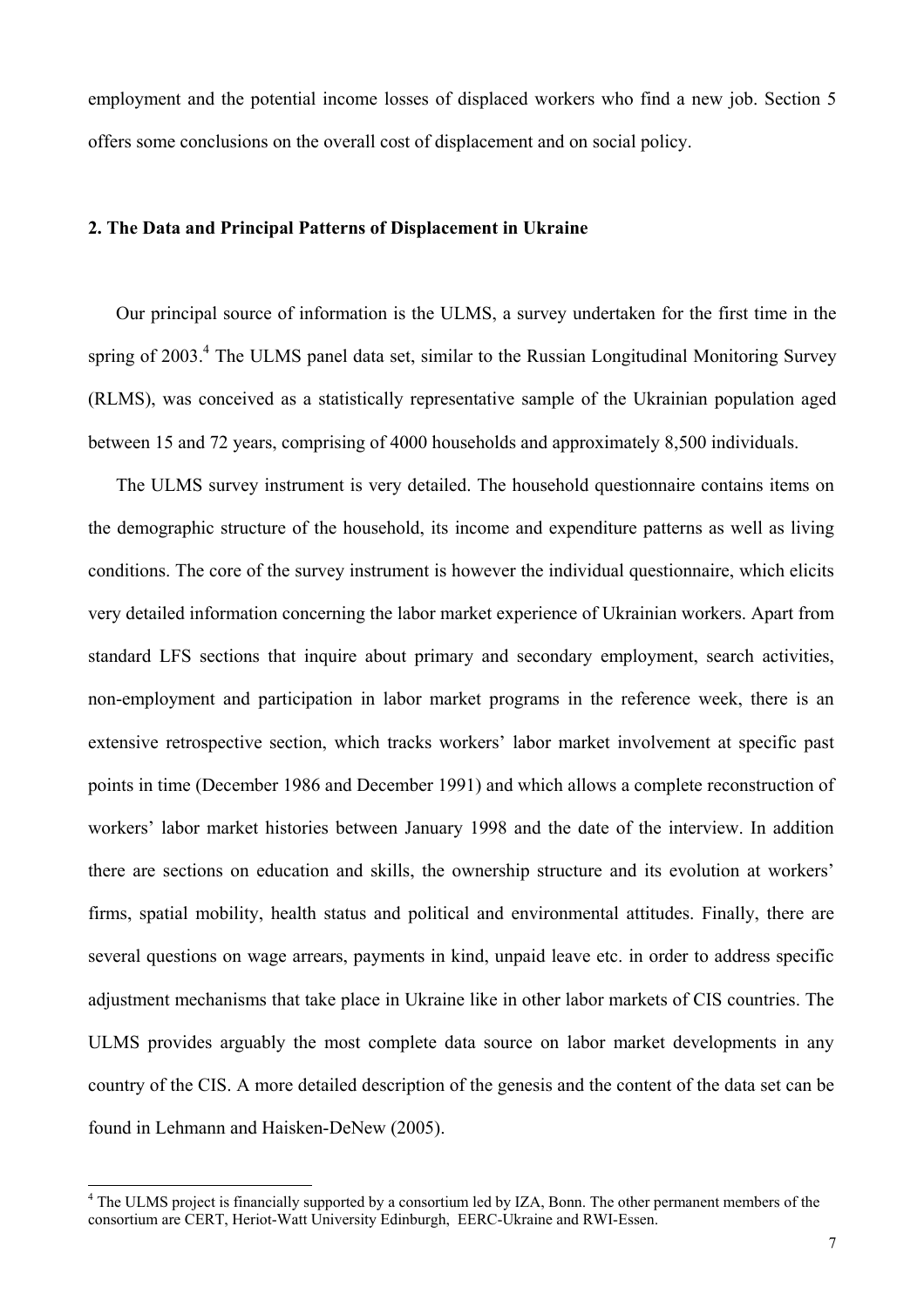The retrospective labor market history section invites respondents to give information about their labor market status in December 1986 and December 1991 and solicits information about any changes of the labor market status following these dates. The responses given allow us to estimate annual separation, displacement and quit rates for the years 1987 and 1992. For the period from January 1998 to the date of the survey in the spring 2003 we can reconstruct the entire labor market history of each respondent, tracking changes with a lower frequency than one month. These histories allow us to estimate annual separation, displacement and quit rates for all years between 1998 and 2002.

Table 1 demonstrates how we construct a measure of displaced workers that mirrors the one used in the Western literature in which displaced workers are those who are separated involuntarily from their jobs by mass layoff or plant closure. The ULMS allows us to distinguish between job loss because of plant closure, firm reorganization, bankruptcy, privatization, dismissal initiated by employer, and personnel reduction (items 1 through 6 in Table 1). Our measure of displacement is conservative in so far as we exclude separations due to end of contract and of probation time (items 7 and 8) from it. These latter two reasons and items 9 through 24 are lumped together as quits. Text answers for reason of separation (item 25) were meticulously checked and for the most part assigned the category "quit", again using a conservative approach. So, the estimated replacement rates are lower bounds. Also, while some measurement error is present, it should be small. For the period 1998 to 2003, we have information on the year and month of any job change and the duration of any intervening non-employment spell. We calculate job tenure and work experience over this sample period, but the data do not allow us to calculate total work experience since entering the labor market for those who began work before 1998. Therefore, we use age as a proxy for total work experience. Respondents are asked to give gross monthly wages received at certain periods covered by the survey. For the period 1998 to 2003, workers leaving or losing a job are asked to give their final salary measured as gross monthly wages in Hryvnia. If workers are paid in another currency (e.g. dollars or rubles), they are asked to state the currency. Workers starting a new job are asked to give their starting salary. Those who stay in their job are asked to give their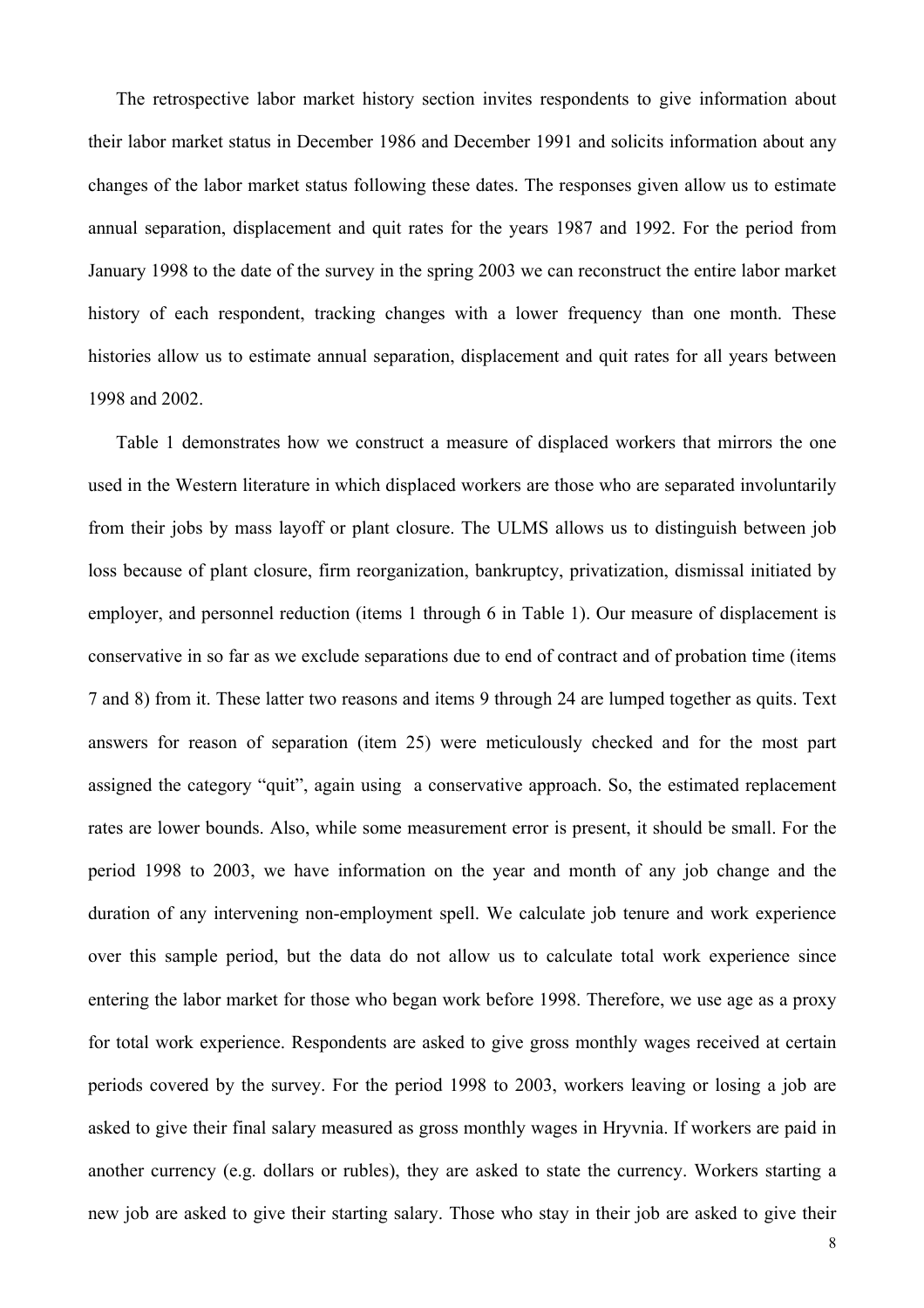wages in December of each year. We exclude individuals who work abroad. Due to concerns over the reliability of retrospective data in periods of hyperinflation and also when the carbovanets was the national currency, we exclude the years before 1998 from our wage analysis.

Figures 1a and 1b and the last rows of Tables 2a and 2b outline the pattern of annual job displacement rates in Ukraine in the year immediately after independence and the years 1998 to 2002 when the economy was coming out of a deep and prolonged depression. In the years 2000 to 2002 we observe robust growth for the first time since the collapse of the Soviet Union. Since the official retirement age is 60 for men and 55 for women, but many work beyond these age limits, we construct measures of separations, displacements and quits based on two age intervals in the given year, 15 to 70 and 15 to 59. However, Figures 1a to 1c and the last rows of Tables 2a and 2b show that our measures are not sensitive to the choice of age interval.

Displacement is relatively low in 1992 but reaches between four and five per cent in the years 1998 to 2002. These latter figures are broadly comparable with those from the Western literature; for example, U.S., Dutch, German and British displacement rates average between 3 to 6 percent of the workforce in a year (Kuhn, 2002). In the mature stage of transition, Estonia had a displacement of 6% (Lehmann, Philips, and Wadsworth, 2005). Hence, Ukraine has displacement rates only slightly lower than one of the hailed fast reformers among the transition economies. As Figure 1b indicates, redundancies rather than plant closures account for the majority of displacement. Plant closures reach a peak, at slightly more than one fifth of all displacements, in 1998. Bankruptcies, on the other hand, are the least important reason for displacement.

 The incidence of quits is much larger than that of displacements, accounting for around two thirds of separations. Quits grew between 1992 and 2002, reaching 14% of employment in the latter year. Figure 1c shows that voluntary job separations and retirements are responsible for the majority of quits throughout the period.

 Tables 2a and 2b report that men were less likely to experience displacement in the years 1998 and 1999 but more likely to do so in the last two years of the sample period. Since 1999, Ukrainian workers experience less displacement than Russian workers, which might be related to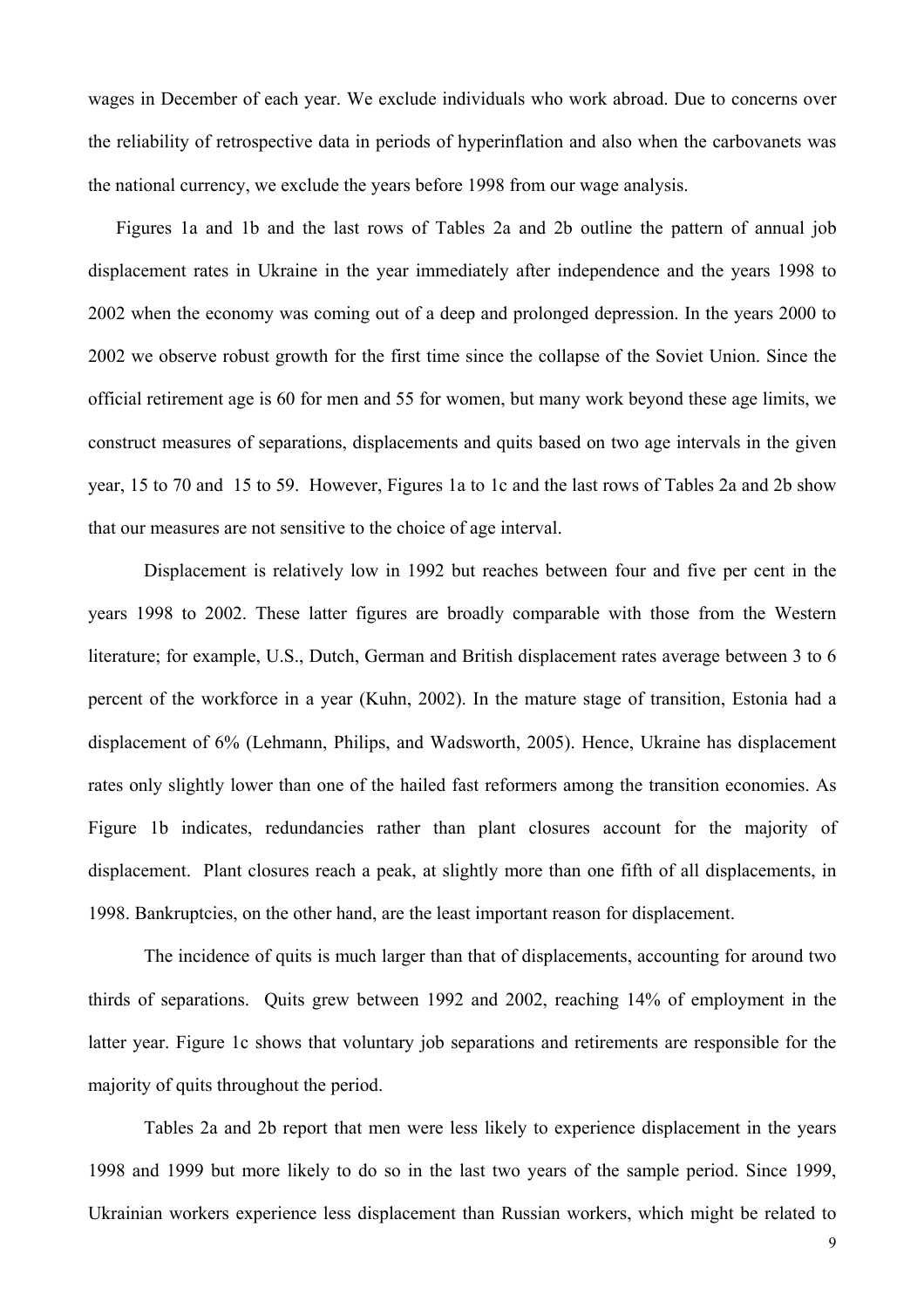the larger employment share of Russian workers in industries most affected by downsizing. Apart from the youngest age group, which has a higher incidence of displacement than all other groups, displacement rates are relatively uniform across age groups, while displacement does fall disproportionately on less-educated individuals. In the last year of the period, less-skilled workers experience more displacement, but this result does not hold for earlier years. The incidence of displacement by job tenure shows a U-shaped relationship in 2002, implying that individuals relatively new in their job and those with very long tenure are mostly affected by involuntary separations. This pattern cannot be observed for earlier years in the data.

Job loss is much lower in education, health, and social work throughout the period, while displacement in the wholesale and retail trade, hotel and finance sectors remains high. The other two industries where displacement is comparatively high in the examined years are manufacturing and mining and construction. As far as ownership is concerned, it is striking that new private firms have substantially larger displacement rates than both state-owned and privatized firms, hinting possibly at learning effects but also at the unfriendly environment, in which small business has to act in Ukraine. It is noteworthy that in the early years of the reported period worker displacement in the new private sector is caused equally by firm exit as well as redundancies while the latter reason dominates in 2002.

All survey data on displacement are plagued to some degree by selection bias. If workers have rational expectations about the economic viability of their firm, those workers with good prospects in the labor market may quit the firm before the firm is closed down or before mass layoffs occur. Hence, workers with worse characteristics remain. In restructuring firms that do not close down but initiate mass layoffs, the better-quality workers may stay with the firm because of potential postrestructuring productivity gains that generate high wage growth.<sup>5</sup> Whether selection problems related to mass layoffs and plant closure are particularly strong in transition economies is a contentious issue. Potential failure or poor performance of firms may be to easier to perceive in a

<sup>&</sup>lt;sup>5</sup> Pfann (2001) finds workers with higher expected productivity growth are the "better quality" workers retained by the firm. In a transition context, such workers might want to stay in restructuring firms.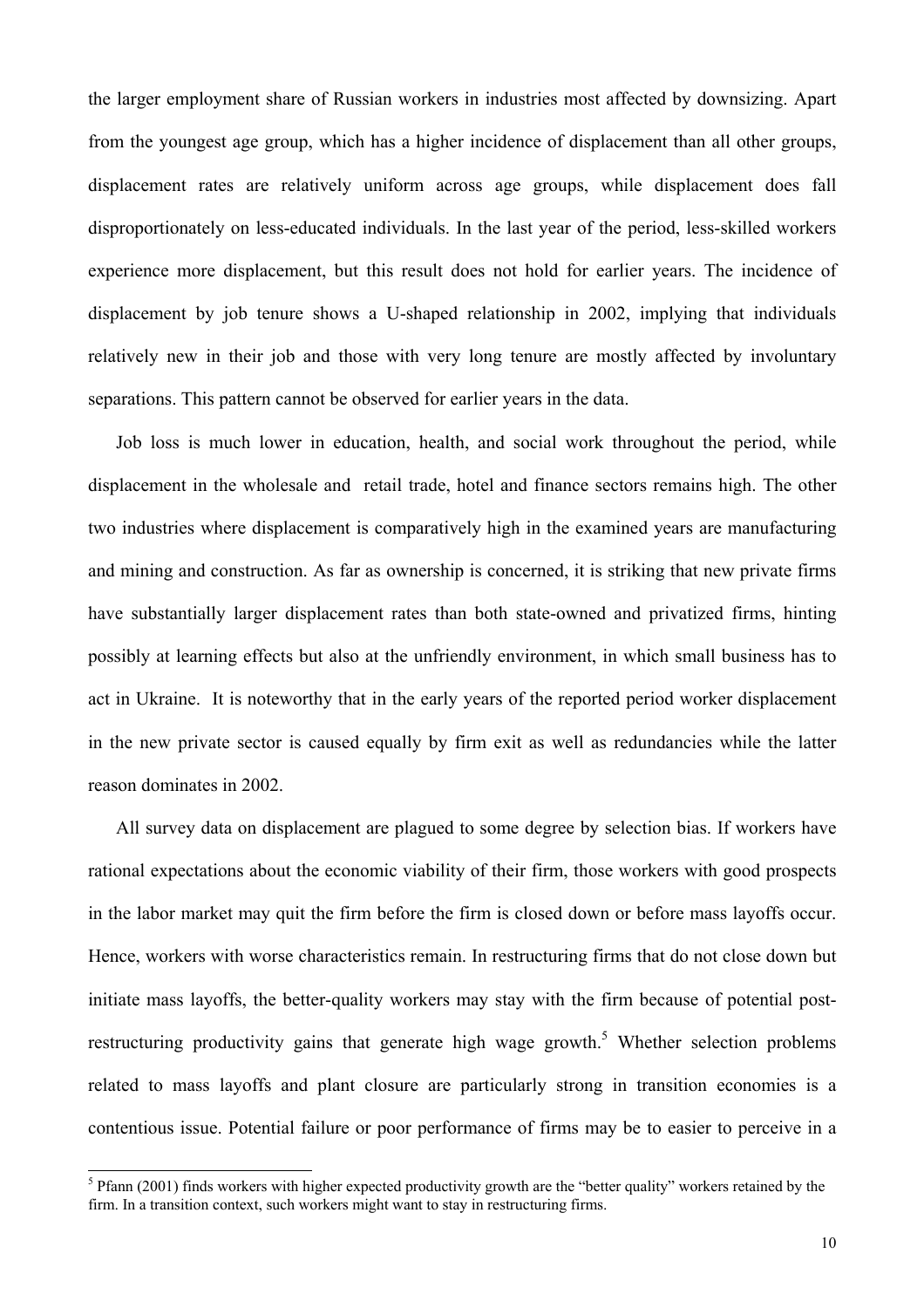transition economy and, as a result, good workers would be more likely to leave the firm before closure or large-scale labor shedding. Conversely, good workers may have more reason to retain their old job in restructuring firms because of the prospect of higher future rewards after restructuring. Workers may also keep their jobs because of greater uncertainty in a rapidly changing transition labor market or because of poor outside options, which both characterize the situation in the Ukrainian labor market throughout the examined period. Since we are unable to discern which of these scenarios prevails, we allow for the possibility of unobserved heterogeneity in the estimates of jobless duration and the cost of job loss.

If a truly exogenous shock affects all sectors equally, displaced workers would not be different from other workers. However, Tables 2a and 2b suggest that displacement is non-random across observable characteristics. Multinomial logit estimates of relative displacement probabilities shown in Table 3 for the periods 1992 to 1997 and 1998 to 2002 confirm this point. The marginal effects are not directly comparable across the two periods, since the construction of the data allows only for the latter period the estimation of annual probabilities, while we can only estimate the probability of being displaced or of quitting at any point in time in the interval 1992 to 1997.

For the earlier period, female workers have a probability of being displaced that is 2.3 percentage points higher. Once we control for industry, there is no longer a difference in the probability of being displaced between Ukrainian and Russian workers although the propensity to quit is lower among Ukrainians in the years 1992 to 1997. Also, job losers are typically middle aged compared with job quitters - note the opposite signs of the coefficients for displaced workers and quitters -, although their educational backgrounds are similar. In the earlier period, university graduates have a lower quit rate of about 7 percentage points, while they have a lower annual displacement rate of 1 percentage point in the interval 1998 to 2002. In general, low tenure workers are more likely to quit. Throughout the entire period, displacement was particularly high for medium term tenure.

l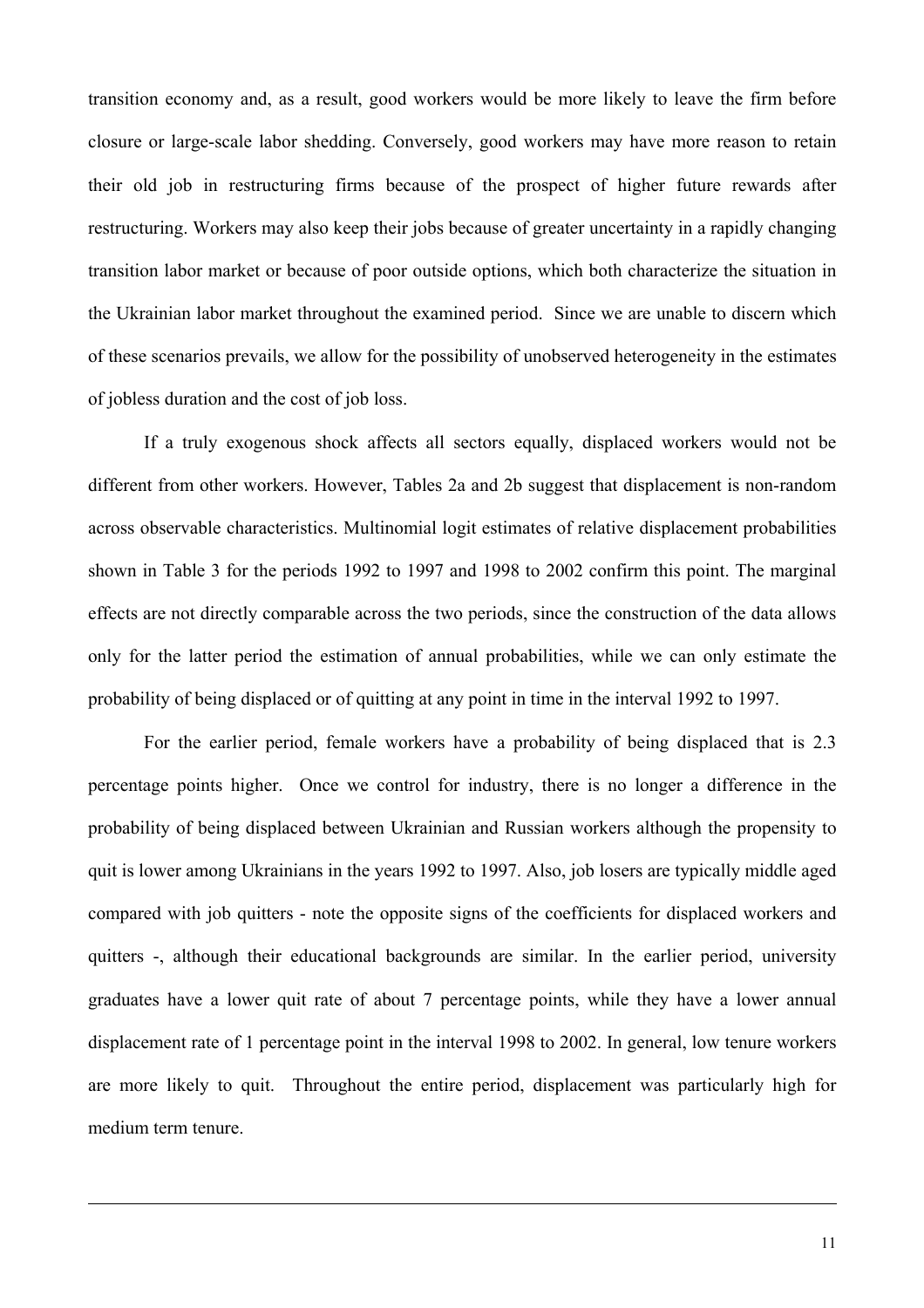The multinomial regressions do not confirm the effect of ownership type on displacement given by the simple cross tabulations, since workers in state-owned and privatized firms have either the same or, in the years 1998 to 2002, a slightly higher incidence of displacement than workers in newly established firms. This seeming contradiction can be clarified by analyzing the displacement patterns by sector, firms size and region.

Workers in construction and wholesale and retail trade and hotel services are particularly hard hit by displacement throughout the years 1992 to 2002, while manufacturing workers and miners experience disproportionately high displacement rates only in the years 1992 to 1997. In contrast, educators, health and social workers are less affected by displacement having a lower probability of 3 points per annum in the second time interval. One implication of these findings is that the latter industry did not undergo any major restructuring effort throughout the period. Workers in small firms (up to 199 employees) are more likely to be displaced during the entire period under examination, although this effect is only significant in the second time interval. In the same period, quits are more frequent for workers in relatively large firms. This higher propensity to quit does, however, not occur in firms with more than 1000 employees. Finally, both involuntary separations and voluntary quits are much higher in Kyiv than in other regions of the country. These results make clear that the high raw displacement rates of workers in the new private sector are linked to a composition rather than an ownership effect. Calculations, which are not reported here, show that about two thirds of all employment in new private firms is concentrated in the sectors industry, construction and wholesale/ retail trade/hotels and restaurants and that about ninety percent of all employment in new private firms is in firms with less than 100 employees.

Throughout the period, industry affiliation, firm size, and geographic location were the main determinants of closures and permanent layoffs. In the next two sections, we outline the possible costs of job loss in Ukraine and investigate to what extent these costs have changed over time. Job loss involves both a risk of non-employment and a possibility of lower wages for those workers who find new employment.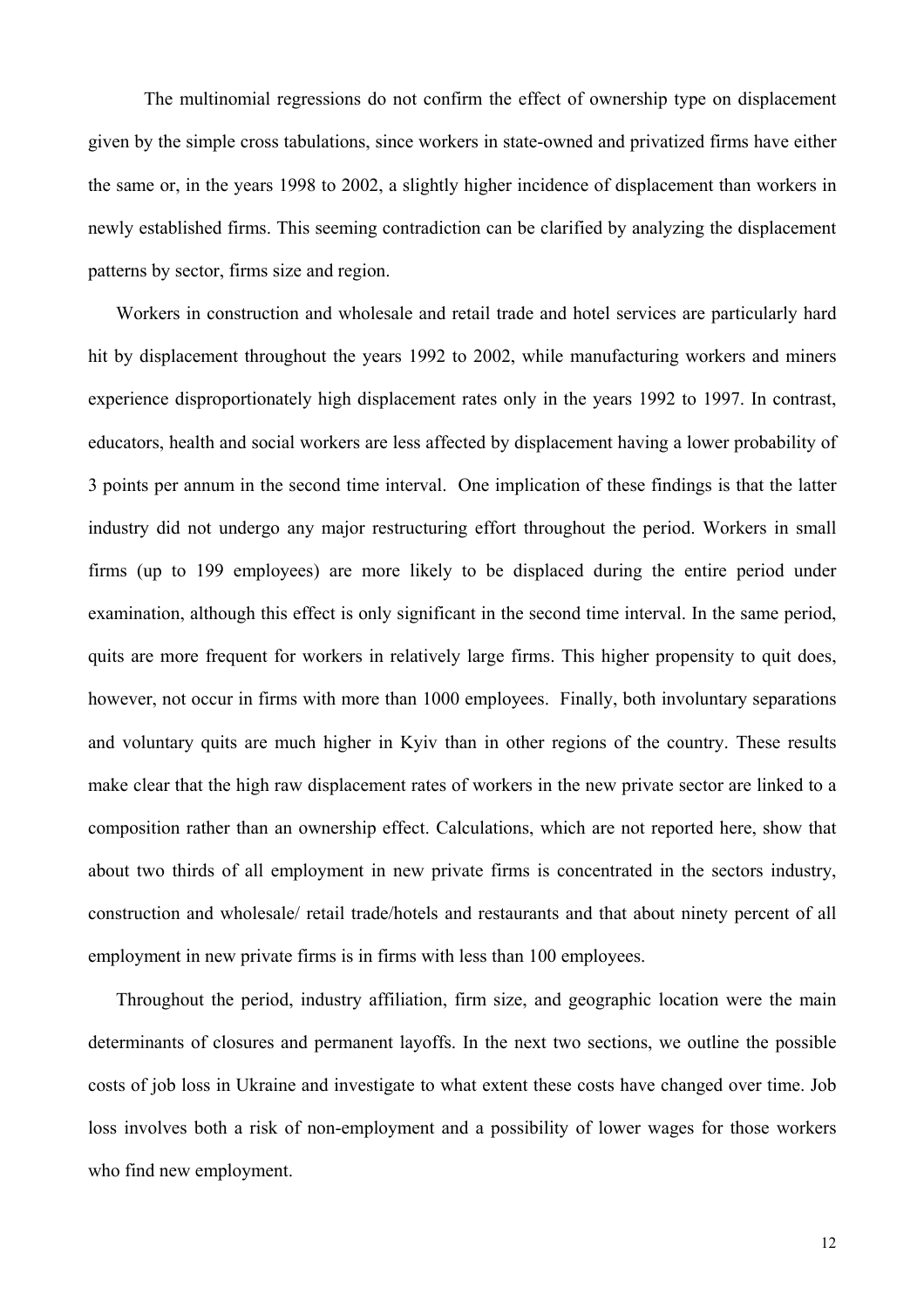#### **3. The Cost of Job Displacement in Ukraine: Duration of Joblessness**

We report the cumulative return rates to employment, conditional on non-employment duration, of displaced workers and compare these to return rates of quits for the period of perestrojka (1987 to 1991), of post-independence crisis (1992 to 1995), of stabilization (1996 to 1999), and of robust GDP growth (2000 to 2003) in Table  $4<sup>6</sup>$  These rates are based on the complement of the Kaplan-Meier estimator of survivor functions (Smith, 2002) in non-employment. Around 50% of displaced workers return to full-time work within the first three months after displacement during perestrojka. This proportion falls dramatically in the later periods, reaching a low of roughly one seventh during the very difficult years of hyperinflation and crisis immediately following independence. How difficult the situation was for workers who had separated from a job can be seen by the equally low return rates of those who quit their jobs. The growth period of 2000 to 2003 reflects a situation in the Ukrainian labor market that is better comparable with the situation in a Western labor market. During these years one-third of the workers returns within six months of displacement. It is striking that the vast majority of all those who return to work within six months do so during the first month. Kuhn (2002) finds that two-thirds of displaced workers are reemployed within six months. In Britain, half of the displaced workers return within two months. In Estonia, similarly high return rates are found. Hence, in international perspective Ukrainian displaced workers – but also those who quit – have extremely low return rates. While a minority of workers finds reemployment after a very brief spell of non-employment, a majority of workers lingers on in non-employment for a very long time. Consequently, the Ukrainian labor market, cannot be characterized as dynamic as implied in the study by Boeri and Terrell (2002). For the years 2000 to 2003, displaced workers have substantially lower return rates over the first six months of any spell to those who quit. Hence, one possible source of adverse selection in analyzing a pool of displaced workers may be of some concern for our sample of Ukrainian workers. The mean

<sup>&</sup>lt;sup>6</sup> We now remove early retirements from the job quit sample because their return to work probabilities are very low.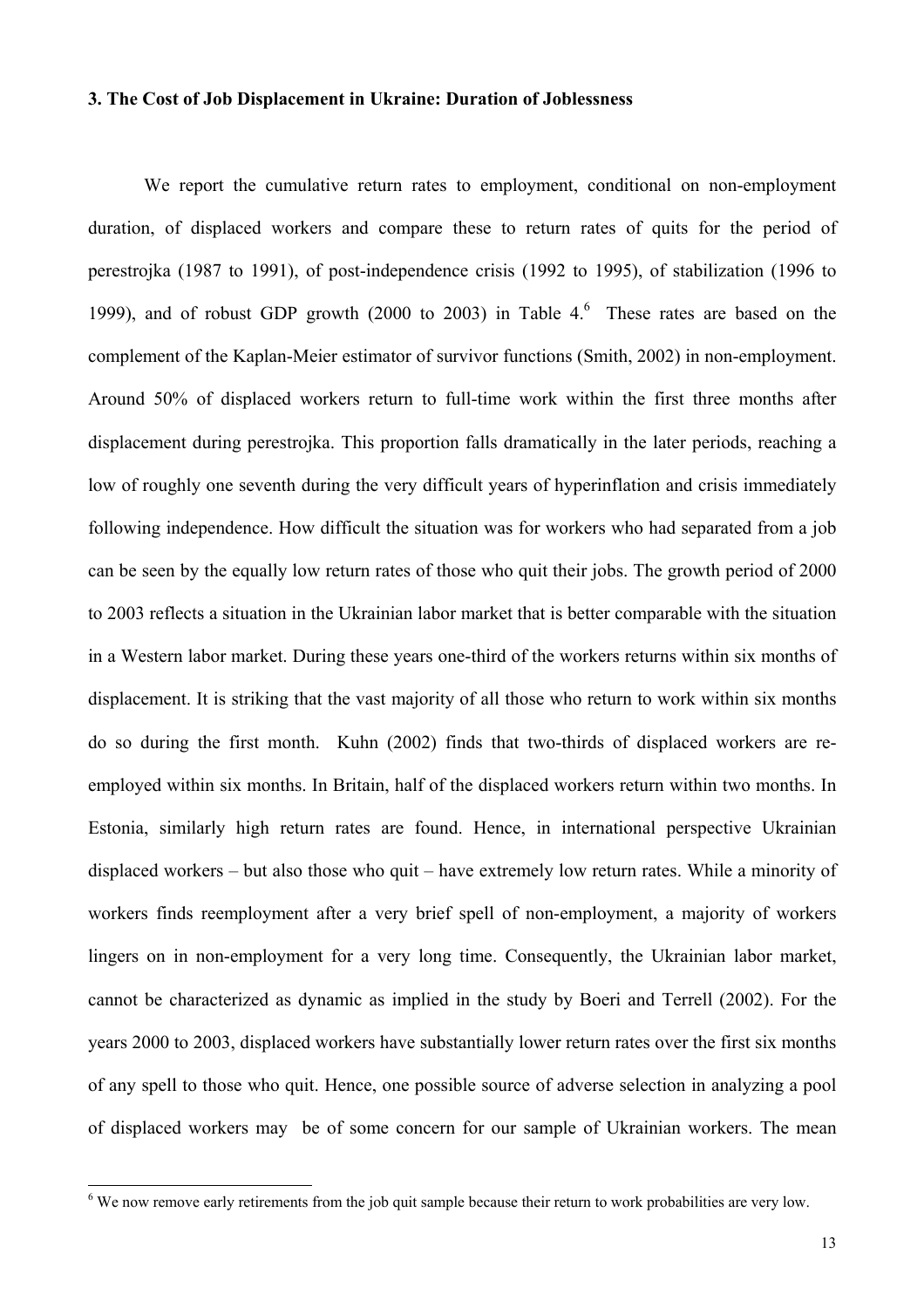duration of completed spells, which never exceeds 2 months but stays at 1 month for the two latter periods, also demonstrates that most who return to work do so nearly immediately after having separated from their previous job.

To analyze hazard rates from non-employment, we use discrete time hazard estimation methods because the spell data are measured in monthly intervals. The Kaplan-Meier estimates of these rates over the sample period are given in Table 5 and in Figure 2. In the early years of the sample, hazard rates into employment are high during the first two months of a jobless spell. Thereafter, the hazard rates fall dramatically and stay uniformly low. In the later years of the sample, the hazard rates fall precipitously after the first month. Apart from the growth period, when hazard rates are much higher for quitters than for displaced workers, the hazard rates of displaced workers are generally not statistically different from those of quits at most spell lengths.

These data suggest that around a third of all displaced workers find a new job relatively rapidly, while the other two thirds have difficulty moving back into work. Unemployment benefits and related welfare payments are extremely low and often not paid in Ukraine. Hence, any incentive problems associated with the benefit system are unlikely to explain this flat hazard rate after two months. Figure 2 shows no obvious spikes in the hazard rates around the time of benefit exhaustion, which is 6 months. Rather, the third of the displaced workers having the appropriate characteristics are re-employed rapidly. Secondly, those unable to move into employment quickly incur large income losses. However, any implied income losses would be exaggerated if individuals work in the informal sector, which is estimated to be large in Ukraine.

For the four periods, we pool the non-employment spell data and estimate discrete-time, proportional hazard functions for displaced workers and quits in Tables 6a and 6b. We model the hazard rates parametrically using the complementary log-log model suggested in the literature, e.g. Jenkins (2003), when the underlying spell data are intrinsically continuous but the researcher observes only that the spell length falls within a discrete interval. In this case, the discrete-time hazard rate for individual i at time t with a vector of characteristics *X*, can be written as:  $h_i(i, X) = 1$ –  $\exp\left(\frac{\beta'X + \gamma_t}{\gamma_t}\right)$ , where  $\gamma_t$  summarizes the pattern of duration dependence in the discrete-time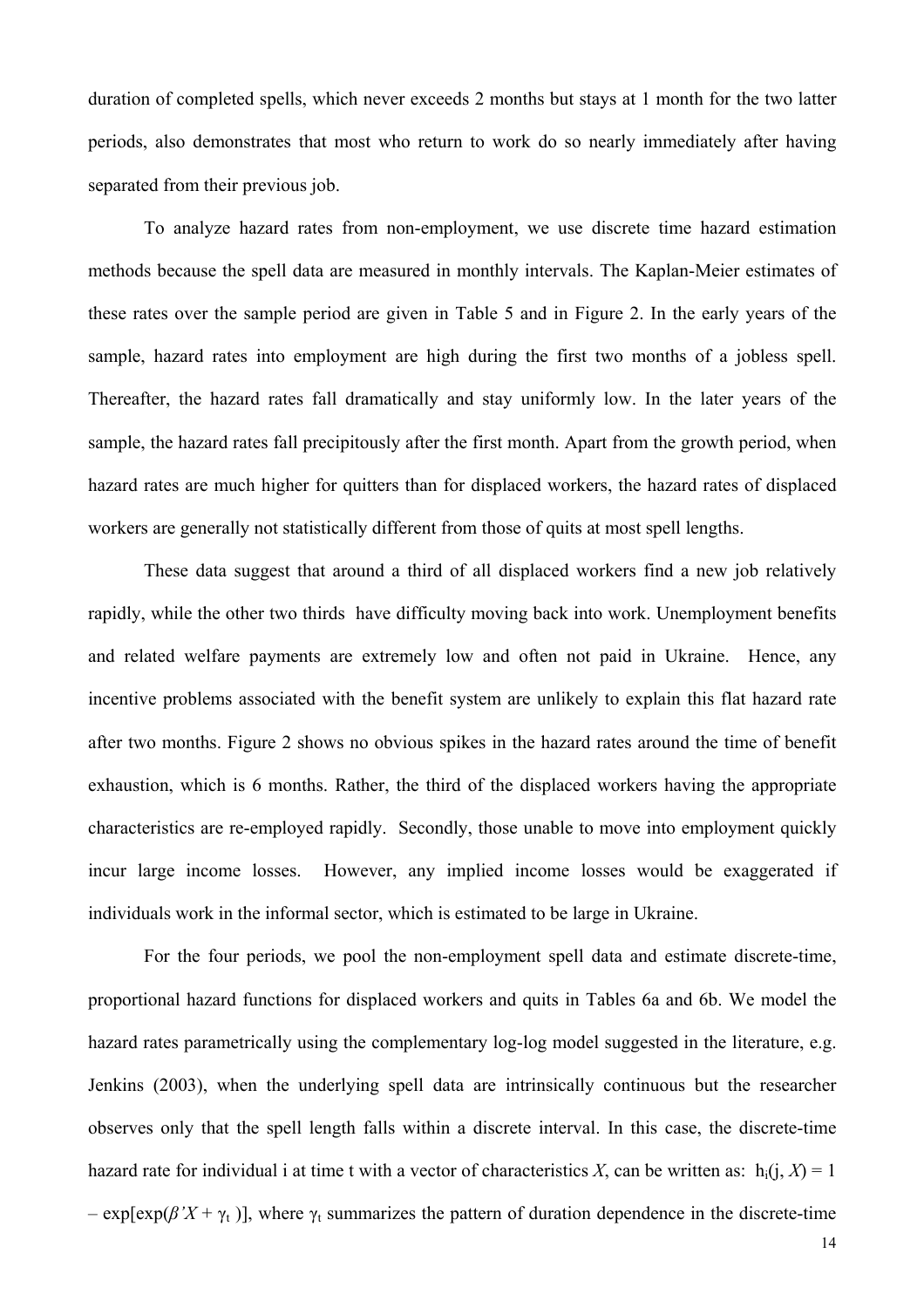hazard function. We model this duration dependence flexibly by introducing a piecewise constant, which effectively adds 3 dummy variables for the first 3 months of any jobless spell.

The *X* vector contains a set of individual characteristics that might be expected to influence the opportunity cost of not working in addition to a set of characteristics of the job from which the worker was displaced. If unobserved heterogeneity, v, is distributed independently of any observed *X* variable, it can be modeled by adding an individual-specific error term so that the effect can be integrated out by assuming a functional form that can be summarized in a few parameters. For the moment, we ignore unobserved heterogeneity, though. To focus on the comparative aspects of displacement, we exclude those who leave a job for retirement from the sample of quits.

In contrast to the findings in Table 3 concerning the incidence of job loss, the estimates in Table 6b that cover the latter periods – the results for the first two periods are not very revealing suggest that not only firm and job attributes of previous employment but also individual characteristics are important determinants of the return to work hazard rate. Female workers have a substantially lower, workers with university education substantially higher hazard rates throughout the decade, regardless of whether they are displaced or quit. It is noteworthy that ethnicity has no explanatory also regards the hazard from non-employment.

Importantly, job tenure does influence the hazard rate in the earlier period, as displaced workers having more job tenure in the old job return to work later. The same holds for plant size. Workers with previous employment in the largest firms have substantially lower hazard rates whether they quit or were displaced. Those with previous employment in manufacturing, retail and education and health return to work earlier than those who worked in agriculture. It is striking that in the period of sustained growth displaced workers from the Kyiv region have much higher outflow rates form non-employment than those in other regions. The duration dependence parameters confirm the pattern of the Kaplan-Meier estimates; the probability of finding work within the first two months of any jobless spell is high but the hazard rate is low thereafter.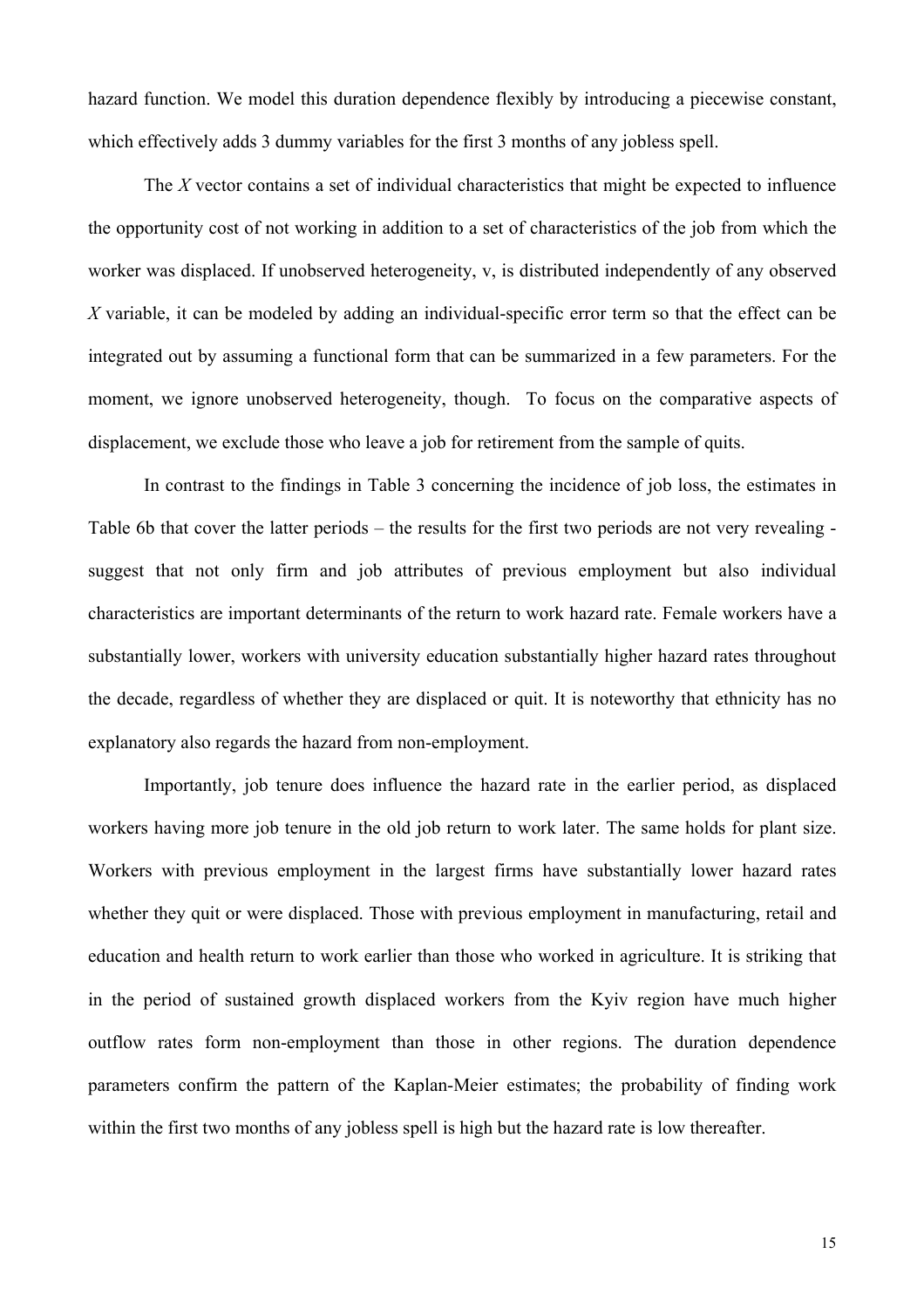### **4. The Earnings Cost of Job Displacement in Ukraine**

To begin, we examine re-entry wages for displaced workers. Table 7 gives estimates of the determinants of the new wage and of the change in the log of real wages for displaced workers who find a new full-time job conditional on sets of individual characteristics and the characteristics of the old job.<sup>7</sup> We obtain wages from the job history data in the ULMS which ascertains wages in the December of each year from 1997 to 2002. Since we have shown that less than one third of displaced workers return to work during the sample interval, Ordinary Least Squares (OLS) estimates of these wage determinants based only on the sub-sample of returnees may be subject to selectivity bias. The effects of the independent variables on the wages of those not yet re-employed may differ from the effects on those who return to work. To address this issue, we contrast OLS estimates with those based on the maximum likelihood estimation of the selection bias correction model of Heckman (1979). The selection equations and sample means of the covariates for the two sub-samples of displaced returnees and non-returnees are given in Table A1 of the Appendix. The selection equations are identified by controls number of children, which are also used by Podgursky and Swaim (1987), marital status, and reliance on land to produce food in the year prior to displacement. These variables are used also in Table 6 and are assumed to affect both the opportunity cost and the probability of return to work, but not the wage offered.

Column 1 of Table 7 indicates that wage premia were paid to men, university graduates, those with jobs in the capital, workers in large establishments and workers in retail and finance. In addition, a significant wage penalty accrues to those who were out of work for more than one month. In the Western literature, industry-specific human capital is considered to be important for maintaining previous wage levels in new jobs (Neal, 1995). Hence, changing industry should result in a wage penalty but this hypothesis is not supported by the data. In the transition process specific capital acquired under the old system may not be valuable. Nor does ownership in the old job appear to affect wages on return to work. There is however a significant premium for those workers

l

 $\frac{7}{1}$  Results for wage changes of those who quit and found a new job are available on request.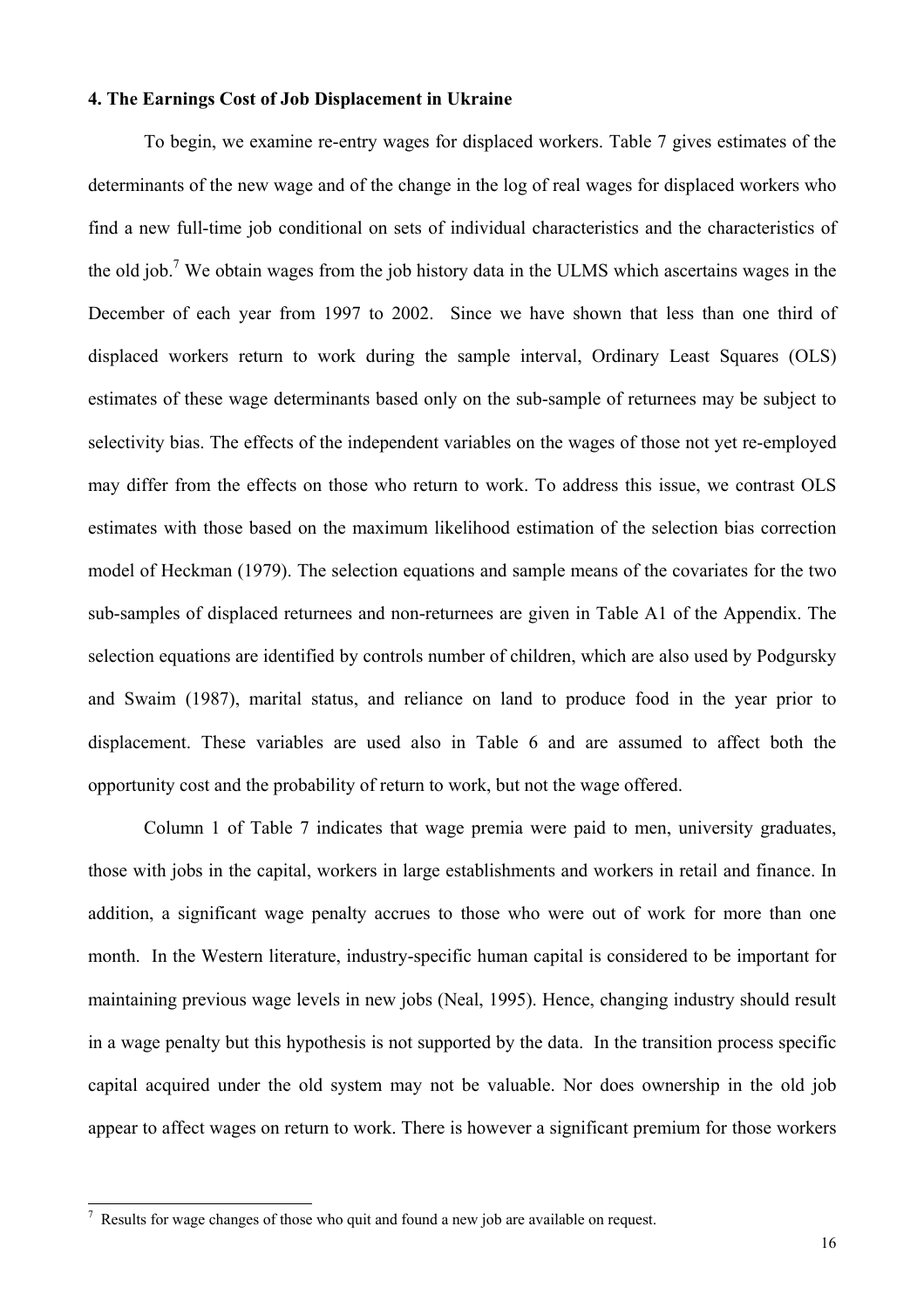who changed regions after displacement, reflecting higher wages on offer in the capital city. Note that there is no reward to seniority (age) in the new jobs filled by displaced workers.

In contrast to Lehmann et al. (2005) using Estonia data, but in line with Orazem *et al.* (2004) for Slovenia, the selection terms are positive. $8$  This indicates that workers who could potentially command higher wages are more likely to be found back at work and may point to the nature of job creation at this stage of the transition process in the Ukraine. In columns 3 and 4 we add the last wage observed in the job before displacement to the vector of controls as an additional control for individual heterogeneity and also to investigate whether regression to the mean in wages occurs among displaced workers.<sup>9</sup> The coefficients on the last wage are highly significant and all coefficients are less than one, indicating that workers who were relatively highly paid before displacement experience higher proportionate wage losses if they return to work. The addition of the selection controls also raises the significance of the job tenure variables which suggest that high tenured workers suffer greater relative wage loss on a return to work.

When the last wage is included, the size and significance of many of the individual and job coefficients are reduced because the effect of many of these variables is absorbed by previous earnings. However, significant effects of time spent out of work, education, region and firm size remain in both periods. In columns 5 and 6, we examine the change in wages by imposing a coefficient of 1 on lagged wages and removing any unobserved individual fixed effects that may determine wage levels. There are significant effects of education, firms size, tenure and time out effects on wage changes.

The results of Table 7 do not capture the earnings loss due to displacement. To evaluate this loss, we must compare the wage in the new job with its counterfactual, i.e. the wage that would have prevailed if the worker had not been displaced and had remained in the original job. Therefore,

 $\overline{a}$ 

 $8$  The selection terms are given by the coefficients on Lambda. These coefficients represent the correlation coefficient between the error term of the wage equation and the error term of the selection equation. Verbeek (2000) provides a lucid discussion of the basic Heckman selection model.

<sup>&</sup>lt;sup>9</sup> See for example Podgursky and Swaim (1987). If  $LnW_{ti} = b_1 LnW_{t-1i} + b_2 Z_{t-1i}$ , then the proportional change in wages due to displacement,  $\text{Ln}(W_{ti}/W_{t-1i}) = (b_1 - 1)\text{Ln}W_{t-1i} + b_2 Z_{t-1i}$ . Hence the coefficient on the last wage measures the extent to which future wage changes depend on past earnings.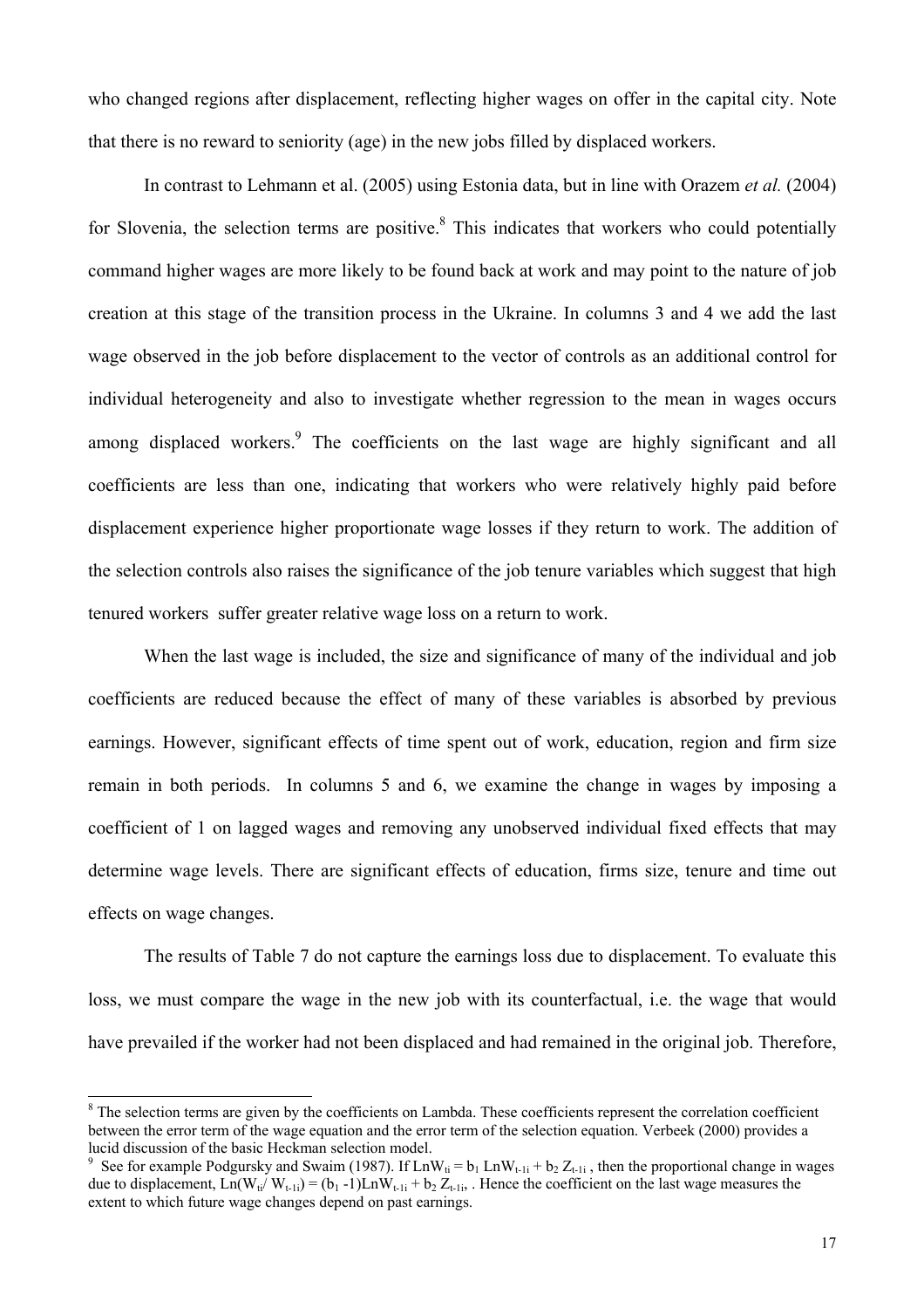we next construct difference-in-differences estimators by regressing the 2 year change in the log of monthly wages of workers who remain and of displaced workers who return to work within the 2 year interval on a set of dummy variables for different subsets of displaced workers. The class of these estimators can be written as follows:

$$
\{E(w_2 \mid X; d=1) - E(w_1 \mid X; d=1)\} - \{E(w_2 \mid X; d=0) - E(w_1 \mid X; d=0)\}\
$$
 or (1)

$$
E(w_2 | X; d = 1) - E(w_2 | X; d = 0) + E(w_1 | X; d = 0) - E(w_1 | X; d = 1)
$$
\n(2)

where  $w_1$  and  $w_2$  are wages in the first and second period, and X is a vector of conditioning variables. The variable *d* takes a value of one in the treatment situation, i.e., displacement and zero in the no-treatment case, i.e., the worker remains in the job. If  $E(w_1 | X; d=0) = E(w_1 | X; d=1)$  in equation (2), i.e. if the conditional expectation of the wage before displacement were the same for displaced workers and those who remain, the effect of displacement on earnings would be given by the first two terms in equation (2). Therefore, the earnings loss would be identified by this difference-in-differences estimator. <sup>10</sup>

The sample of displaced workers with wages observed before and after displacement is rather small. Of the 1362 workers in our sample who were displaced sometime between December 1997 and December 2002, 262 are observed with wages in the December before and the December after displacement, (reflecting the low rates of return to employment of displaced workers observed in Table 5), and 168 are observed with wages in all 6 consecutive years.

Table 8 outlines the results of the difference in difference exercise. The results in Table 7 suggest that some unobservable factors determine re-entry wages for displaced workers. This indicates a classic self-selection problem and  $E(w_2 | X; d=1)$  could be biased. However, differencing the wage removes any unobservable fixed effects that influence wage levels, although any selection effects on wage changes remain. If the latter are important, our results apply only to the subset of displaced workers who return to work. Given these caveats, the results of Table 8 suggest that there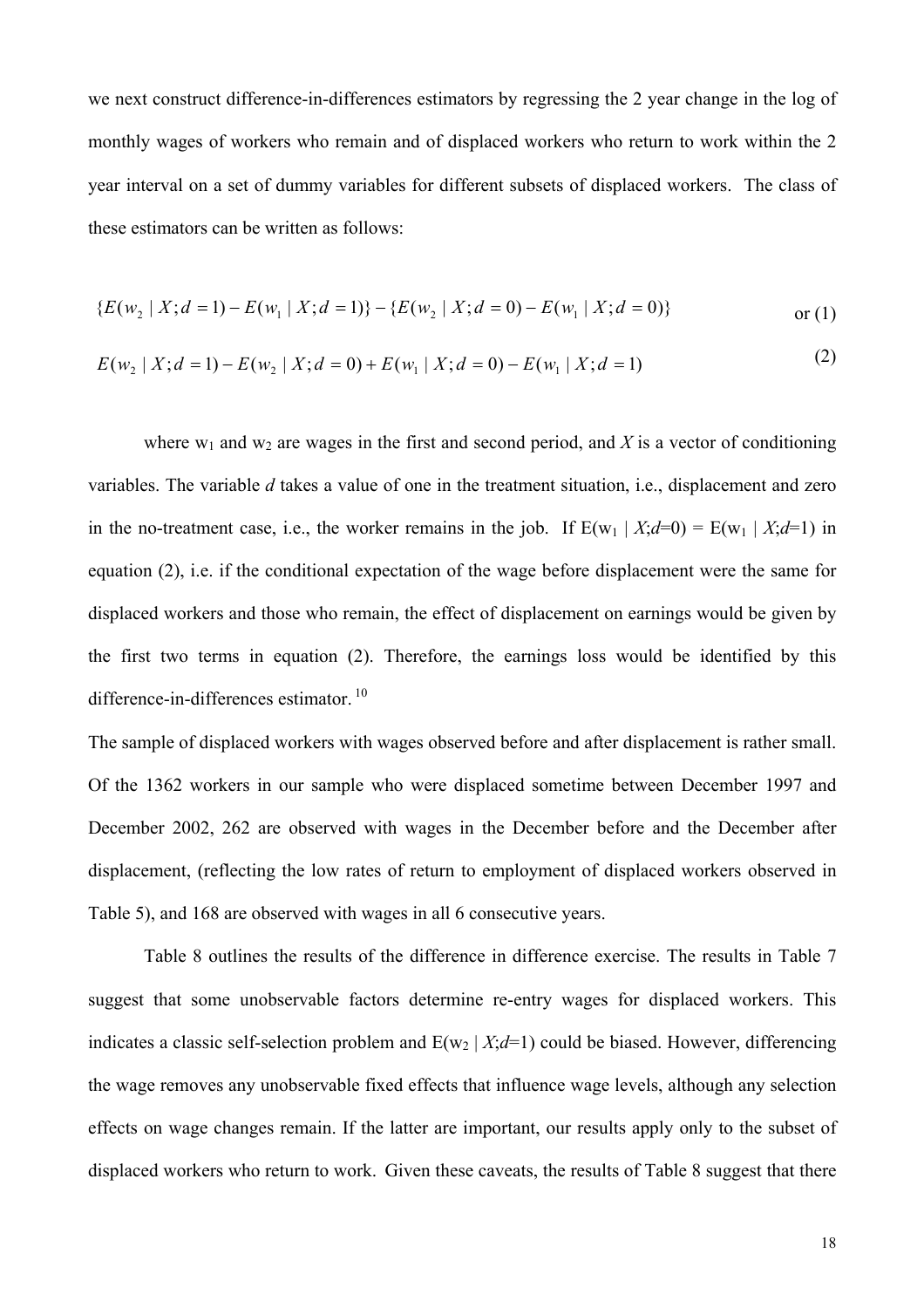is no short-run wage penalty to displacement. The difference-in-difference estimator (the interaction of the displacement dummy and the second period time dummy) is always insignificantly different from zero.<sup>11</sup> When the displacement dummy is replaced by the spell length in panel B, the difference in difference estimates of the effects of spell length are negative but not statistically significant.

To measure the longer-term wage costs of displacement we follow the standard methodology in the literature (for example Jacobsen et al. (1993) or Stevens (1997)) comparing wages of displaced workers with those of a control group of workers who are not displaced from their jobs over the same period, and estimate equations of the form

$$
LnW_{it} = X_{it}\beta + Z_{it}\gamma + \Sigma_{-1} D^k_{it}\delta_k + a_i + u_{it}
$$

Where  $X_{it}$  is a set of fixed and time varying individual controls,  $Z_{it}$  is a set of job characteristics that may influence both wage levels and displacement probabilities. The model also contains a set of year-specific dummy variables to capture aggregate movements in real wage levels $^{12}$ .

The set of  $D_{it}$  dummy variables indicate the job displacement in the preceding, current or next year. The  $\delta$  coefficients on the dummies in the (two) years before displacement are the estimated differences in wages between displaced workers and those who remain measured j years before displacement. If the identification condition for the difference in differences estimate is satisfied, the  $\beta_{3i}$  coefficients should not be significantly different from each other over the various years before displacement because differences would indicate diverging wage growth between displaced workers and those who remain. The dummy variable of the period in which displacement occurs picks out the immediate effect of displacement on the return-to work wage relative to job stayers. The (two) dummy variables for the years after displacement will pick up any persistence in displacement effects. To control for any unobserved individual-specific heterogeneity on wage levels we employ standard fixed and random effects estimation strategies.

<sup>&</sup>lt;sup>10</sup> See Manski (1995) for a lucid discussion of identification.

<sup>&</sup>lt;sup>11</sup> Real wages are falling over the sample period, hence the significant negative term on the second period time dummy.

<sup>&</sup>lt;sup>12</sup> The average real wage fell by some % between 1997 and 2002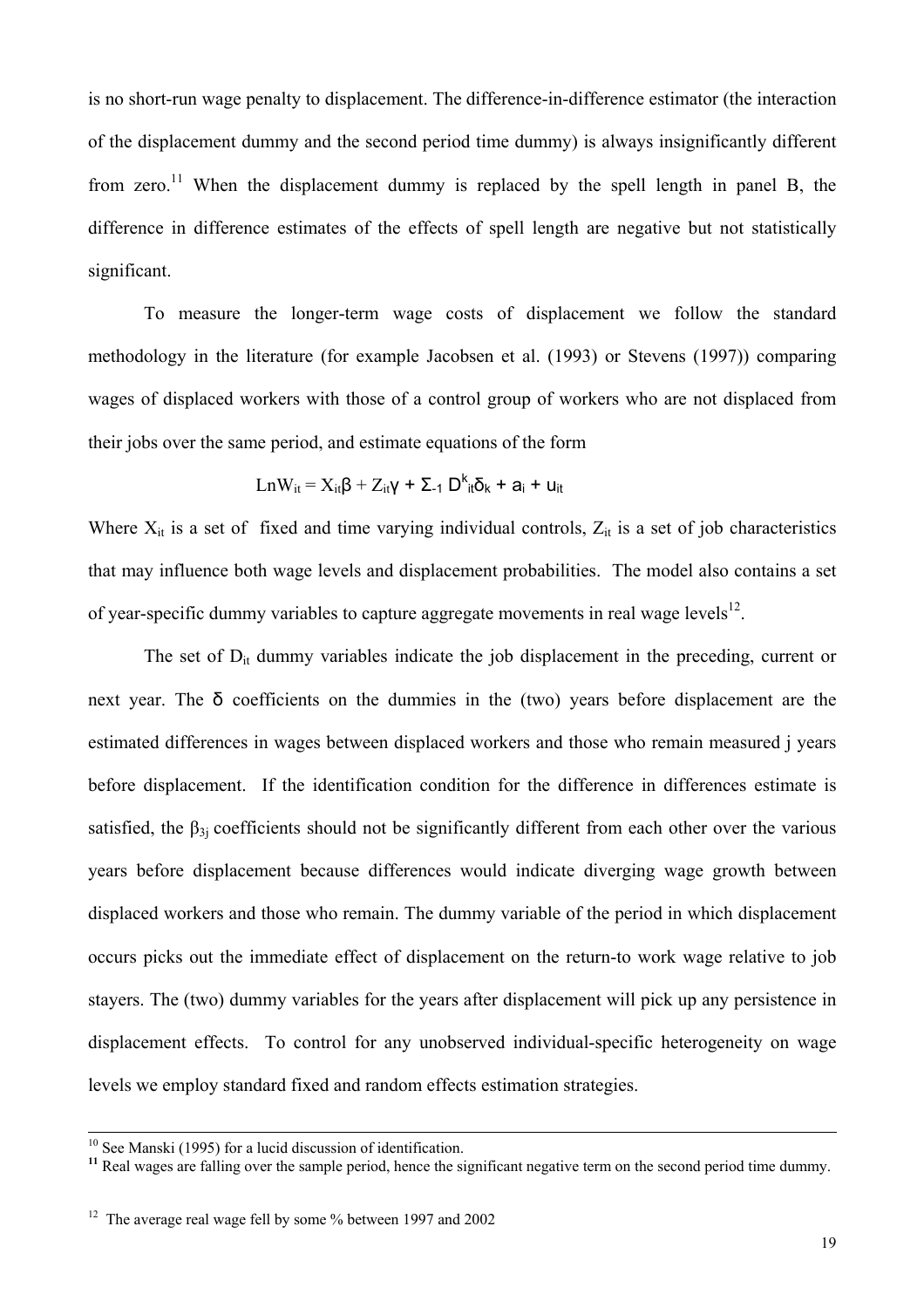Table 9 indicates that the wage costs of displacement, for this sub-sample of displaced workers are not large. The mean wage loss for this sample of displaced workers (columns 1 and 4 panel A), when benchmarked against stayers is between 5 and 9 log points, but only the latter result is statistically significant. When unobserved heterogeneity is allowed for, the point estimates are even closer to zero and become statistically insignificant (columns 2, 3 and 5,6). Using before and after displacement dummy variables, (panel B), there is some suggestion that wages may begin to fall in the year prior to displacement and that this loss is not recovered in the 2 years after the return to work in a new job, though the after displacement effects are often only significant at the 10% level.

#### **5. Conclusion**

 Using the data of the Ukrainian Longitudinal Monitoring Survey (ULMS) we establish for the first time the extent and the cost of job loss in a labor market of a CIS economy. In the Ukrainian labor market, displacement rates in the last decade were between 3.4 and 4.8 percent, indicating that Ukrainian firms have been permanently laying off workers at rates comparable to those in mature market economies. These estimates contradict the frequently held notion that involuntary separations are unimportant in CIS labor markets because of low labor costs.

Multinomial regressions show that displacement is not entirely random. Early on in transition, female workers have a higher probability of being displaced than men, but this difference vanishes in the later stages of transition. Job losers are typically middle aged compared with job quitters, although their educational backgrounds are similar. University graduates have a lower annual displacement rate of 1 percentage point in the interval 1998 to 2002. Throughout the decade, displacement was particularly high for medium term tenure. Demographic and job characteristics in previous employment are, however, not the main factors that drive displacement. These driving factors are industry affiliation, firm size and region. Workers in construction and wholesale and retail trade and hotel services are particularly hard hit by displacement throughout the years 1992 to 2002, while manufacturing workers and miners experience disproportionately high displacement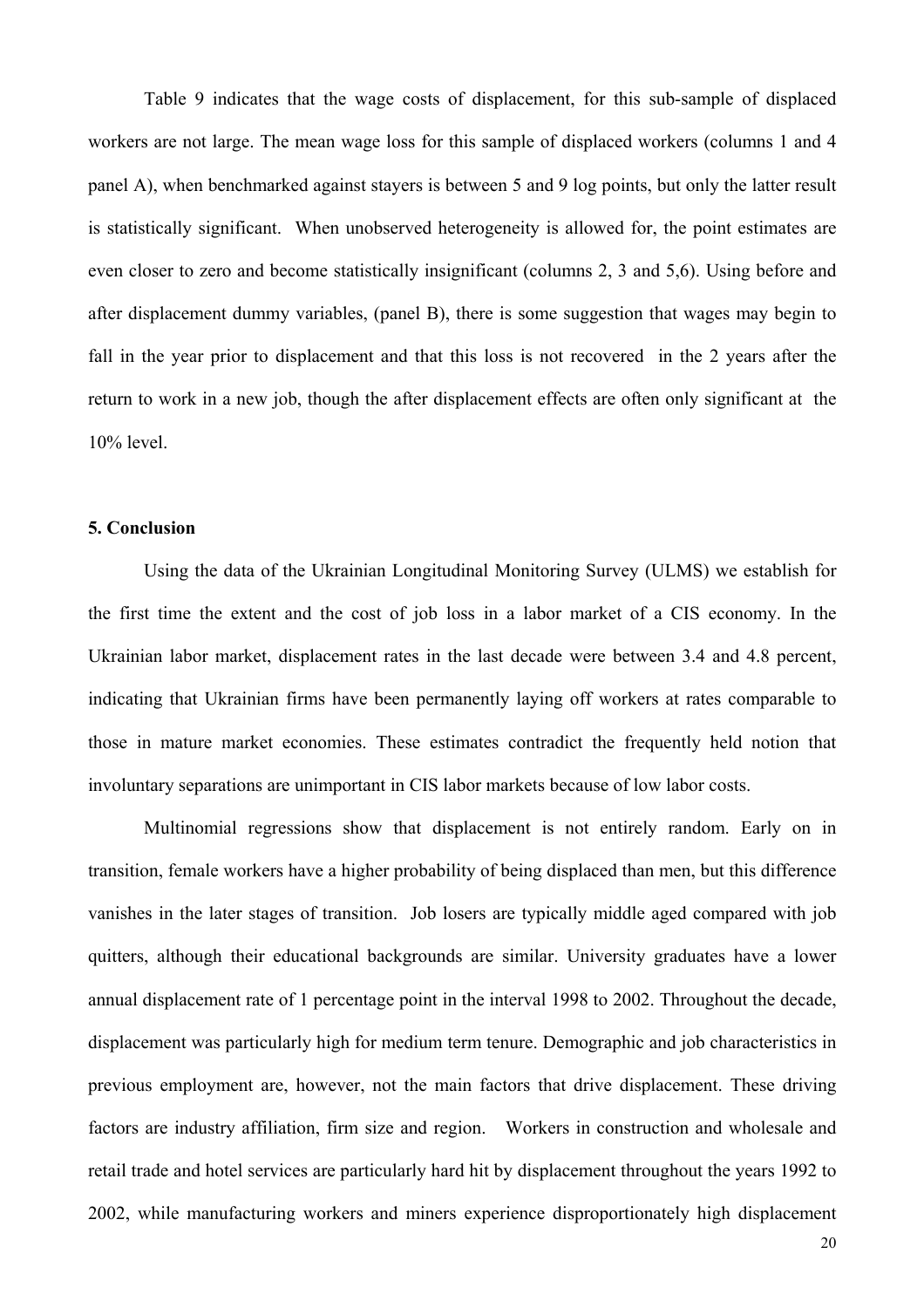rates only in the years 1992 to 1997. In addition, persons working in small firms and residing in Kyiv are disproportionately affected by layoffs. It is a striking result that once industry, size and regional controls are included a causal effect of ownership type on displacement cannot be established.

 In international perspective Ukrainian displaced workers have extremely low return rates. While a minority of workers finds reemployment after a very brief spell of non-employment, a majority of workers lingers on in non-employment for a very long time. Consequently, the Ukrainian unemployment pool cannot be characterized as dynamic as mooted by some authors. While costs in terms of non-employment spells are large in Ukraine, wage losses due to displacement are rather limited. We present some evidence of a small fall in wages one year prior to displacement, and that this loss is not recovered in the 2 years after the return to work in a new job. Our analysis makes it clear that the main cost for displaced workers in Ukraine consists in the extremely long non-employment spell that the average worker experiences after layoff. It is this group of workers lingering on in long-term unemployment that Ukrainian policy makers should focus their attention on.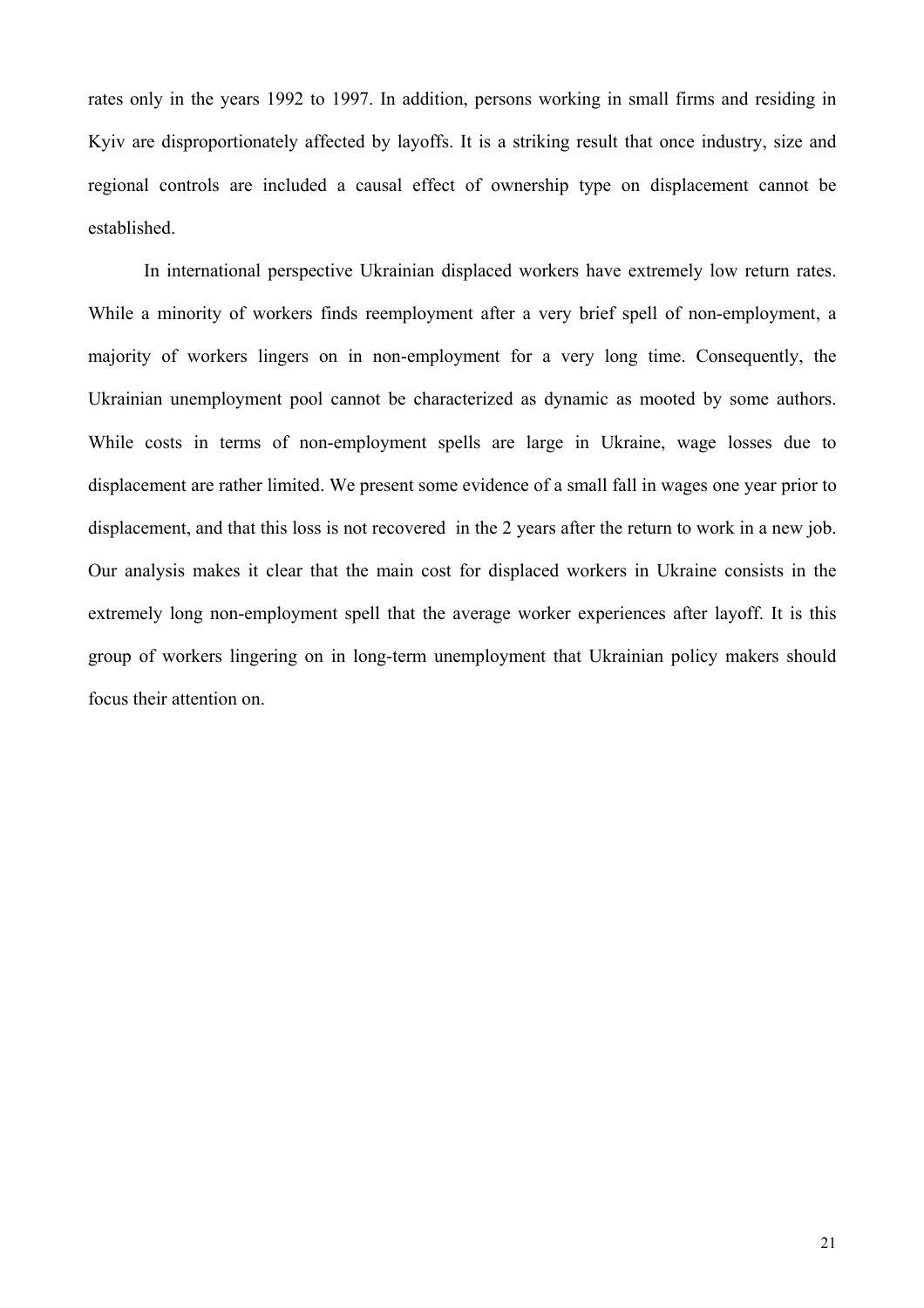## **References**

Boeri, Tito, Terrell, Katherine, 2002. Institutional determinants of labor reallocation in transition Journal of Economic Perspectives 16, 51-76.

Brown, D. and Earle, J. (2002). 'Job reallocation and productivity growth under alternative economic systems and policies: Evidence from the Soviet transition', IZA Discussion Paper No. 644, Bonn, Germany.

Djankov, Simeon, Murrell, Peter, 2002. Enterprise restructuring in transition: a quantitative survey. Journal of Economic Literature XL, 739–792.

Earle, J. S. and Sabirianova, K. Z. (2002). "How late to pay? Understanding wage arrears in Russia", *Journal of Labor Economics*, 20(3), pp. 661–707.

Earle, J. S. and Sabirianova Peter, K. Z. (2004), "Contract violations, neighborhood effects, and wage arrears in Russia." Upjohn Institute staff working paper 04-101, July.

Jacobson, Louis S., LaLonde, Robert J., Sullivan, Daniel G., (1993). The Costs of Worker Dislocation. W.E. Upjohn Institute, Kalamazoo, MI.

Jenkins, Stephen, 2003. Survival analysis. Available at: http://www.iser.essex.ac.uk/teaching/stephenj/ec968/pdfs/ec968lnotesv3.pdf .

Kletzer, Lori, 1998. Job displacement. Journal of Economic Perspectives 12, 115-136.

Kuhn, Peter J. (Ed.), 2002. Losing Work, Moving On: Worker Displacement in International Perspective. W. E. Upjohn Institute for Employment Research.

Konings, Jozef, Olga Kupets and Hartmut Lehmann (2003) "Gross Job Flows in Ukraine: Size, Ownership and Trade Effects", Economics of Transition, 11(2), p 321-356.

Konings, J. and Lehmann, H. (2002). 'Marshall and labor demand in Russia: Going back to basics', *Journal of Comparative Economics*, 30(1), pp. 134–59.

Lehmann, Hartmut and John P. Haisken-DeNew (2005) "An Overview of the Ukrainian Longitudinal Monitoring Survey (ULMS)", Bonn and Essen, mimeo.

Lehmann, Hartmut, Wadsworth, Jonathan, 2000. Tenures that shook the world. Job tenure and worker turnover in Russia and Poland. Journal of Comparative Economics 28, 639-664.

Lehmann, Hartmut, Wadsworth, Jonathan, and Acquisti, Alessandro (1999), "Grime and Punishment: Job Insecurity and Wage Arrears in the Russian Federation."**,** *Journal of Comparative Economics*, 27:595–617.

Lehmann, Hartmut, Philips, Kaja, Wadsworth, Jonathan, (2005). The Incidence and Cost of Job Loss in a Transition Economy: Displaced Workers in Estonia, 1989-1999. *Journal of Comparative Economics*, 33, 59-87

Orazem, Peter F., Vodopivec, Milan,Wu, Ruth, 2004. Worker displacement during the transition: experience from Slovenia. Department of Economics Working Papers Series No. 04018. Iowa University. Available at: http://www.econ.iastate.edu/research/webpapers/paper\_12032\_04018.pdf .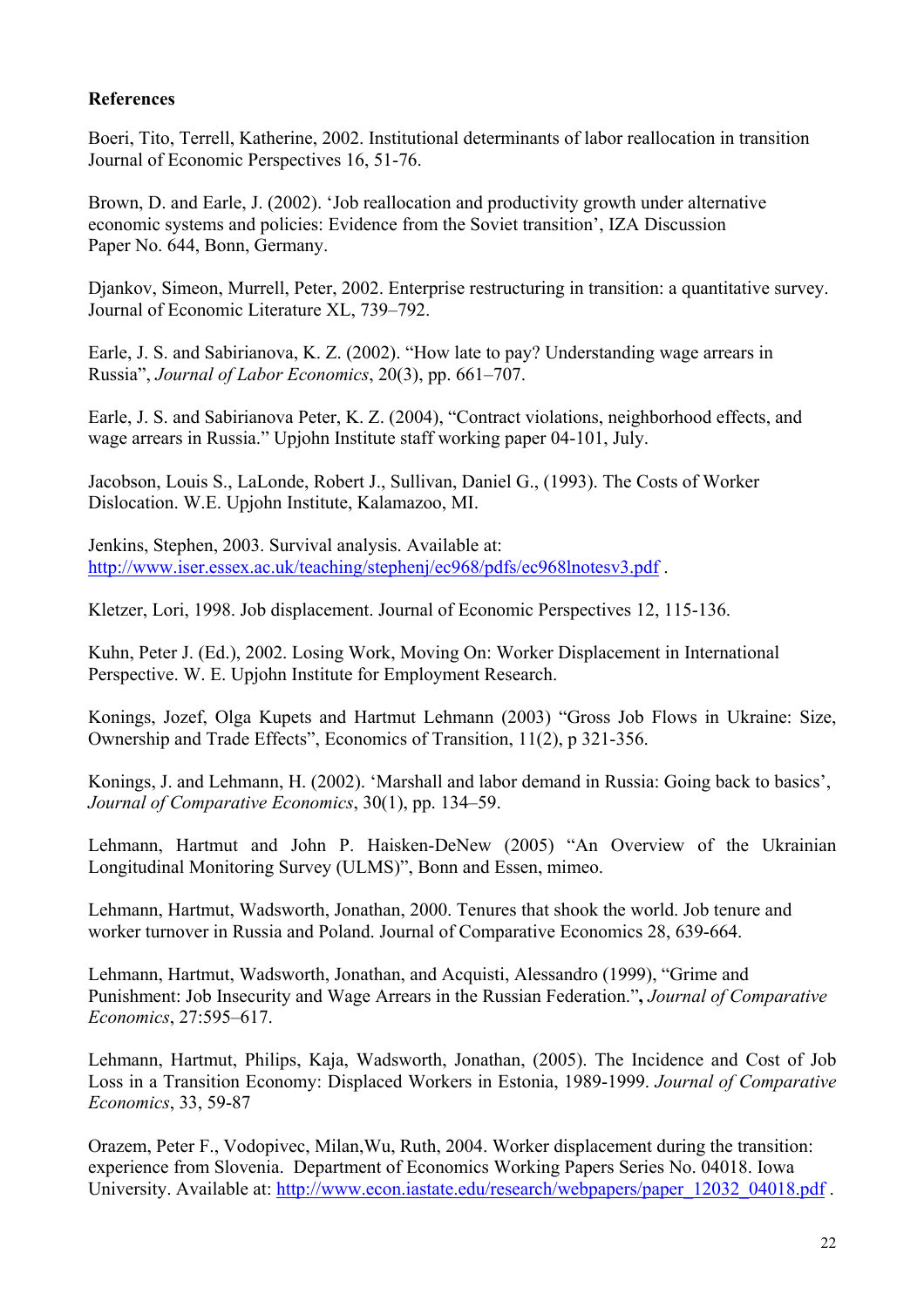Pfann, Gerard, 2001. Downsizing. IZA Discussion Paper No. 307. IZA, Bonn.

Podgursky, Michael, Swaim, Paul, 1987. Job displacement and earnings loss. Industrial and Labor Relations Review 41, 17-29.

Smith, Peter J., 2002. Analysis of Failure and Survival Data. Chapman Hall, London.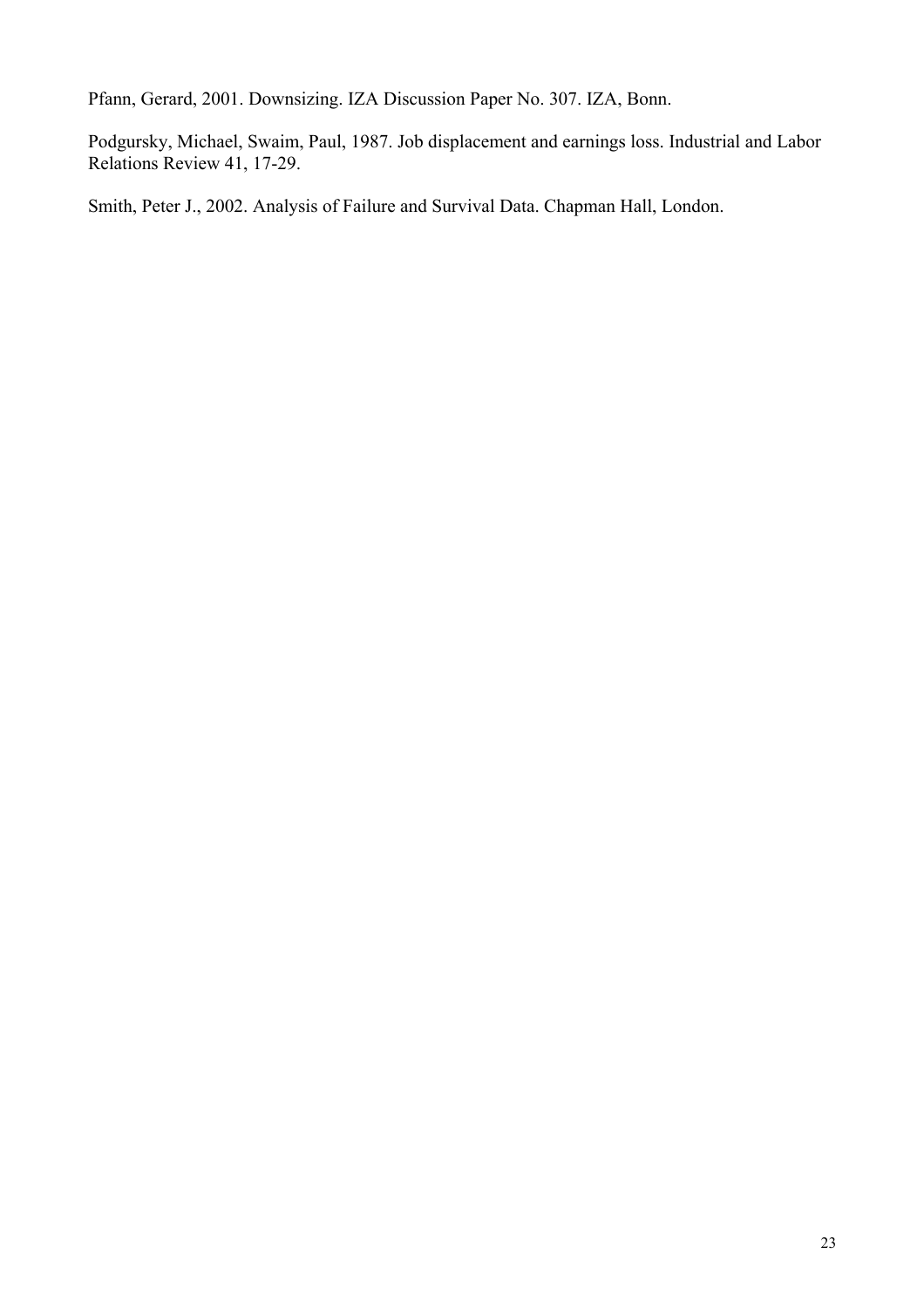













24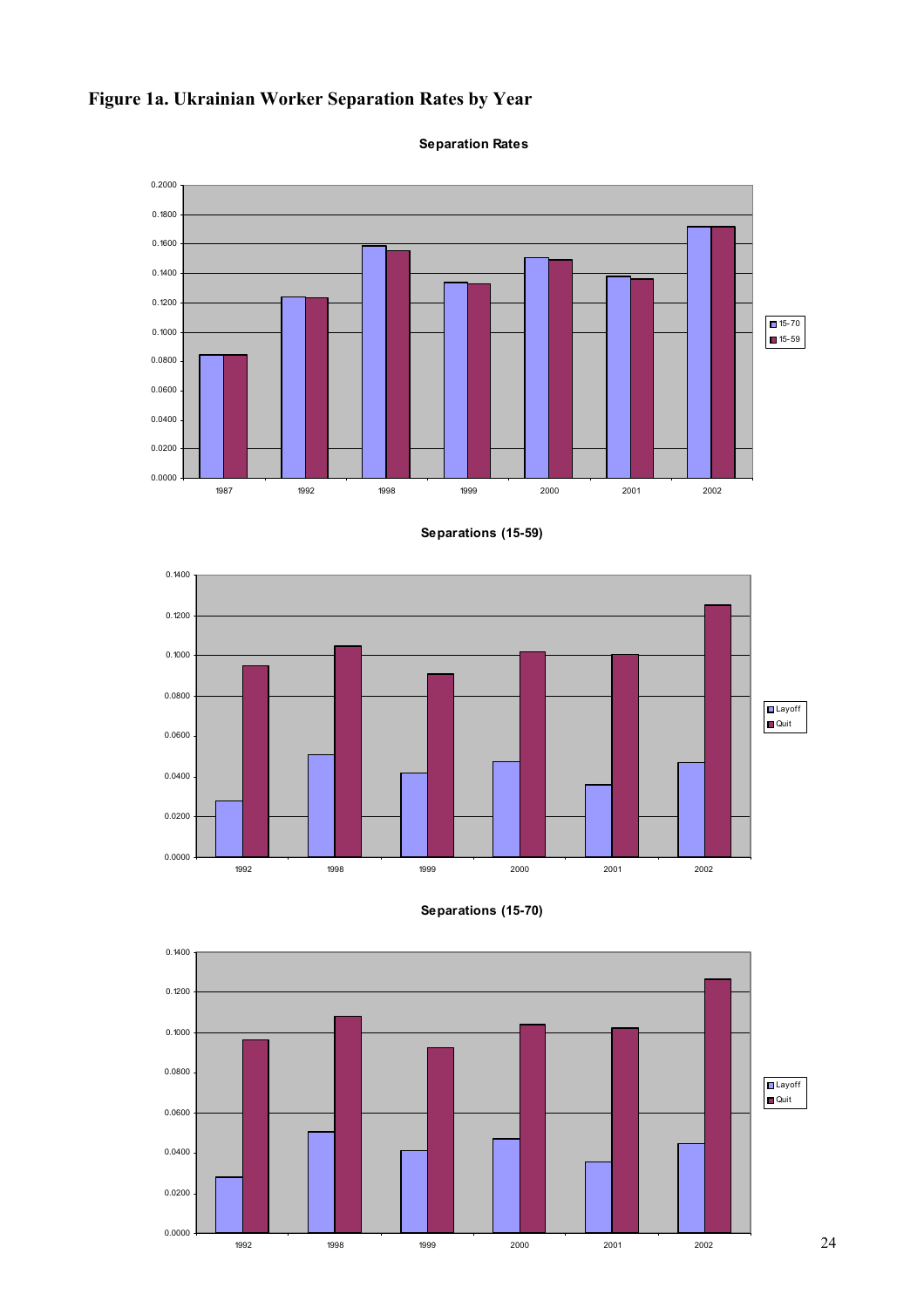# **Figure 1b. Ukrainian Worker Separation Rates by Year**



**Layoffs (15-59)**

**Layoffs (15-70)**

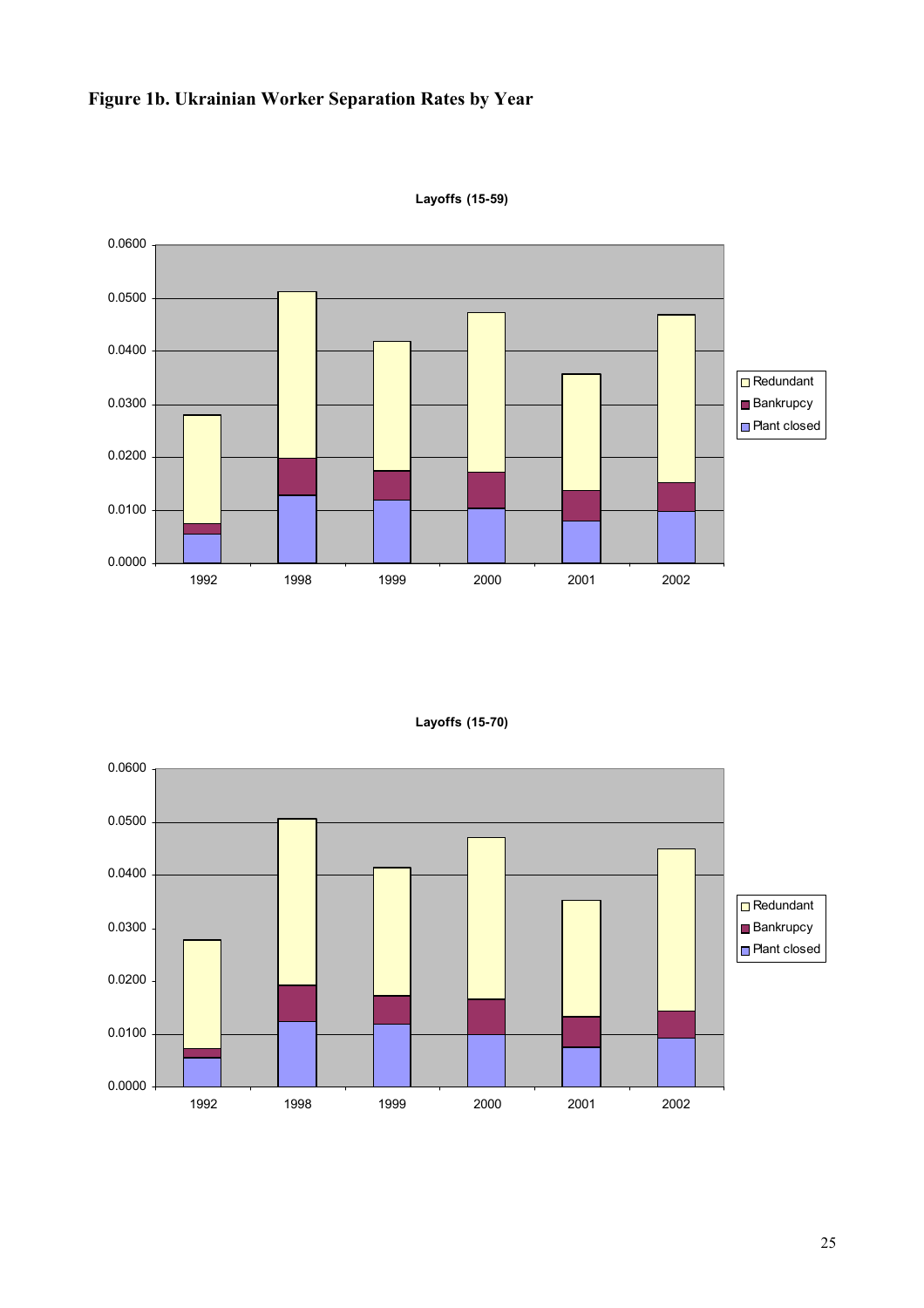



**Quits (15-59)**

```
Quits (15-70)
```
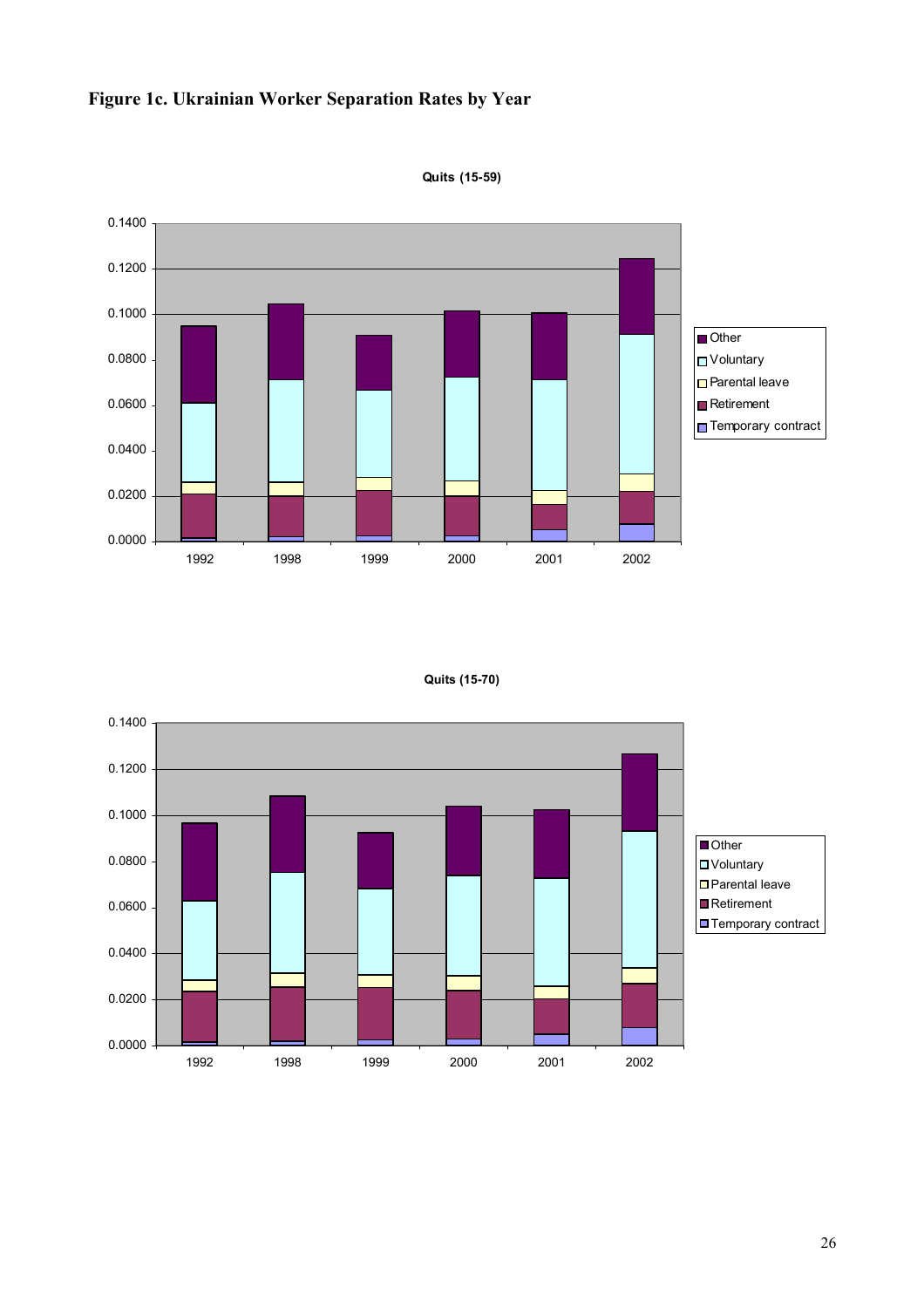







مت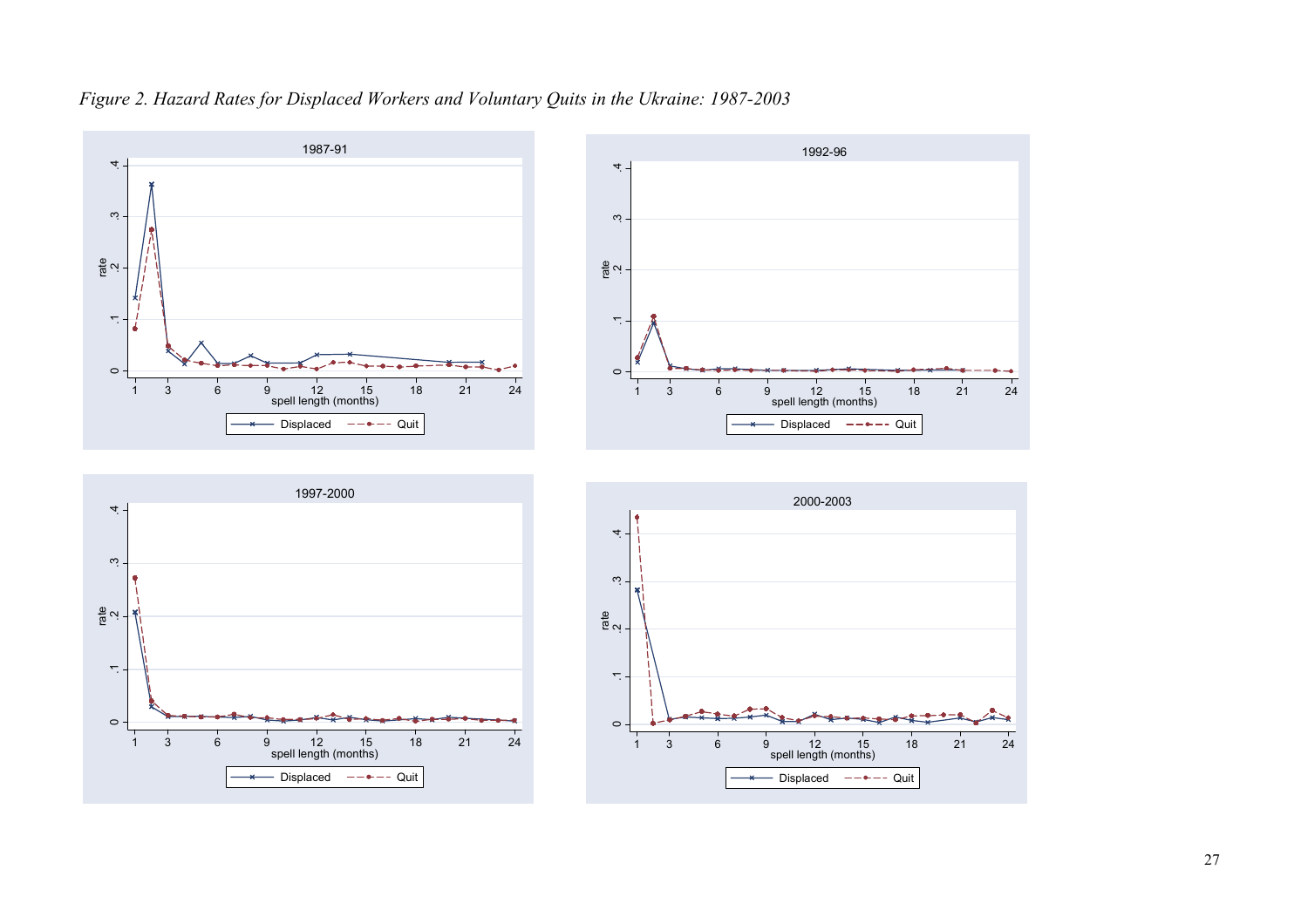| <b>REASON</b>                                    | <b>CLASSIFICATION</b>                 |
|--------------------------------------------------|---------------------------------------|
| 1 Closing down of enterprise/organization        | Displacement                          |
| 2 Reorganization of enterprise/organization      | Displacement                          |
| 3 Bankruptcy of enterprise/organization          | Displacement                          |
| 4 Privatization of enterprise/organization       | Displacement                          |
| 5 Dismissal initiated by employer                | Displacement                          |
| 6 Personnel reduction                            | Displacement                          |
| 7 Expiring of employment contract                | Quit                                  |
| 8 Expiring of probation time                     | Quit                                  |
| 9 Military service                               | Quit                                  |
| 10 Imprisonment                                  | Quit                                  |
| 11 Own illness or injury                         | Quit                                  |
| 12 Studies                                       | Quit                                  |
| 13 Retirement                                    | Quit                                  |
| 14 Early retirement                              | Quit                                  |
| 15 Marriage                                      | Quit                                  |
| 16 Parental leave                                | Quit                                  |
| 17 Need to take care of other members of family  | Quit                                  |
| 18 Change of residence                           | Quit                                  |
| 19 Wanted/was proposed higher salary             | Quit                                  |
| 20 Wanted/was proposed better working conditions | Quit                                  |
| 21 Wanted/was proposed more interesting work     | Quit                                  |
| 22 Wanted to start own business                  | Quit                                  |
| 23 Main job became second job                    | Quit                                  |
| 24 End of farming/sole proprietorship            | Quit                                  |
| 25 Other                                         | Variable (quit in most cases) $^{14}$ |

### Table 1. Reasons for leaving the job and our classification<sup>13</sup>

 $\overline{a}$ 

<sup>&</sup>lt;sup>13</sup> In some cases, given the possibility of multiple answers, we have found problematic statements, according to which we could have classified the separation both as a displacement and/or as a quit. In these case we have chosen to adopt the following classification criteria:

When one of the causes of displacement is together with expiring of employment contract we drop the observation (we are focusing on displacement of workers with permanent positions);

when of the answers is closing down of enterprise/organization, the person is displaced

when among the answers we do not have the closing down, the priority goes to answers suggesting a voluntary quit (wanted/was proposed higher salary, better working conditions, more interesting work, wanted to start own business, studies, marriage, parental leave, need to take care of family member)

<sup>-</sup> in all the remaining cases – but one - the priority goes again to causes of displacement (reorganization, bankruptcy, privatization, personnel reduction);

finally, when we have dismissal initiated by employer together with any of the causes classified as quit, we have a quit.<br><sup>14</sup> We checked the answers classified as "other" one by one to make sure to have a consistent classification.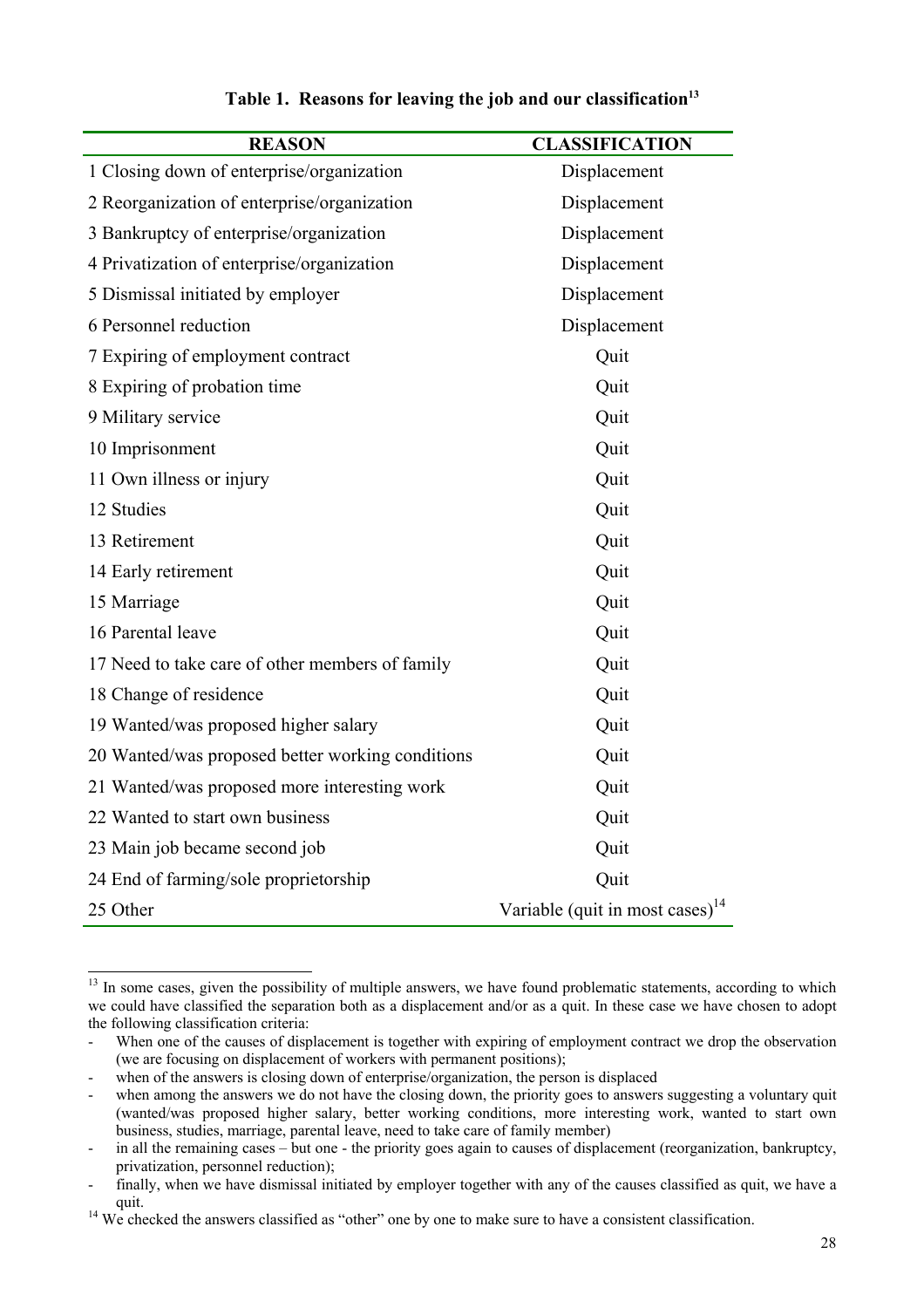|                                                | 1992 | 1998 | 1999 | 2000                     | 2001                     | 2002                     |
|------------------------------------------------|------|------|------|--------------------------|--------------------------|--------------------------|
| Demographic                                    |      |      |      |                          |                          |                          |
|                                                |      |      |      |                          |                          |                          |
| Males                                          | 3.3  | 4.5  | 3.8  | 4.5                      | 3.6                      | 5.5                      |
| Females                                        | 2.2  | 5.2  | 4.3  | 4.6                      | 3.4                      | 3.6                      |
| Ukrainian                                      | 2.6  | 4.9  | 3.8  | 4.3                      | 3.4                      | 4.4                      |
| Russian                                        | 2.8  | 4.3  | 5.4  | 5.1                      | 4.0                      | 4.9                      |
| Other                                          | 3.3  | 8.6  | 3.4  | 7.7                      | 1.5                      | 5.6                      |
| Age                                            |      |      |      |                          |                          |                          |
| $15 - 24$                                      | 4.4  | 5.3  | 5.3  | 4.6                      | 3.1                      | 5.3                      |
| 25-39                                          | 3.1  | 5.5  | 4.0  | 4.1                      | 3.6                      | 3.6                      |
| $40 - 54$                                      | 1.9  | 4.7  | 4.0  | 5.2                      | 3.5                      | 4.9                      |
| 55-64                                          | 1.9  | 3.0  | 3.6  | 2.7                      | 2.9                      | 5.7                      |
| $65+$                                          |      |      |      | $\overline{\phantom{0}}$ | $\overline{\phantom{0}}$ | $\overline{\phantom{0}}$ |
| <b>Education</b>                               |      |      |      |                          |                          |                          |
| Grades 1-11                                    | 2.4  | 5.2  | 4.7  | 7.6                      | 2.8                      | 3.7                      |
| General secondary                              | 3.5  | 5.5  | 4.7  | 5.5                      | 4.3                      | 6.0                      |
| Vocational elementary                          | 2.7  | 4.6  | 3.5  | 4.0                      | 4.9                      | 5.8                      |
| Vocational secondary                           | 3.0  | 4.3  | 5.2  | 3.2                      | 2.9                      | 5.5                      |
| Professional secondary and incomplete higher   | 2.3  | 4.8  | 4.3  | 4.5                      | 3.8                      | 3.4                      |
| University                                     | 2.5  | 4.3  | 1.6  | 3.2                      | 2.3                      | 3.5                      |
| Job tenure                                     |      |      |      |                          |                          |                          |
| $<$ 1 Year                                     | 2.8  |      | 4.3  | 3.5                      | 3.4                      | 5.7                      |
| 1Year                                          | 3.6  | 5.4  | 5.3  | 4.9                      | 4.2                      | 4.7                      |
| 2-5Years                                       | 3.7  | 7.1  | 3.9  | 4.7                      | 2.3                      | 3.8                      |
| 6-10 Years                                     | 2.5  | 6.6  | 4.4  | 4.6                      | 5.3                      | 3.4                      |
| 11 Years and more                              | 2.0  | 3.3  | 3.8  | 4.7                      | 3.2                      | 5.1                      |
| Occupation                                     |      |      |      |                          |                          |                          |
| Legislators, Senior Managers, Officials        | 1.4  | 3.2  | 3.6  | 2.1                      | 5.2                      | 2.1                      |
| Professionals                                  | 1.9  | 2.9  | 2.4  | 3.0                      | 1.4                      | 2.5                      |
| <b>Technicians and Associate Professionals</b> | 1.9  | 5.9  | 2.2  | 3.4                      | 2.6                      | 2.7                      |
| Clerks                                         | 2.2  | 7.7  | 5.8  | 3.5                      | 4.4                      | 6.4                      |
| Service Workers and Market Workers             | 3.7  | 5.9  | 6.7  | 5.4                      | 1.4                      | 4.9                      |
| Skilled Agricultural and Fishery Workers       |      | 6.6  | 5.0  | 11.5                     | 1.5                      | 8.2                      |
| <b>Craft and Related Trades</b>                | 4.5  | 5.4  | 5.2  | 5.1                      | 4.0                      | 5.9                      |
| Plant and Machine Operators and Assemblers     | 1.5  | 4.0  | 2.8  | 4.4                      | 5.1                      | 7.1                      |
| Elementary (Unskilled) Occupations             | 2.4  | 5.2  | 2.6  | 5.7                      | 3.7                      | 5.5                      |

# **Table 2a. Job Displacement Rates (in percent), 1992 to 2002 - Working age 15-59**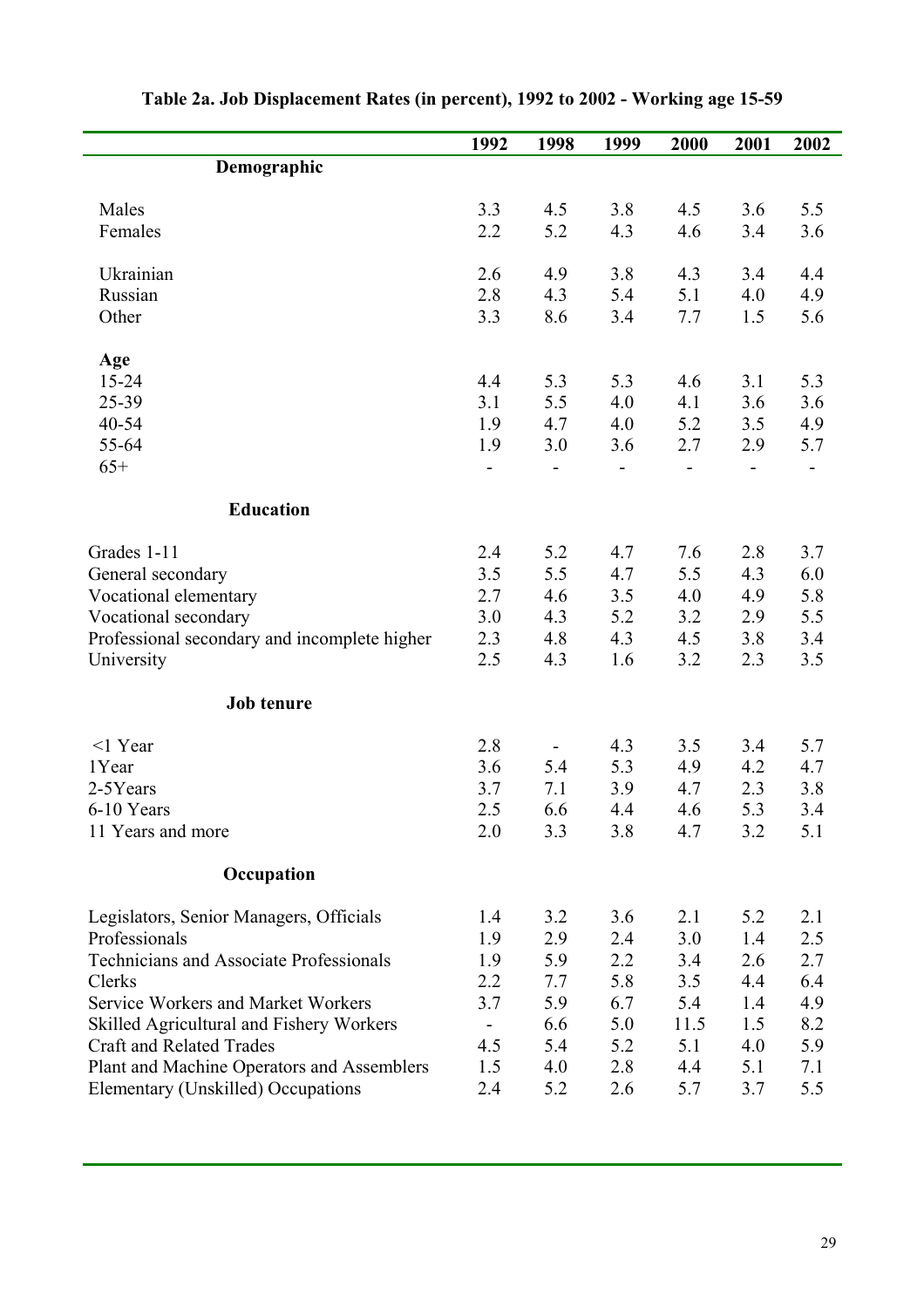# **Industry**

| Agriculture, hunting and forestry<br>Manufacturing and mining<br>Electricity, gas and water supply<br>Construction<br>Wholesale and retail trade, repair of motor     | 1.2<br>3.4<br>3.2<br>3.6<br>5.2 | 3.2<br>5.1<br>2.6<br>11.0<br>10.1 | 0.2<br>4.6<br>$\blacksquare$<br>6.9<br>7.8 | 8.3<br>5.6<br>$\sim$<br>6.2<br>6.4 | 4.1<br>4.7<br>1.7<br>3.2<br>4.4 | 4.5<br>6.7<br>4.4<br>6.2<br>5.8 |
|-----------------------------------------------------------------------------------------------------------------------------------------------------------------------|---------------------------------|-----------------------------------|--------------------------------------------|------------------------------------|---------------------------------|---------------------------------|
| vehicles and motorcycles; hotels and restaurants<br>Transport, storage and communication<br>Financial intermediation, real estate, renting and<br>business activities | 0.7<br>5.1                      | 5.4<br>9.2                        | 3.6<br>4.2                                 | 2.0<br>1.4                         | 2.4<br>6.9                      | 5.3<br>6.2                      |
| Public Administration and defense<br>Education, health and social work<br>Other community, social and personal service<br>activities                                  | 3.2<br>1.3<br>4.3               | 2.5<br>1.3<br>5.5                 | 2.1<br>1.8<br>6.7                          | 4.6<br>1.1<br>1.6                  | 4.6<br>1.3<br>4.6               | 2.4<br>1.0<br>2.7               |
| Other activities<br>Type of enterprise/organization                                                                                                                   | $\overline{\phantom{0}}$        | 6.5                               | 3.5                                        | 3.5                                | $\overline{a}$                  | 3.6                             |
| <b>State</b><br>Cooperative<br>Newly established enterprise<br>Privatized enterprise                                                                                  | 2.6<br>7.3<br>4.9               | 4.4<br>14.0<br>8.7<br>5.4         | 3.8<br>7.1<br>5.9<br>4.4                   | 4.7<br>2.0<br>6.9<br>3.4           | 3.7<br>2.1<br>4.0<br>3.3        | 4.9<br>$\sim$<br>5.3<br>4.4     |
| By region<br>West<br>Kyiv City<br>Center & North<br>East<br>South                                                                                                     | 1.1<br>2.6<br>0.8<br>1.4<br>1.7 | 2.7<br>5.5<br>3.9<br>3.2<br>3.7   | 1.4<br>3.6<br>2.2<br>2.8<br>5.2            | 2.5<br>2.8<br>2.9<br>3.2<br>4.0    | 1.7<br>5.9<br>2.5<br>2.5<br>2.5 | 1.5<br>3.7<br>4.3<br>3.6<br>3.8 |
| <b>Total 15-59</b>                                                                                                                                                    | 2.7                             | 4.9                               | 4.1                                        | 4.5                                | 3.5                             | 4.5                             |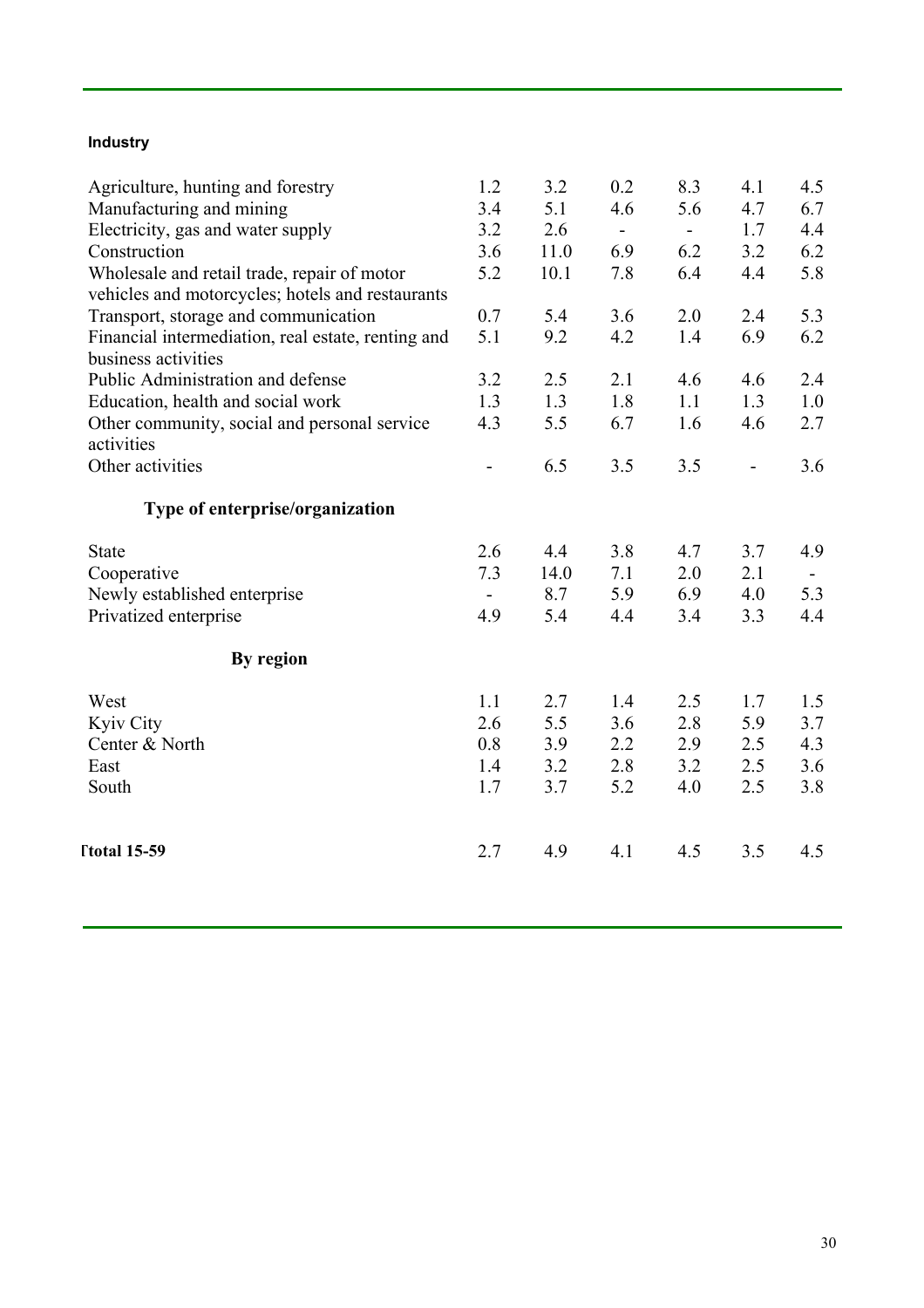|                                                | 1992                     | 1998 | 1999 | 2000 | 2001 | 2002 |
|------------------------------------------------|--------------------------|------|------|------|------|------|
| Demographic                                    |                          |      |      |      |      |      |
|                                                |                          |      |      |      |      |      |
| Males                                          | 3.2                      | 4.5  | 3.7  | 4.3  | 3.6  | 5.2  |
| Females                                        | 2.2                      | 5.2  | 4.3  | 4.7  | 3.3  | 3.5  |
| Ukrainian                                      | 2.6                      | 4.8  | 3.7  | 4.2  | 3.5  | 4.2  |
| Russian                                        | 2.8                      | 4.3  | 5.5  | 5.2  | 3.7  | 4.7  |
| Other                                          | 3.3                      | 8.2  | 3.8  | 7.3  | 1.4  | 5.4  |
| Age                                            |                          |      |      |      |      |      |
| $15 - 24$                                      | 4.4                      | 5.3  | 5.3  | 4.6  | 3.1  | 5.3  |
| 25-39                                          | 3.1                      | 5.5  | 4.0  | 4.1  | 3.6  | 3.6  |
| 40-54                                          | 1.9                      | 4.7  | 4.0  | 5.2  | 3.5  | 4.9  |
| 55-64                                          | 1.7                      | 3.1  | 3.3  | 3.6  | 2.6  | 4.4  |
| $65+$                                          | $\overline{\phantom{0}}$ | 4.4  | 3.8  | 1.5  | 3.8  | 1.0  |
| <b>Education</b>                               |                          |      |      |      |      |      |
| Grades 1-11                                    | 2.3                      | 5.1  | 4.6  | 7.1  | 2.9  | 3.5  |
| General secondary                              | 3.5                      | 5.4  | 4.5  | 5.4  | 4.1  | 5.8  |
| Vocational elementary                          | 2.7                      | 4.4  | 3.3  | 3.8  | 4.7  | 5.5  |
| Vocational secondary                           | 3.0                      | 4.4  | 5.1  | 3.2  | 3.0  | 5.4  |
| Professional secondary and incomplete higher   | 2.3                      | 4.7  | 4.4  | 4.9  | 3.8  | 3.2  |
| University                                     | 2.5                      | 4.4  | 1.7  | 3.0  | 2.2  | 3.4  |
| Job tenure                                     |                          |      |      |      |      |      |
| $<$ 1 Year                                     | 2.8                      |      | 4.2  | 3.4  | 3.3  | 5.6  |
| 1Year                                          | 3.6                      | 5.3  | 5.1  | 4.8  | 4.1  | 4.5  |
| 2-5Years                                       | 3.7                      | 7.0  | 3.9  | 4.7  | 2.2  | 3.7  |
| 6-10 Years                                     | 2.5                      | 6.4  | 4.3  | 4.8  | 5.4  | 3.3  |
| 11 Years and more                              | 2.0                      | 3.4  | 3.7  | 4.6  | 3.1  | 4.8  |
| Occupation                                     |                          |      |      |      |      |      |
| Legislators, Senior Managers, Officials        | 1.7                      | 3.0  | 3.7  | 2.0  | 5.6  | 2.0  |
| Professionals                                  | 1.9                      | 2.9  | 2.3  | 3.1  | 1.5  | 2.3  |
| <b>Technicians and Associate Professionals</b> | 1.9                      | 5.6  | 2.1  | 4.0  | 2.5  | 2.5  |
| Clerks                                         | 2.2                      | 7.5  | 5.7  | 4.2  | 4.3  | 6.1  |
| <b>Service Workers and Market Workers</b>      | 3.7                      | 5.7  | 6.8  | 5.2  | 1.4  | 4.7  |
| Skilled Agricultural and Fishery Workers       |                          | 6.4  | 5.7  | 11.0 | 1.5  | 7.9  |
| <b>Craft and Related Trades</b>                | 4.5                      | 5.6  | 5.2  | 5.0  | 3.9  | 6.0  |
| Plant and Machine Operators and Assemblers     | 1.5                      | 4.1  | 2.7  | 4.5  | 4.8  | 6.7  |
| Elementary (Unskilled) Occupations             | 2.3                      | 5.1  | 2.8  | 5.8  | 3.4  | 5.1  |

# **Table 2b. Job Displacement Rates (in percent), 1992 to 2002 - Working age 15-70**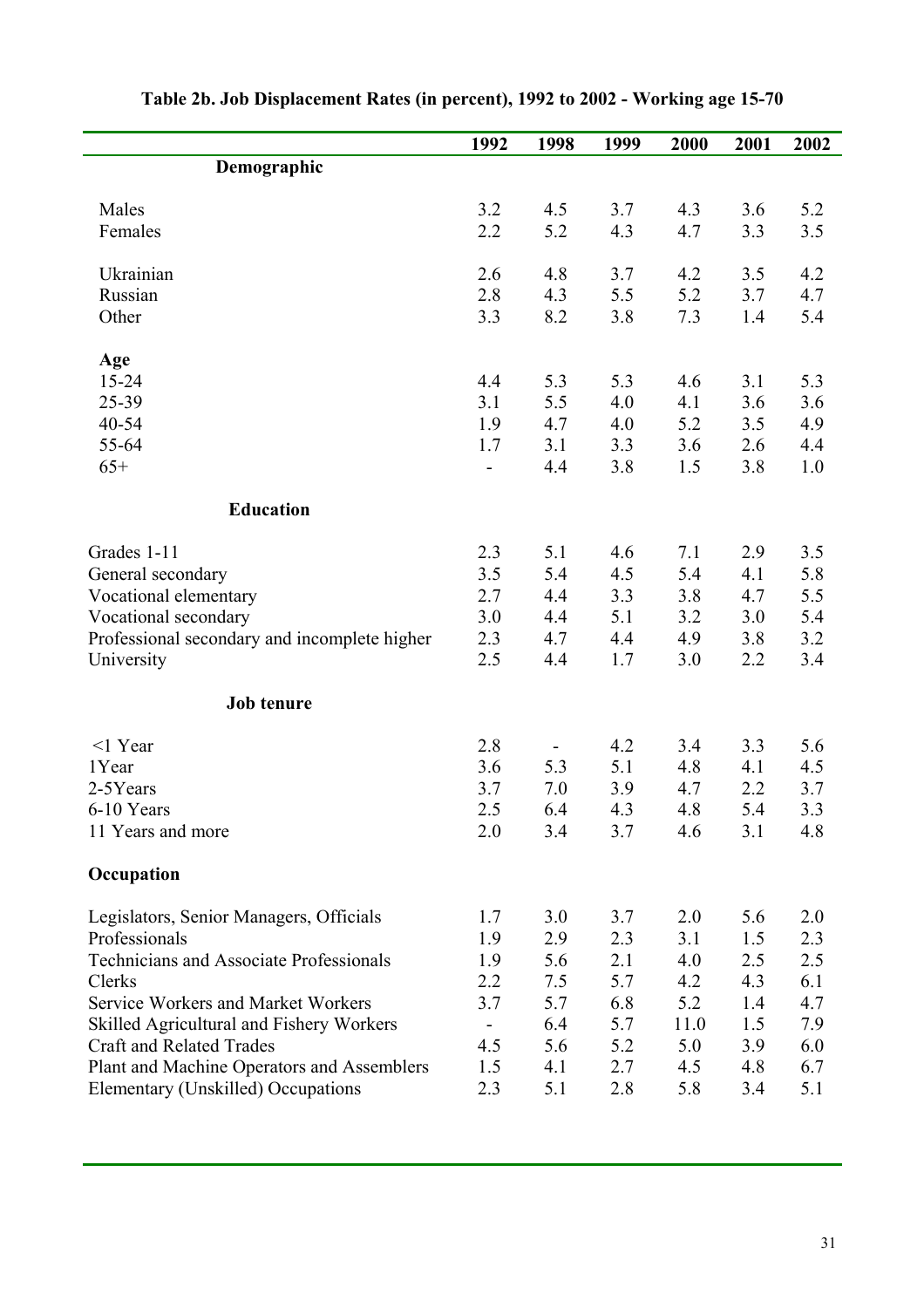# **Industry**

| Agriculture, hunting and forestry                  | 1.2    | 3.0  | 3.0                      | 7.8 | 4.0                      | 4.2 |
|----------------------------------------------------|--------|------|--------------------------|-----|--------------------------|-----|
| Manufacturing and mining                           | 3.4    | 5.2  | 4.6                      | 0.2 | 4.6                      | 6.5 |
| Electricity, gas and water supply                  | 3.1    | 2.5  | $\overline{\phantom{a}}$ | 0.8 | 1.6                      | 4.1 |
| Construction                                       | 3.6    | 11.0 | 6.7                      | 6.0 | 3.6                      | 6.5 |
| Wholesale and retail trade, repair of motor        | 5.2    | 10.1 | 7.7                      | 6.5 | 4.3                      | 5.7 |
| vehicles and motorcycles; hotels and restaurants   |        |      |                          |     |                          |     |
| Transport, storage and communication               | 0.7    | 5.1  | 3.7                      | 1.9 | 2.3                      | 4.9 |
| Financial intermediation, real estate, renting and | 5.1    | 8.9  | 4.0                      | 2.6 | 6.4                      | 5.8 |
| business activities                                |        |      |                          |     |                          |     |
| Public Administration and defense                  | 3.2    | 2.4  | 2.6                      | 4.9 | 4.9                      | 2.3 |
| Education, health and social work                  | 1.3    | 1.3  | 1.6                      | 1.4 | 1.2                      | 0.9 |
| Other community, social and personal service       | 4.3    | 5.3  | 6.4                      | 1.5 | 4.4                      | 2.5 |
| activities                                         |        |      |                          |     |                          |     |
| Other activities                                   |        | 6.3  | 3.3                      | 3.3 | $\overline{\phantom{0}}$ | 3.3 |
| Type of enterprise/organization                    |        |      |                          |     |                          |     |
| State                                              | 2.6    | 4.4  | 3.7                      | 4.7 | 3.6                      | 4.6 |
| Cooperative                                        | 7.3    | 13.5 | 6.7                      | 1.9 | 2.0                      |     |
| Newly established enterprise                       | $\sim$ | 8.6  | 6.0                      | 6.8 | 4.1                      | 5.2 |
| Privatized enterprise                              | 4.9    | 5.5  | 4.2                      | 3.6 | 3.4                      | 4.2 |
| By region                                          |        |      |                          |     |                          |     |
| West                                               | 1.1    | 2.6  | 1.4                      | 2.4 | 1.8                      | 1.4 |
| <b>Kyiv City</b>                                   | 2.6    | 5.3  | 3.4                      | 3.0 | 5.5                      | 3.4 |
| Center & North                                     | 0.8    | 3.8  | 2.2                      | 2.8 | 2.4                      | 4.2 |
| East                                               | 1.3    | 3.1  | 2.8                      | 3.2 | 2.5                      | 3.3 |
| South                                              | 1.6    | 3.6  | 4.9                      | 3.7 | 2.4                      | 3.6 |
|                                                    |        |      |                          |     |                          |     |
| total 15-70                                        | 2.7    | 4.8  | 4.0                      | 4.5 | 3.4                      | 4.3 |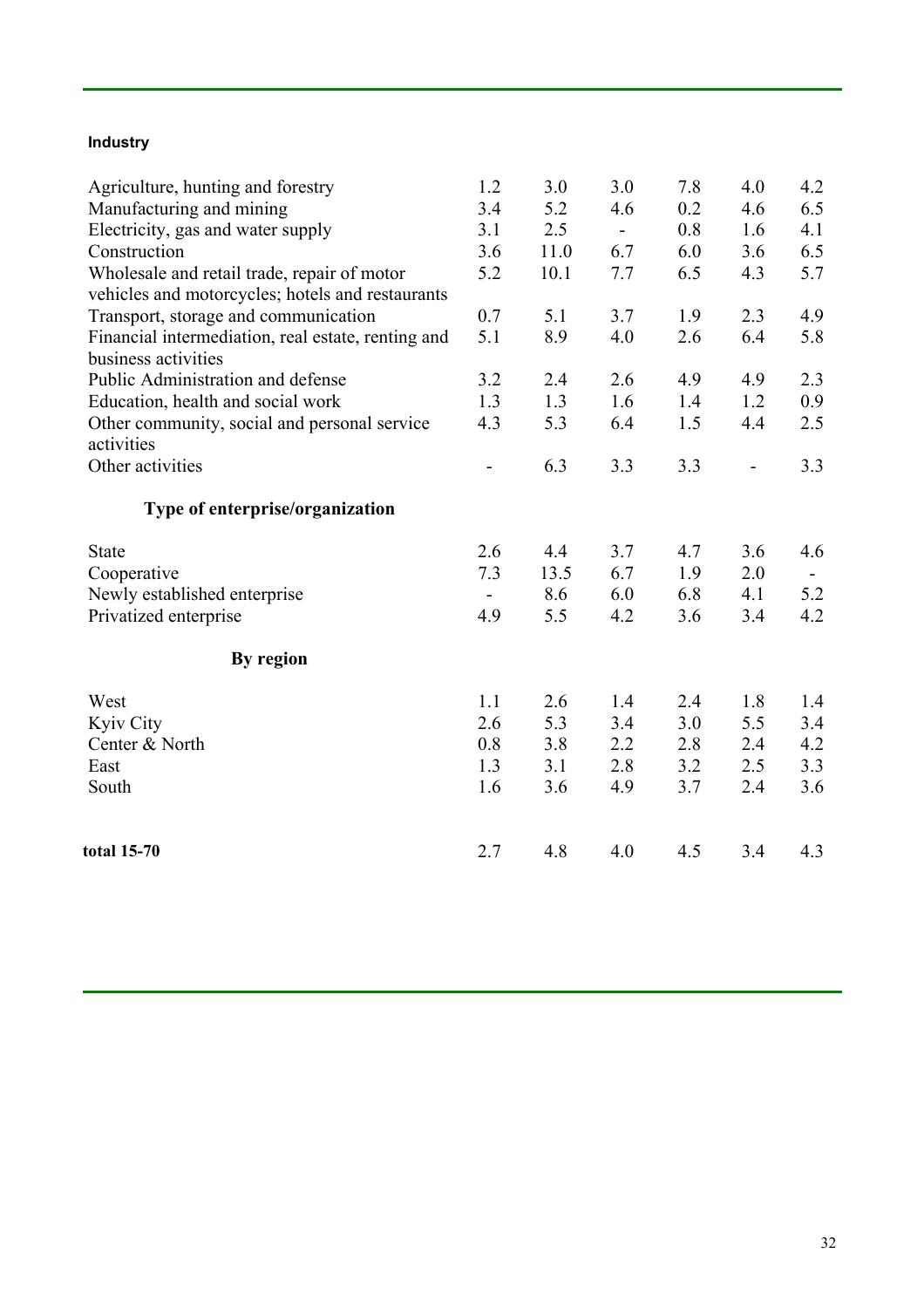|                                                 | 1992-1997        |             | 1998-2002        |              |
|-------------------------------------------------|------------------|-------------|------------------|--------------|
|                                                 | <b>Displaced</b> | Quit        | <b>Displaced</b> | Quit         |
| Female                                          | 0.023            | 0.052       | 0.004            | $-0.003$     |
|                                                 | $(0.010)*$       | $(0.016)*$  | (0.002)          | (0.004)      |
| Male                                            |                  |             |                  |              |
| Age                                             | 0.010            | $-0.068$    | 0.001            | $-0.014$     |
|                                                 | $(0.004)$ *      | $(0.005)*$  | (0.001)          | $(0.001)*$   |
| Age <sup>2</sup>                                | $-0.0001$        | 0.001       | $-0.00001$       | 0.0002       |
|                                                 | $(0.00004)*$     | $(0.0001)*$ | (0.00001)        | $(0.00001)*$ |
| <b>Ethnicity</b>                                |                  |             |                  |              |
| Ukrainian                                       | $-0.0003$        | $-0.109$    | $-0.006$         | $-0.008$     |
|                                                 | (0.024)          | $(0.037)*$  | (0.006)          | (0.011)      |
| Russian                                         | 0.020            | $-0.073$    | $-0.003$         | 0.007        |
|                                                 | (0.028)          | $(0.036)*$  | (0.005)          | (0.011)      |
| <b>Other nationalities</b>                      |                  |             |                  |              |
| <b>Education</b>                                |                  |             |                  |              |
| General Secondary Education                     | 0.033            | $-0.031$    | 0.002            | $-0.007$     |
|                                                 | $(0.017)*$       | (0.022)     | (0.003)          | (0.006)      |
| <b>Vocational Elementary Education</b>          | 0.016            | $-0.037$    | $-0.003$         | $-0.008$     |
|                                                 | (0.024)          | (0.031)     | (0.004)          | (0.007)      |
| Vocational Secondary Education                  | 0.031            | $-0.007$    | $-0.007$         | $-0.003$     |
|                                                 | (0.019)          | (0.026)     | (0.003)          | (0.006)      |
| Professional Secondary Education and Incomplete | 0.009            | $-0.040$    | 0.001            | $-0.005$     |
| Higher - no bachelor                            | (0.016)          | (0.021)     | (0.003)          | (0.006)      |

# **Table 3. Displacement and Quits: Multinomial Logit Estimation 1992 to 2002**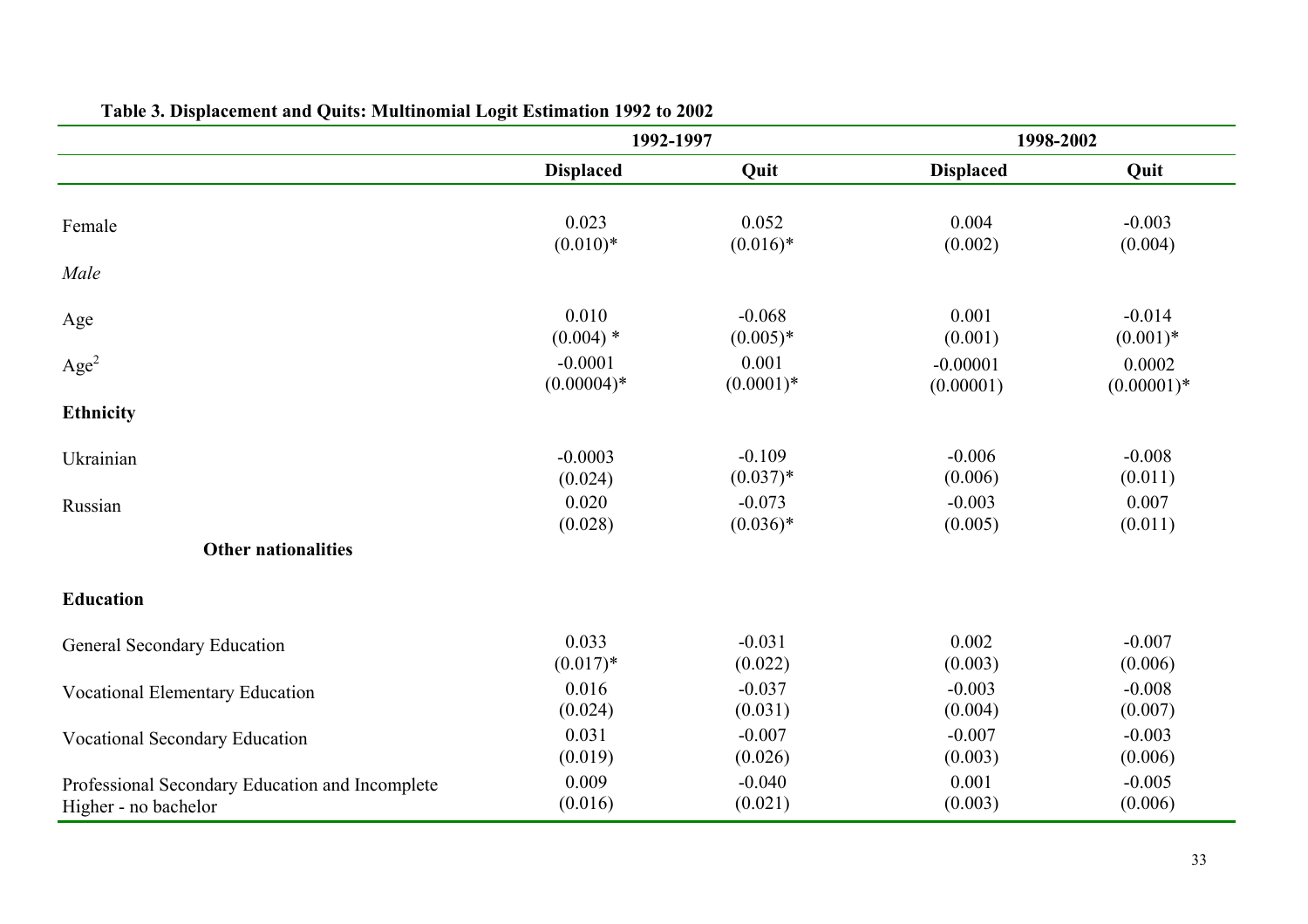| University                    | 0.010      | $-0.073$   | $-0.007$   | $-0.007$   |
|-------------------------------|------------|------------|------------|------------|
| Grade 1 to 11                 | (0.018)    | $(0.023)*$ | $(0.003)*$ | (0.006)    |
| <b>Tenure</b>                 |            |            |            |            |
| $\leq$ 1 year                 | $-0.018$   | 0.246      | 0.003      | 0.046      |
|                               | (0.020)    | $(0.036)*$ | (0.004)    | $(0.010)*$ |
| 1 year                        | 0.065      | 0.091      | 0.011      | 0.076      |
|                               | $(0.025)*$ | $(0.032)*$ | $(0.005)*$ | $(0.012)*$ |
| 2 to 5 years                  | 0.035      | 0.122      | 0.010      | 0.038      |
|                               | $(0.015)*$ | $(0.022)*$ | $(0.004)*$ | $(0.007)*$ |
| 6 to 10 years                 | 0.030      | 0.019      | 0.016      | 0.028      |
|                               | (0.015)    | (0.023)    | $(0.004)*$ | $(0.007)*$ |
| $>10$ years                   |            |            |            |            |
| Ownership                     |            |            |            |            |
| State                         | 0.034      | 0.166      | 0.020      | 0.025      |
|                               | (0.023)    | $(0.033)*$ | $(0.003)*$ | $(0.006)*$ |
| Cooperative                   | 0.110      | 0.202      | 0.013      | 0.014      |
|                               | (0.062)    | $(0.075)*$ | (0.014)    | (0.020)    |
| Privatized enterprise         | $-0.014$   | $-0.077$   | 0.011      | $-0.0002$  |
|                               | (0.031)    | (0.049)    | $(0.005)*$ | (0.008)    |
| Newly established enterprises |            |            |            |            |
| <b>Industry</b>               |            |            |            |            |
| Manufacturing and mining      | 0.123      | $-0.014$   | 0.007      | $-0.013$   |
|                               | $(0.022)*$ | (0.024)    | (0.004)    | $(0.006)*$ |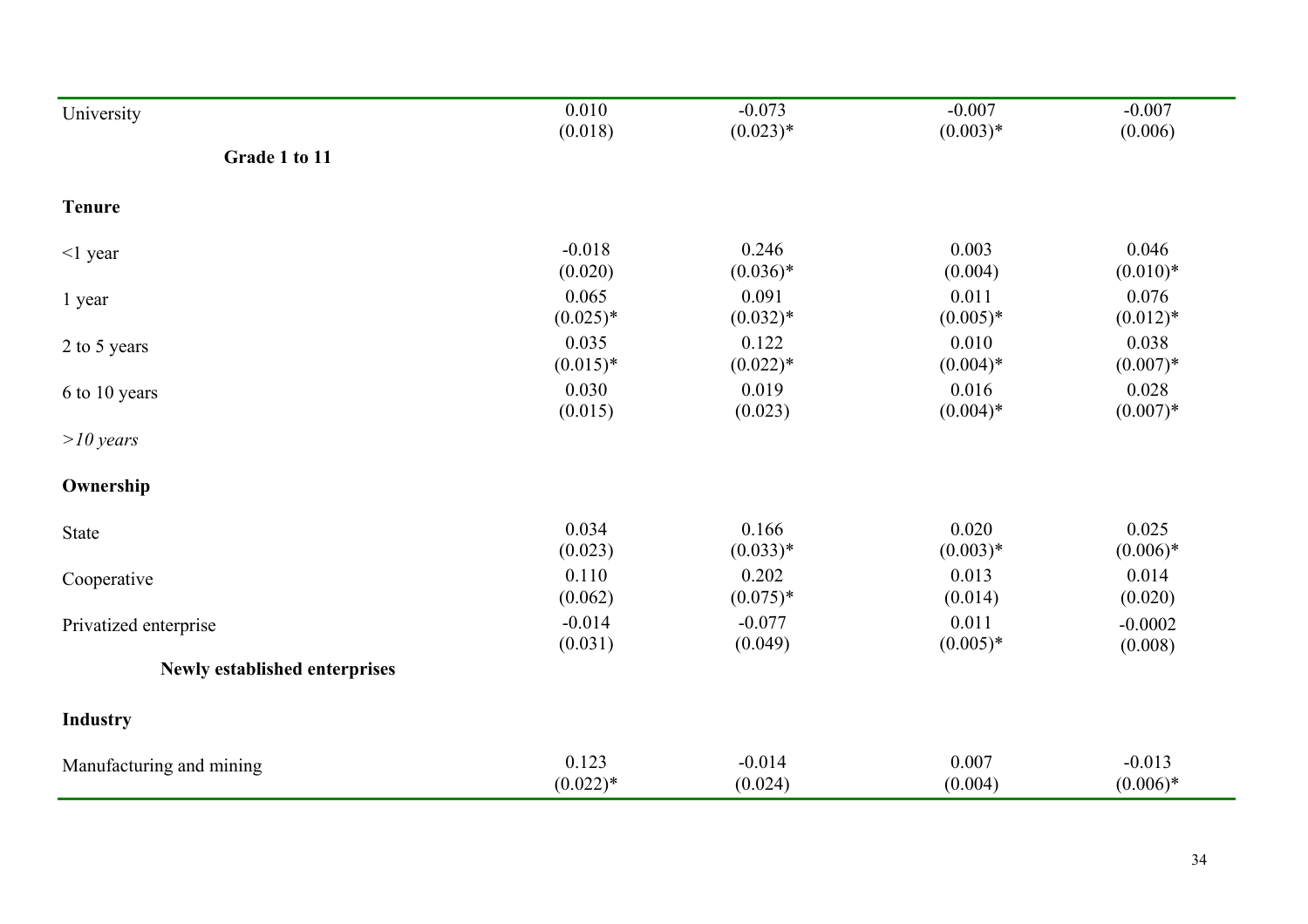| Electricity, gas and water supply                           | $-0.014$   | $-0.005$   | $-0.020$    | $-0.037$   |
|-------------------------------------------------------------|------------|------------|-------------|------------|
| Construction                                                | (0.043)    | (0.057)    | $(0.004)$ * | $(0.008)*$ |
|                                                             | 0.100      | 0.092      | 0.017       | 0.002      |
|                                                             | $(0.036)*$ | $(0.039)*$ | $(0.007)*$  | (0.009)    |
| Wholesale and retail trade; repair of motor vehicles and    | 0.164      | 0.042      | 0.016       | 0.005      |
| motorcycles; hotels and restaurants                         | $(0.036)*$ | (0.036)    | $(0.006)*$  | (0.008)    |
| Transport, storage and communication                        | $-0.004$   | 0.006      | $-0.012$    | $-0.025$   |
|                                                             | (0.025)    | (0.032)    | $(0.003)*$  | $(0.006)*$ |
| Financial intermediation, real estate, renting and business | 0.058      | $-0.086$   | 0.001       | $-0.012$   |
| activities                                                  | (0.057)    | (0.057)    | (0.008)     | (0.012)    |
| Public Administration and defense                           | 0.096      | 0.023      | $-0.013$    | $-0.034$   |
|                                                             | $(0.038)*$ | (0.039)    | $(0.004)*$  | $(0.006)*$ |
| Education, health and social work                           | $-0.036$   | $-0.043$   | $-0.031$    | $-0.052$   |
|                                                             | (0.019)    | (0.027)    | $(0.002)*$  | $(0.005)*$ |
| Other community, social and personal service activities     | 0.106      | $-0.039$   | $-0.010$    | $-0.011$   |
|                                                             | $(0.036)*$ | (0.036)    | $(0.004)$ * | (0.008)    |
| Other activities                                            | 0.136      | $-0.063$   | $-0.006$    | $-0.012$   |
|                                                             | (0.113)    | (0.106)    | (0.011)     | (0.017)    |
| Agriculture, hunting and forestry                           |            |            |             |            |
| <b>Firm size</b>                                            |            |            |             |            |
| $1-49$                                                      | 0.027      | 0.002      | 0.013       | 0.008      |
|                                                             | (0.015)    | (0.023)    | $(0.003)*$  | (0.006)    |
| 50-99                                                       | 0.043      | $-0.069$   | 0.014       | 0.002      |
|                                                             | (0.023)    | $(0.026)*$ | $(0.005)*$  | (0.007)    |
| 100-249                                                     | 0.048      | $-0.041$   | 0.005       | 0.009      |
|                                                             | $(0.020)*$ | (0.024)    | (0.004)     | (0.007)    |
| 250-499                                                     | 0.003      | 0.021      | 0.009       | $-0.014$   |
|                                                             | (0.019)    | (0.027)    | (0.005)     | $(0.007)*$ |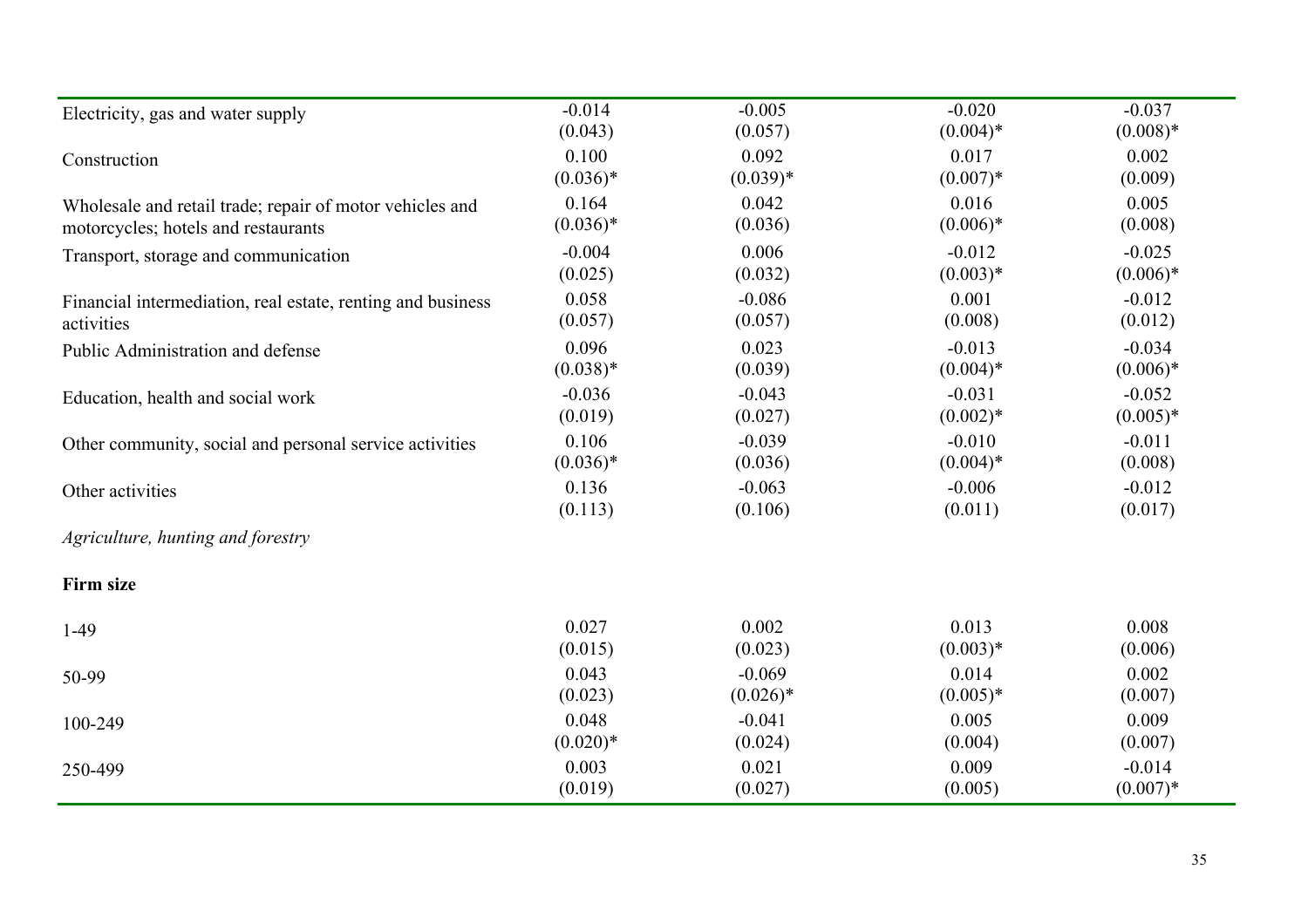| 500-999                | 0.026      | 0.035      | 0.007      | $-0.018$   |
|------------------------|------------|------------|------------|------------|
|                        | (0.020)    | (0.028)    | (0.005)    | $(0.007)*$ |
| $1000+$                |            |            |            |            |
| <b>Region</b>          |            |            |            |            |
| West                   | $-0.054$   | $-0.238$   | $-0.038$   | $-0.088$   |
|                        | $(0.012)*$ | $(0.018)*$ | $(0.002)*$ | $(0.003)*$ |
| East                   | $-0.055$   | $-0.230$   | $-0.039$   | $-0.097$   |
|                        | $(0.012)*$ | $(0.018)*$ | $(0.002)*$ | $(0.004)*$ |
| Center and Nord        | $-0.063$   | $-0.241$   | $-0.035$   | $-0.090$   |
|                        | $(0.012)*$ | $(0.018)*$ | $(0.002)*$ | $(0.003)*$ |
| South                  | $-0.055$   | $-0.221$   | $-0.029$   | $-0.085$   |
|                        | $(0.013)*$ | $(0.018)*$ | $(0.002)*$ | $(0.003)*$ |
| Kyiv City              |            |            |            |            |
| Number of observations | 5151       |            | 21171      |            |
| Pseudo $R^2$           | 0.1324     |            | 0.1159     |            |

Source: ULMS

Notes:

( i) The shown coefficients are marginal effects.

( ii) Standard errors are presented in brackets. Standard errors in the period 1998-2002 are obtained taking into account the fact that observations are independent among individuals but not necessarily for the same individual over different periods, i.e. we treat multiple observations for one individual as clusters.

(iii) The symbol \* represents statistical significance at the 5% level;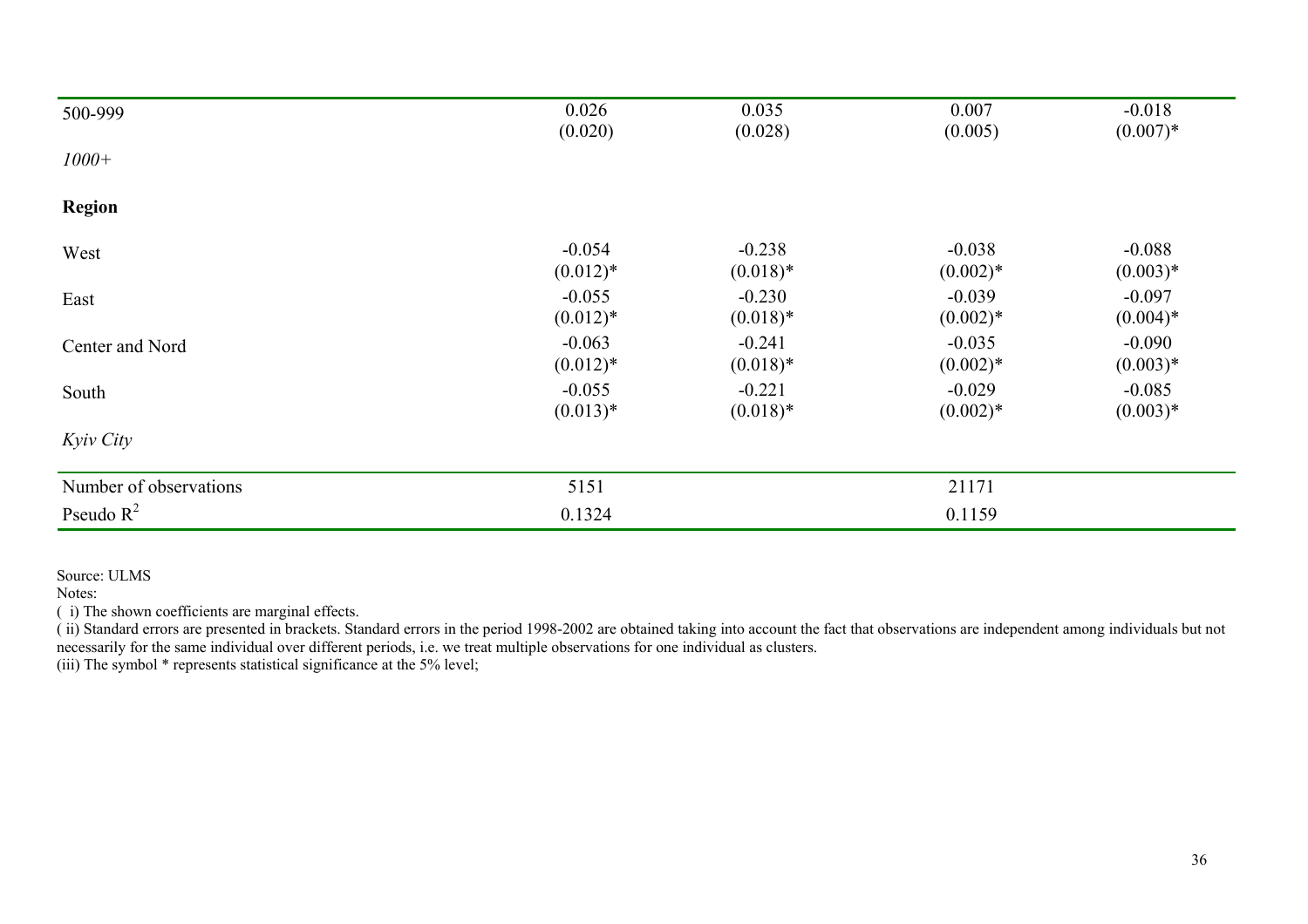|                                       | 1987-91 |      | 1992-95 |      | 1996-99 |      | 2000-2003 |      |
|---------------------------------------|---------|------|---------|------|---------|------|-----------|------|
| $%$ returning                         | Displ   | Quit | Displ   | Quit | Displ   | Quit | Displ     | Quit |
| $\leq 1$ month                        | 14.1    | 8.2  | 1.8     | 2.8  | 20.7    | 17.3 | 28.2      | 43.5 |
| $\leq$ months                         | 48.2    | 38.1 | 12.9    | 14.6 | 24.7    | 31.1 | 31.1      | 45.1 |
| $\leq 6$ months                       | 51.8    | 40.4 | 14.2    | 15.4 | 26.2    | 34.3 | 32.7      | 48.6 |
| Median completed<br>duration (months) |         |      |         |      |         |      |           |      |
| N                                     | 141     | 958  | 380     | 889  | 603     | 884  | 687       | 1632 |

#### **Table 4. Cumulative Return Rates for Job Movers**

Source: ULMS.

Notes ( i) The fractions are based on one minus the Kaplan-Meier survivor function. (ii) Retirements are excluded from quits.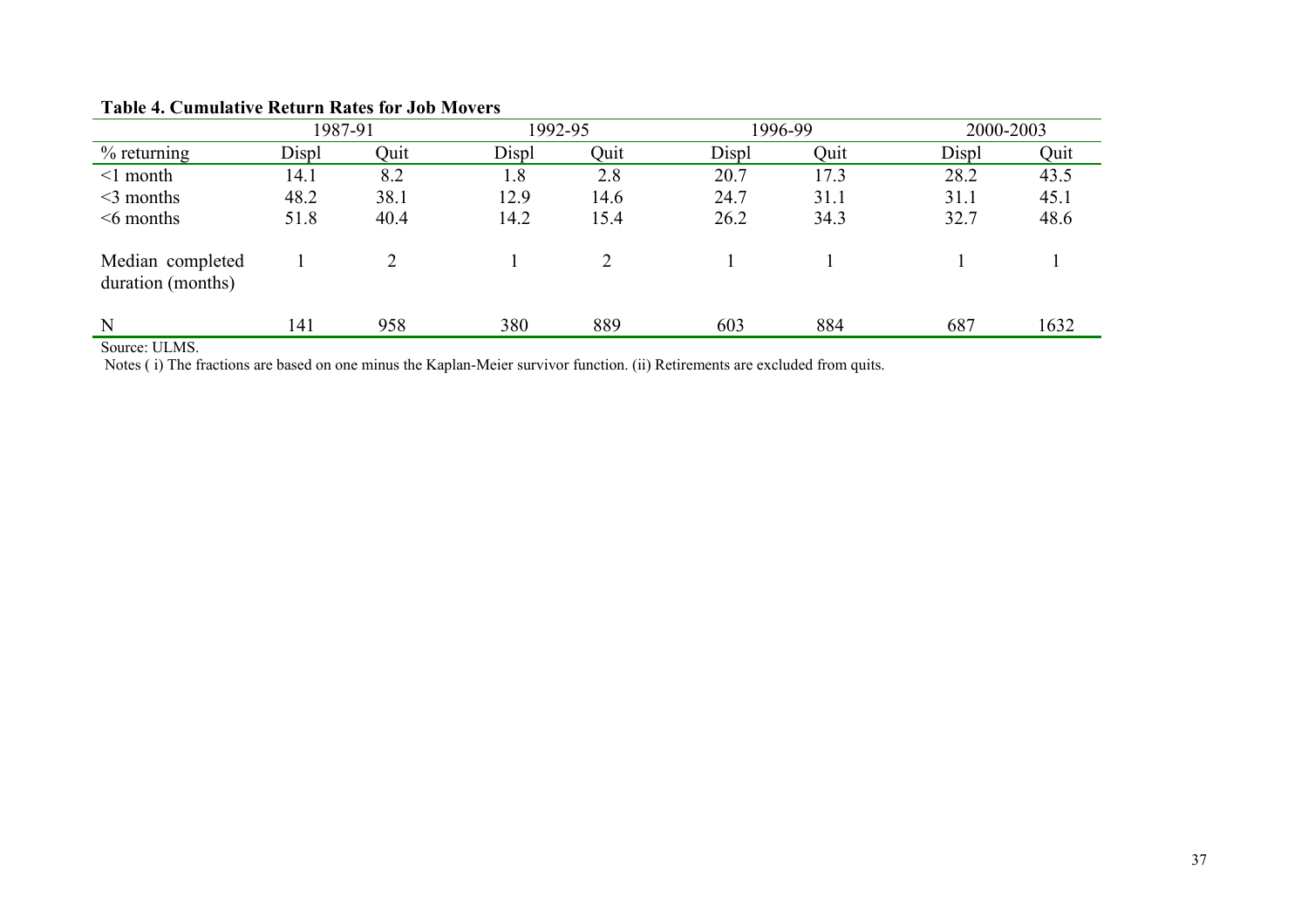| Duration         | 1987-91 |      | 1992-95 | 1996-1999<br>2000-2003 |        |      |        |      |  |  |
|------------------|---------|------|---------|------------------------|--------|------|--------|------|--|--|
| (months)         | Hazard  | s.e  | Hazard  | s.e                    | Hazard | s.e  | Hazard | s.e  |  |  |
| <b>Displaced</b> |         |      |         |                        |        |      |        |      |  |  |
| $0 - 1$          | 0.15    | 0.03 | 0.02    | 0.01                   | 0.23   | 0.02 | 0.34   | 0.02 |  |  |
| $1 - 2$          | 0.44    | 0.07 | 0.10    | 0.02                   | 0.03   | 0.01 | 0.03   | 0.01 |  |  |
| $2 - 3$          | 0.04    | 0.02 | 0.01    | 0.01                   | 0.01   | 0.01 | 0.06   | 0.01 |  |  |
| $3-4$            | 0.01    | 0.01 | 0.01    | 0.01                   | 0.01   | 0.01 | 0.03   | 0.01 |  |  |
| $4 - 5$          | 0.05    | 0.02 | 0.01    | 0.01                   | 0.01   | 0.01 | 0.03   | 0.01 |  |  |
| $5 - 6$          | 0.01    | 0.01 | 0.01    | 0.01                   | 0.01   | 0.01 | 0.04   | 0.01 |  |  |
| $11 - 12$        | 0.02    | 0.01 | 0.01    | 0.01                   | 0.01   | 0.01 | 0.03   | 0.01 |  |  |
| Quit             |         |      |         |                        |        |      |        |      |  |  |
| $0 - 1$          | 0.09    | 0.02 | 0.03    | 0.01                   | 0.32   | 0.02 | 0.57   | 0.02 |  |  |
| $1 - 2$          | 0.32    | 0.02 | 0.12    | 0.01                   | 0.04   | 0.01 | 0.05   | 0.01 |  |  |
| $2 - 3$          | 0.05    | 0.01 | 0.01    | 0.01                   | 0.01   | 0.01 | 0.04   | 0.01 |  |  |
| $3-4$            | 0.02    | 0.01 | 0.01    | 0.01                   | 0.01   | 0.01 | 0.06   | 0.01 |  |  |
| $4 - 5$          | 0.02    | 0.01 | 0.01    | 0.01                   | 0.01   | 0.01 | 0.06   | 0.01 |  |  |
| $5 - 6$          | 0.01    | 0.01 | 0.01    | 0.01                   | 0.01   | 0.01 | 0.07   | 0.01 |  |  |
| $11 - 12$        | 0.01    | 0.01 | 0.01    | 0.01                   | 0.01   | 0.01 | 0.05   | 0.01 |  |  |
| Source: ULMS     |         |      |         |                        |        |      |        |      |  |  |

# **Table 5. Kaplan-Meier Hazard Rates for Job Movers**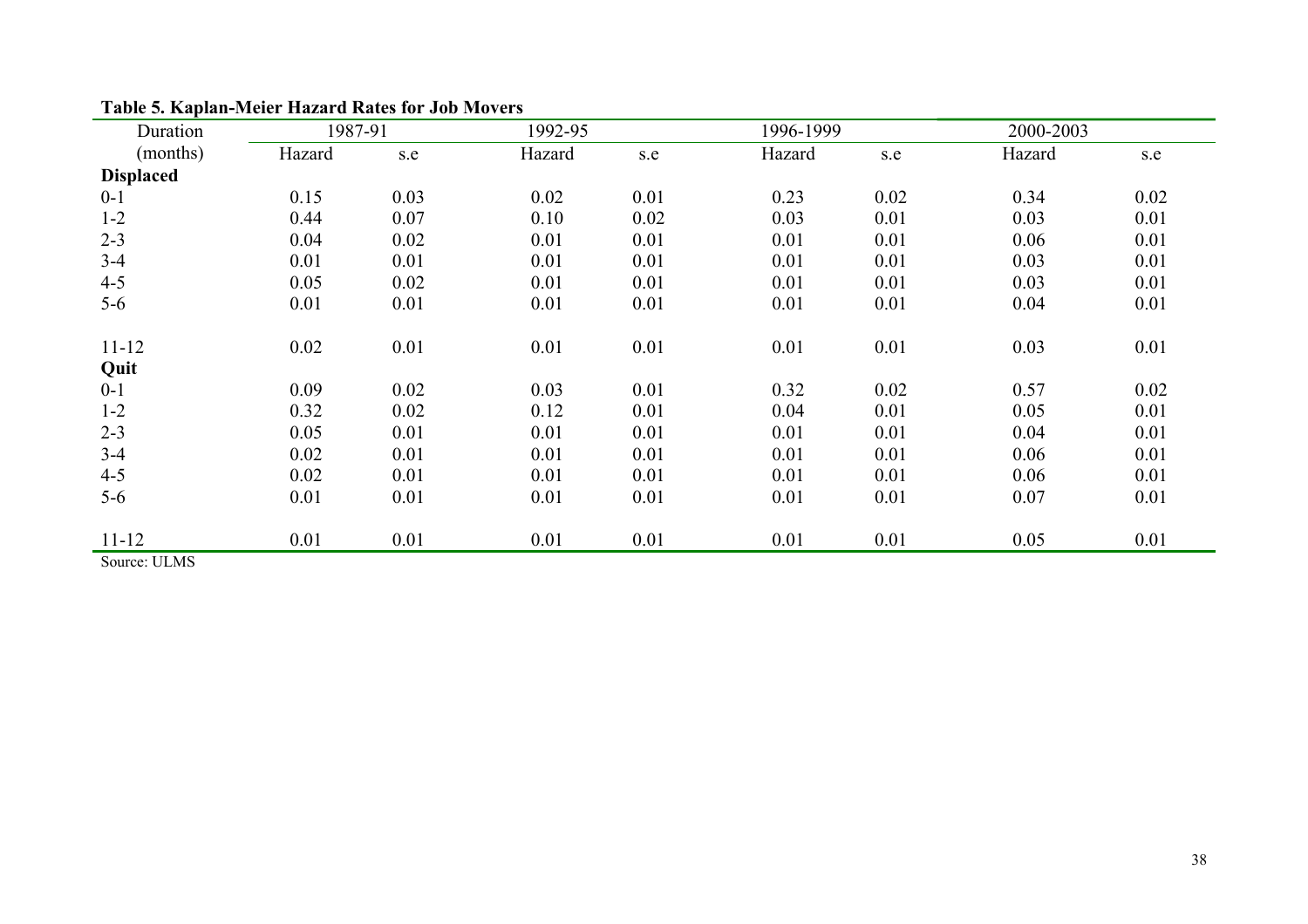| <b>NOVEMENTS MIT REAL EMENT</b> |              | 1987-91      |              |              | 1992-95      |              |
|---------------------------------|--------------|--------------|--------------|--------------|--------------|--------------|
|                                 | Total        | Displaced    |              | Total        | Displaced    |              |
|                                 |              |              | Quit         |              |              | Quit         |
| Displaced                       | 0.062        |              |              | 0.023        |              |              |
|                                 | (0.131)      |              |              | (0.156)      |              |              |
| <b>Individual</b>               |              |              |              |              |              |              |
| Age                             | 0.060        | $-0.243$     | 0.107        | 0.107        | 0.130        | 0.060        |
|                                 | (0.041)      | (0.133)      | $(0.044)*$   | (0.059)      | (0.138)      | (0.069)      |
| Age2                            | $-0.001$     | 0.003        | $-0.001$     | $-0.002$     | $-0.002$     | $-0.001$     |
|                                 | (0.001)      | (0.002)      | $(0.001)*$   | (0.001)      | (0.002)      | (0.001)      |
| Female                          | $-0.400$     | $-0.708$     | $-0.466$     | $-0.160$     | 0.571        | $-0.314$     |
|                                 | $(0.162)^*$  | (0.574)      | $(0.170)$ ** | (0.217)      | (0.491)      | (0.250)      |
| Kids                            | 0.126        | 0.202        | $-0.023$     | $-0.143$     | 0.686        | $-0.260$     |
|                                 | (0.159)      | (0.526)      | (0.174)      | (0.227)      | (0.504)      | (0.265)      |
| Female*Kids                     | 0.052        | $-0.673$     | 0.263        | $-0.281$     | $-0.965$     | $-0.282$     |
|                                 | (0.198)      | (0.650)      | (0.214)      | (0.285)      | (0.616)      | (0.338)      |
| Married                         | $-0.170$     | 0.631        | $-0.246$     | $-0.096$     | $-0.404$     | 0.093        |
|                                 | (0.114)      | (0.363)      | $(0.123)*$   | (0.169)      | (0.327)      | (0.207)      |
| Ukrainian                       | $-0.012$     | 0.538        | $-0.108$     | 0.065        | $-0.322$     | 0.256        |
|                                 | (0.114)      | (0.344)      | (0.124)      | (0.161)      | (0.352)      | (0.187)      |
| Education                       |              |              |              |              |              |              |
| vocational                      | 0.177        | 0.613        | 0.118        | 0.008        | $-0.328$     | 0.128        |
| education                       | (0.167)      | (0.423)      | (0.186)      | (0.285)      | (0.596)      | (0.335)      |
| vocational                      | $-0.084$     | $-0.183$     | $-0.117$     | $-0.014$     | $-0.485$     | 0.117        |
| secondary                       | (0.139)      | (0.437)      | (0.151)      | (0.191)      | (0.404)      | (0.224)      |
| professional                    | 0.112        | $-0.171$     | 0.070        | 0.239        | 0.256        | 0.212        |
| secondary                       | (0.124)      | (0.384)      | (0.134)      | (0.196)      | (0.357)      | (0.248)      |
| Graduate                        | 0.103        | 0.408        | 0.131        | $-0.012$     | $-0.601$     | 0.218        |
|                                 | (0.141)      | (0.448)      | (0.153)      | (0.218)      | (0.471)      | (0.252)      |
|                                 |              |              |              |              |              |              |
| <b>Works Land Plot</b>          | $-0.075$     | 0.253        | $-0.107$     | 0.085        | $-0.020$     | 0.139        |
|                                 | (0.093)      | (0.296)      | (0.101)      | (0.145)      | (0.291)      | (0.173)      |
|                                 |              |              |              |              |              |              |
| Job (old)                       |              |              |              |              |              |              |
| Job Tenure                      | 0.001        | 0.183        | $-0.015$     | $-0.262$     | $-0.296$     | $-0.255$     |
|                                 | (0.023)      | $(0.062)$ ** | (0.026)      | $(0.044)$ ** | $(0.095)$ ** | $(0.052)$ ** |
| Tenure <sup>2</sup>             | $-0.000$     | $-0.005$     | $-0.000$     | 0.004        | 0.005        | 0.004        |
|                                 | (0.001)      | $(0.002)$ ** | (0.001)      | $(0.002)$ ** | (0.004)      | (0.002)      |
| Firm Size 1000+                 | $-0.068$     | $-1.012$     | $-0.008$     | $-0.021$     | 0.485        | $-0.125$     |
|                                 |              |              |              |              |              |              |
|                                 | (0.108)      | $(0.406)*$   | (0.118)      | (0.173)      | (0.351)      | (0.206)      |
| Industry                        |              |              |              |              |              |              |
| Manufacturing                   | $-0.300$     | 1.845        | $-0.433$     | $-0.083$     | 0.276        | $-0.221$     |
|                                 | $(0.142)$ ** | $(0.486)$ ** | $(0.154)$ ** | (0.222)      | (0.425)      | (0.279)      |
| Retail                          | $-0.103$     | $-0.032$     | $-0.196$     | 0.151        | 0.491        | 0.098        |
|                                 | (0.193)      | (0.531)      | (0.212)      | (0.205)      | (0.408)      | (0.246)      |
| Transport                       | $-0.539$     | 0.833        | $-0.682$     | $-0.762$     | $-1.173$     | $-0.699$     |
|                                 | $(0.246)$ ** | (0.620)      | $(0.279)*$   | (0.424)      | (1.048)      | (0.474)      |
| Finance                         | 0.318        | 1.244        | 0.117        | 0.659        | 1.131        | 0.238        |
|                                 | (0.471)      | (1.253)      | (0.525)      | (0.456)      | (1.075)      | (0.555)      |
| Education&Health                | $-1.048$     | 0.321        | $-1.229$     | $-0.295$     | $-0.140$     | $-0.443$     |
|                                 | $(0.181)$ ** | (0.596)      | $(0.196)$ ** | (0.294)      | (0.581)      | (0.348)      |

| Table 6a. Discrete Piecewise Proportional Hazard Estimates of Jobless Spell Excluding |
|---------------------------------------------------------------------------------------|
| <b>Movements into Retirement</b>                                                      |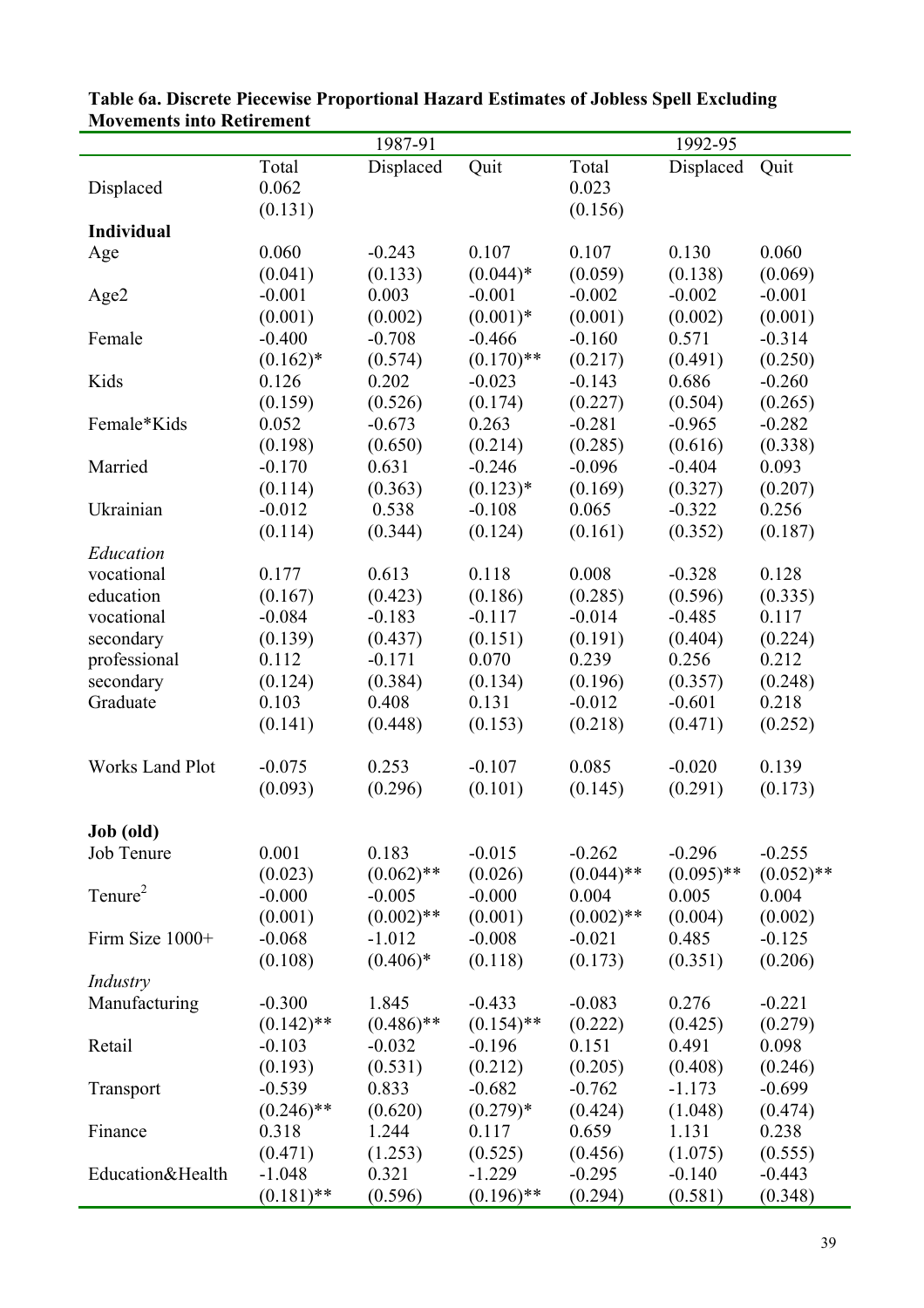| <b>Region</b>   |              |              |              |              |              |              |
|-----------------|--------------|--------------|--------------|--------------|--------------|--------------|
| Central/North   | 0.047        | $-0.396$     | 0.154        | $-0.163$     | 0.242        | $-0.159$     |
|                 | (0.124)      | (0.374)      | (0.137)      | (0.215)      | (0.437)      | (0.256)      |
| Kyiv            | $-0.019$     | $-1.054$     | 0.026        | 0.090        | $-0.013$     | 0.184        |
|                 |              |              |              |              |              |              |
|                 | (0.178)      | (0.823)      | (0.186)      | (0.249)      | (0.557)      | (0.296)      |
| South           | 0.077        | 0.167        | 0.034        | 0.194        | $-0.324$     | 0.430        |
|                 | (0.134)      | (0.374)      | (0.149)      | (0.197)      | (0.436)      | (0.229)      |
| West            | $-0.159$     | 0.353        | $-0.159$     | $-0.171$     | $-0.747$     | 0.057        |
|                 | (0.147)      | (0.406)      | (0.162)      | (0.210)      | (0.425)      | (0.247)      |
| <b>Duration</b> |              |              |              |              |              |              |
| $\leq 1$ month  | 3.356        | 3.642        | 3.185        | 2.615        | 1.842        | 2.743        |
|                 | $(0.130)$ ** | $(0.359)$ ** | $(0.143)$ ** | $(0.248)$ ** | $(0.610)$ ** | $(0.274)$ ** |
| 2 months        | 4.538        | 4.801        | 4.431        | 4.199        | 4.069        | 4.164        |
|                 | $(0.100)$ ** | $(0.312)$ ** | $(0.107)$ ** | $(0.144)$ ** | $(0.280)$ ** | $(0.170)$ ** |
| 3 months        | 2.428        | 2.807        | 2.334        | 1.635        | 2.377        | 0.851        |
|                 | $(0.230)$ ** | $(0.629)$ ** | $(0.248)$ ** | $(0.419)$ ** | $(0.536)$ ** | (0.716)      |
| Constant        | $-6.162$     | $-2.247$     | $-6.695$     | $-6.495$     | $-6.174$     | $-5.985$     |
|                 | $(0.678)$ ** | (2.388)      | $(0.733)$ ** | $(0.968)$ ** | $(2.247)$ ** | $(1.125)$ ** |
|                 |              |              |              |              |              |              |
| Log L           | $-2061$      | $-232$       | $-1798$      | $-1173$      | $-313$       | $-839$       |
| N               | 58768        | 7599         | 51169        | 91159        | 29379        | 61780        |

Source: ULMS Notes: N is product of Sample size and number of months observed in the spell. Standard errors in brackets \* significant at 5% level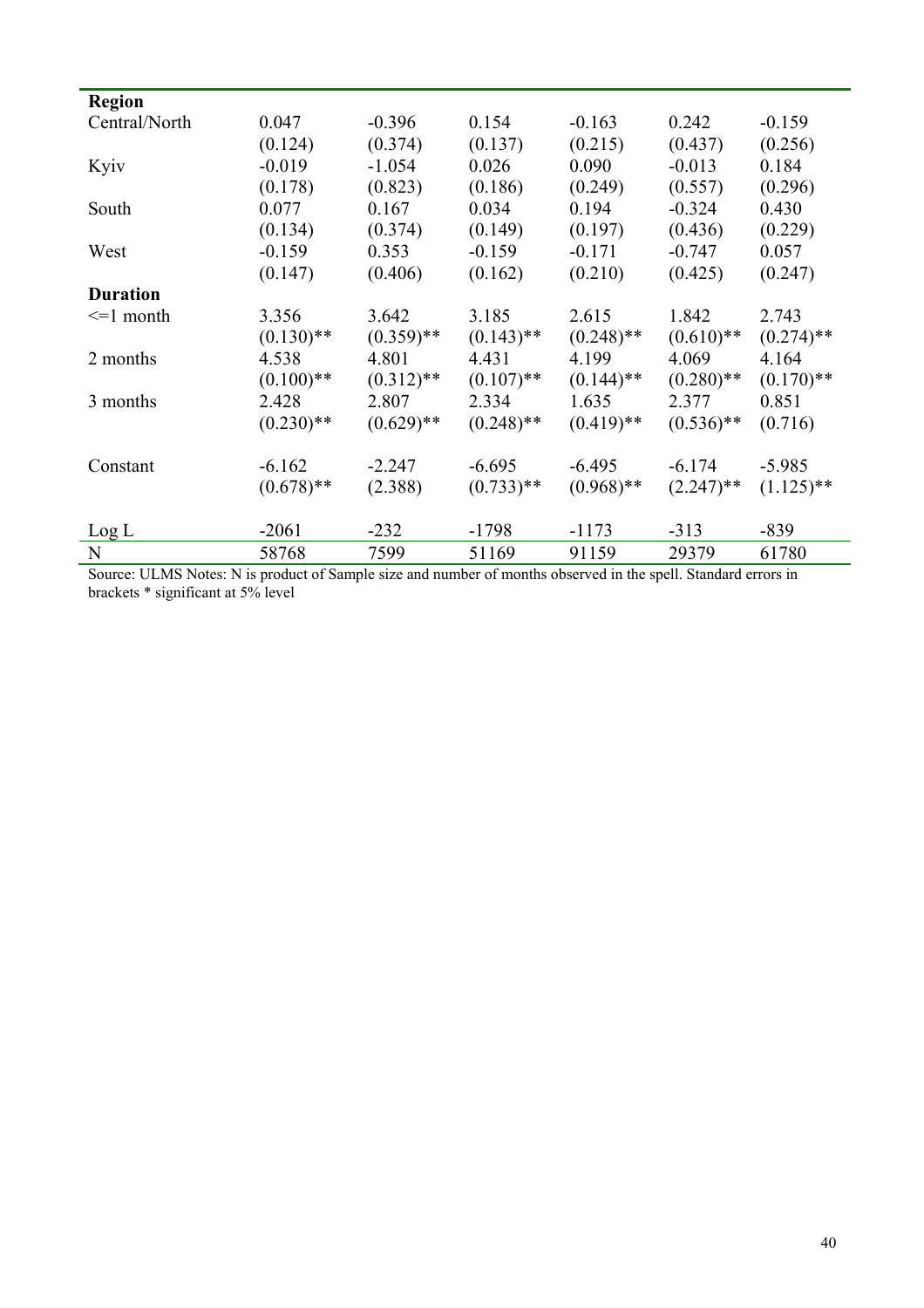| <b>MOVEMENTS MIT REIN EMENT</b> |              |              |              |              |              |               |
|---------------------------------|--------------|--------------|--------------|--------------|--------------|---------------|
|                                 |              | 1996-1999    |              |              | 2000-2003    |               |
|                                 | Total        | Displaced    | Quit         | Total        | Displaced    | Quit          |
| Displaced                       | 0.007        |              |              | $-0.379$     |              |               |
|                                 | (0.107)      |              |              | $(0.093)$ ** |              |               |
| <b>Individual</b>               |              |              |              |              |              |               |
| Age                             | 0.056        | 0.032        | 0.058        | 0.037        | $-0.117$     | 0.080         |
|                                 | (0.046)      | (0.083)      | (0.060)      | (0.033)      | (0.069)      | $(0.039)$ **  |
| Age <sup>2</sup>                | $-0.001$     | $-0.001$     | $-0.001$     | $-0.001$     | 0.001        | $-0.001$      |
|                                 | (0.001)      | (0.001)      | (0.001)      | (0.000)      | (0.001)      | $(0.0005)$ ** |
| Female                          | $-0.846$     | $-0.638$     | $-1.057$     | $-0.618$     | $-0.910$     | $-0.491$      |
|                                 | $(0.162)$ ** | $(0.292)$ ** | $(0.210)$ ** | $(0.122)$ ** | $(0.257)$ ** | $(0.140)$ **  |
| Kids                            | $-0.091$     | 0.237        | $-0.265$     | 0.058        | 0.105        | 0.033         |
|                                 | (0.169)      |              |              |              |              |               |
|                                 |              | (0.334)      | (0.203)      | (0.124)      | (0.245)      | (0.145)       |
| Female*Kids                     | 0.347        | 0.243        | 0.459        | 0.007        | 0.473        | $-0.202$      |
|                                 | (0.208)      | (0.369)      | (0.268)      | (0.162)      | (0.329)      | (0.189)       |
| Married                         | 0.075        | $-0.281$     | 0.206        | $-0.042$     | 0.205        | $-0.105$      |
|                                 | (0.122)      | (0.207)      | (0.155)      | (0.093)      | (0.200)      | (0.107)       |
| Ukrainian                       | $-0.024$     | $-0.092$     | $-0.047$     | 0.003        | $-0.078$     | 0.090         |
|                                 | (0.119)      | (0.198)      | (0.157)      | (0.097)      | (0.198)      | (0.114)       |
| <b>Education</b>                |              |              |              |              |              |               |
| Vocational                      | $-0.121$     | 0.279        | $-0.207$     | $-0.113$     | $-0.504$     | 0.022         |
| elementary                      | (0.214)      | (0.383)      | (0.264)      | (0.160)      | (0.311)      | (0.189)       |
| Vocational                      | $-0.072$     | $-0.241$     | 0.092        | 0.048        | $-0.219$     | 0.155         |
| secondary                       | (0.151)      | (0.288)      | (0.186)      | (0.115)      | (0.240)      | (0.134)       |
| professional                    | 0.136        | $-0.093$     | 0.313        | 0.091        | $-0.060$     | 0.214         |
| secondary                       | (0.139)      | (0.223)      | (0.183)      | (0.112)      | (0.221)      | (0.133)       |
| Graduate                        | 0.332        | 0.257        | 0.448        | 0.493        | 0.488        | 0.510         |
|                                 | $(0.150)*$   | (0.261)      | $(0.194)$ *  | $(0.116)$ ** | $(0.234)*$   | $(0.136)$ **  |
|                                 |              |              |              |              |              |               |
| <b>Works Land Plot</b>          | $-0.151$     | $-0.323$     | $-0.094$     | $-0.075$     | 0.184        | $-0.164$      |
|                                 |              |              |              |              |              |               |
|                                 | (0.108)      | (0.202)      | (0.135)      | (0.085)      | (0.182)      | (0.100)       |
| Job                             |              |              |              |              |              |               |
| Job Tenure                      | $-0.094$     | $-0.120$     | $-0.069$     | 0.009        | $-0.010$     | 0.033         |
|                                 | $(0.028)$ ** | $(0.045)$ ** | $(0.035)$ ** | (0.019)      | (0.033)      | (0.024)       |
| Tenure <sup>2</sup>             | 0.001        | 0.001        | 0.000        | $-0.001$     | 0.001        | $-0.001$      |
|                                 | (0.001)      | (0.002)      | (0.001)      | (0.001)      | (0.001)      | (0.001)       |
| Firm Size 1000+                 | $-0.384$     | $-0.766$     | $-0.211$     | $-0.301$     | 0.037        | $-0.428$      |
|                                 | $(0.156)$ ** | $(0.302)$ ** | (0.191)      | $(0.134)$ ** | (0.245)      | $(0.165)$ **  |
| <b>Industry</b>                 |              |              |              |              |              |               |
| Manufacturing                   | 0.358        | 0.469        | 0.345        | 0.303        | 0.283        | 0.333         |
|                                 | $(0.143)$ ** | (0.262)      | (0.179)      | $(0.115)$ ** | (0.214)      | $(0.139)$ **  |
| Retail                          | 0.328        | 0.316        | 0.282        | 0.326        | 0.519        | 0.260         |
|                                 | $(0.157)$ ** | (0.260)      | (0.207)      | $(0.125)$ ** | $(0.247)$ ** | (0.149)       |
| Transport                       | 0.293        | 0.304        | 0.217        | 0.228        | 0.221        | 0.220         |
|                                 | (0.236)      | (0.355)      | (0.344)      | (0.193)      | (0.409)      | (0.221)       |
|                                 | 0.008        | 0.067        | $-0.223$     | 0.248        | 0.089        | 0.274         |
| Finance                         |              |              |              |              |              |               |
|                                 | (0.378)      | (0.595)      | (0.528)      | (0.253)      | (0.511)      | (0.298)       |
| Education&Health                | 0.517        | 0.389        | 0.553        | 0.595        | 0.777        | 0.584         |
|                                 | $(0.180)$ ** | (0.374)      | $(0.213)$ ** | $(0.131)$ ** | $(0.311)$ ** | $(0.147)$ **  |
| Owenership                      |              |              |              |              |              |               |

| Table 6b. Discrete Piecewise Proportional Hazard Estimates of Jobless Spell Excluding |  |
|---------------------------------------------------------------------------------------|--|
| <b>Movements into Retirement</b>                                                      |  |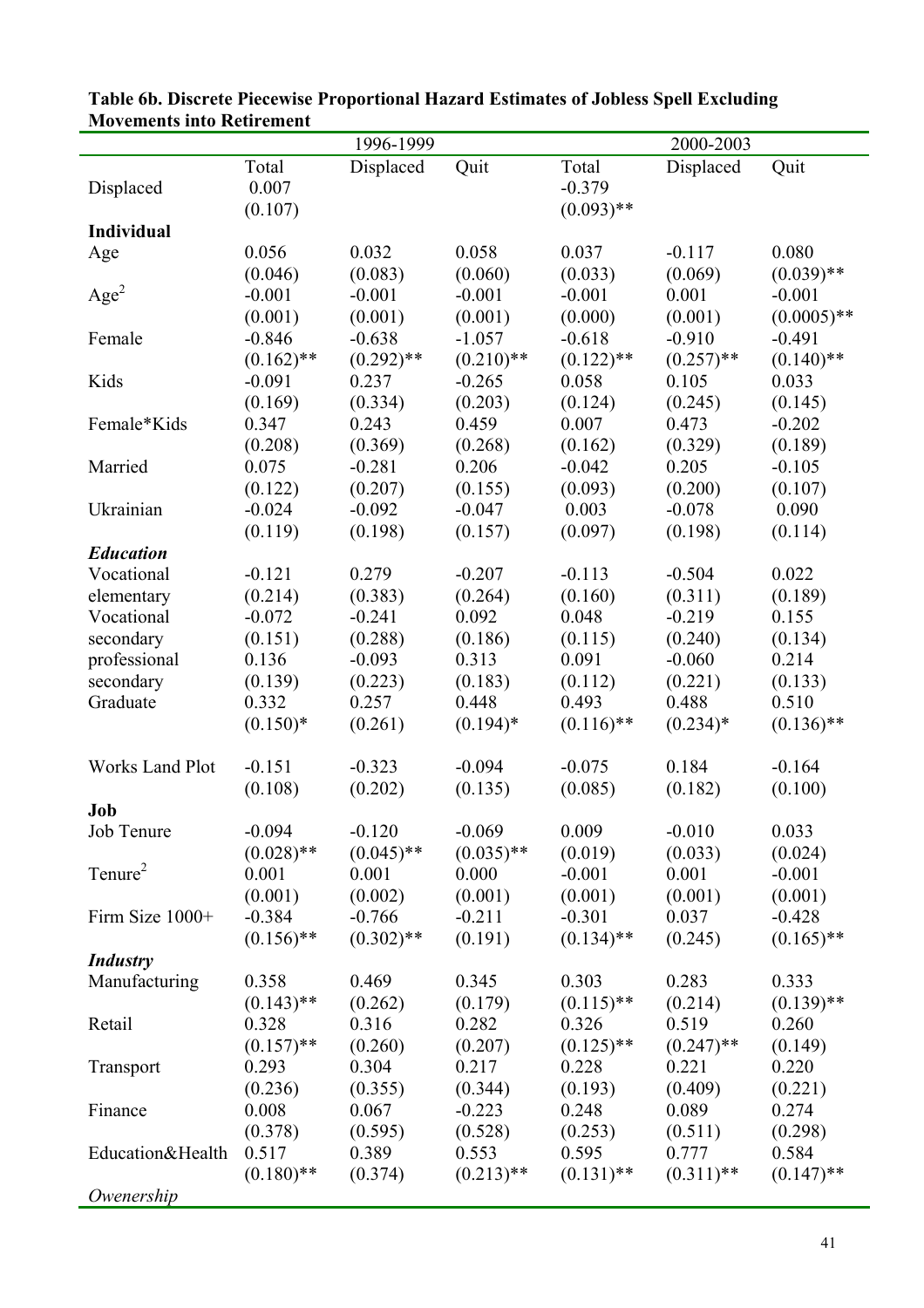| New Private     | $-0.008$     | $-0.030$     | 0.044        | 0.063        | $-0.016$     | 0.120        |
|-----------------|--------------|--------------|--------------|--------------|--------------|--------------|
|                 | (0.158)      | (0.253)      | (0.207)      | (0.118)      | (0.246)      | (0.137)      |
| Privatised      | 0.218        | 0.586        | 0.152        | $-0.277$     | $-0.398$     | $-0.226$     |
|                 | (0.220)      | (0.461)      | (0.273)      | (0.166)      | (0.357)      | (0.190)      |
| Foreign owned   | 0.096        | $-0.270$     | 0.479        | 0.012        | $-0.168$     | $-0.006$     |
|                 | (0.367)      | (0.606)      | (0.467)      | (0.300)      | (0.733)      | (0.332)      |
| <b>Region</b>   |              |              |              |              |              |              |
| Central/North   | $-0.169$     | $-0.440$     | 0.044        | $-0.157$     | $-0.193$     | $-0.150$     |
|                 | (0.146)      | (0.264)      | (0.184)      | (0.112)      | (0.227)      | (0.130)      |
| Kyiv            | 0.062        | $-0.533$     | 0.343        | 0.228        | 0.695        | 0.082        |
|                 | (0.180)      | (0.365)      | (0.229)      | (0.143)      | $(0.305)$ ** | (0.169)      |
| South           | 0.083        | 0.034        | 0.152        | 0.008        | 0.389        | $-0.129$     |
|                 | (0.147)      | (0.241)      | (0.196)      | (0.121)      | (0.239)      | (0.145)      |
| West            | $-0.434$     | $-0.476$     | $-0.342$     | $-0.294$     | $-0.471$     | $-0.292$     |
|                 | $(0.167)$ ** | (0.289)      | (0.209)      | $(0.123)$ ** | (0.264)      | $(0.141)$ ** |
| <b>Duration</b> |              |              |              |              |              |              |
| $\leq$ 1 month  | 3.826        | 3.702        | 3.854        | 2.996        | 2.850        | 3.030        |
|                 | $(0.107)$ ** | $(0.177)$ ** | $(0.135)$ ** | $(0.090)$ ** | $(0.165)$ ** | $(0.108)$ ** |
| 2 months        | 1.996        | 1.781        | 2.091        | 1.567        | 0.828        | 1.761        |
|                 | $(0.206)$ ** | $(0.360)$ ** | $(0.253)$ ** | $(0.140)$ ** | $(0.340)$ ** | $(0.158)$ ** |
| 3 months        | 1.265        | 1.395        | 1.133        | 0.219        | $-0.332$     | 0.400        |
|                 | $(0.289)$ ** | $(0.430)$ ** | $(0.392)$ ** | (0.260)      | (0.591)      | (0.291)      |
|                 |              |              |              |              |              |              |
| Constant        | $-4.663$     | $-3.912$     | $-4.901$     | $-4.483$     | $-2.034$     | $-5.319$     |
|                 | $(0.723)$ ** | $(1.345)$ ** | $(0.924)$ ** | $(0.537)$ ** | (1.152)      | $(0.624)$ ** |
|                 |              |              |              |              |              |              |
| Log L           | $-1527$      | $-576$       | $-936$       | $-2219$      | $-660$       | $-1534$      |
| N               | 53670        | 24516        | 29154        | 20322        | 8288         | 12034        |

Source: ULMS Note: Standard errors are in brackets. \*\* significant at 5% level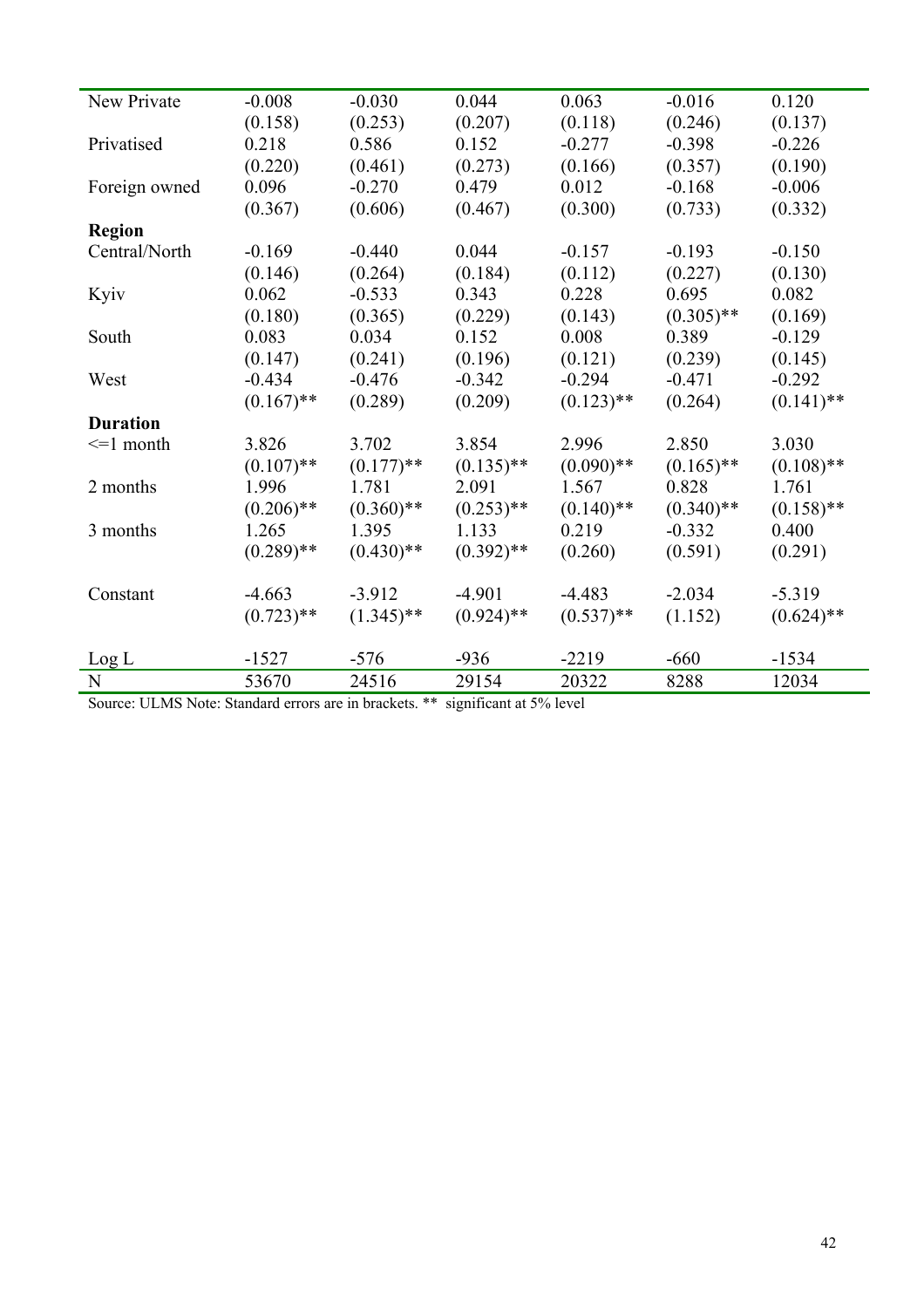|                     |              | Ln wage<br>Ln wage |              |              | $\Delta$ Ln wage |              |
|---------------------|--------------|--------------------|--------------|--------------|------------------|--------------|
|                     | <b>OLS</b>   | Heckman            | <b>OLS</b>   | Heckman      | <b>OLS</b>       | Heckman      |
| <b>Individual</b>   |              |                    |              |              |                  |              |
| Age                 | 0.028        | 0.051              | 0.013        | 0.016        | $-0.003$         | 0.032        |
|                     | (0.029)      | (0.031)            | (0.024)      | (0.024)      | (0.025)          | (0.028)      |
| Age <sup>2</sup>    | $-0.001$     | $-0.001$           | $-0.000$     | $-0.001$     | $-0.001$         | $-0.001$     |
|                     | (0.001)      | (0.001)            | (0.000)      | (0.001)      | (0.001)          | (0.001)      |
| Female              | $-0.285$     | $-0.342$           | $-0.090$     | $-0.121$     | 0.112            | 0.023        |
|                     | $(0.081)$ ** | $(0.089)$ **       | (0.080)      | (0.080)      | (0.081)          | (0.091)      |
| Vocational higher   | 0.325        | 0.403              | 0.201        | 0.230        | 0.073            | 0.151        |
|                     | $(0.083)$ ** | $(0.088)$ **       | $(0.076)$ ** | $(0.077)$ ** | (0.092)          | (0.103)      |
| Graduate            | 0.437        | 0.508              | 0.316        | 0.350        | 0.191            | 0.284        |
|                     | $(0.103)$ ** | $(0.108)$ **       | $(0.089)$ ** | $(0.091)$ ** | (0.099)          | $(0.118)$ ** |
| Region              |              |                    |              |              |                  |              |
| Centre & North      | $-0.689$     | $-0.767$           | $-0.366$     | $-0.544$     | $-0.032$         | $-0.164$     |
|                     | $(0.152)$ ** | $(0.158)$ **       | $(0.131)$ ** | $(0.153)$ ** | (0.132)          | (0.161)      |
| East                | $-0.515$     | $-0.545$           | $-0.283$     | $-0.401$     | $-0.044$         | $-0.132$     |
|                     | $(0.139)$ ** | $(0.140)$ **       | $(0.119)*$   | $(0.131)$ ** | (0.121)          | (0.148)      |
| South               | $-0.560$     | $-0.575$           | $-0.190$     | $-0.313$     | 0.191            | 0.138        |
|                     | $(0.160)$ ** | $(0.164)$ **       | (0.138)      | (0.148)      | (0.140)          | (0.168)      |
| West                | $-0.436$     | $-0.658$           | $-0.069$     | $-0.258$     | 0.310            | 0.027        |
|                     | $(0.180)$ ** | $(0.194)$ **       | (0.148)      | (0.168)      | $(0.154)$ *      | (0.178)      |
| Firm                |              |                    |              |              |                  |              |
| Privatised          | $-0.044$     | $-0.186$           | $-0.071$     | $-0.073$     | $-0.098$         | 0.253        |
|                     | (0.138)      | (0.170)            | (0.109)      | (0.112)      | (0.116)          | (0.168)      |
| New Private         | 0.091        | 0.275              | 0.080        | 0.087        | 0.068            | 0.343        |
|                     | (0.119)      | $(0.139)$ **       | (0.107)      | (0.105)      | (0.118)          | $(0.150)$ ** |
| Foreign Owned       | 0.272        | 0.274              | 0.228        | 0.116        | 0.182            | 0.176        |
|                     | (0.417)      | (0.440)            | (0.318)      | (0.341)      | (0.283)          | (0.315)      |
| Tenure (years)      | $-0.029$     | $-0.053$           | $-0.025$     | $-0.028$     | $-0.022$         | $-0.063$     |
|                     | (0.016)      | $(0.020)$ **       | (0.014)      | $(0.014)$ ** | (0.015)          | $(0.017)$ ** |
| Tenure <sup>2</sup> | 0.001        | 0.001              | 0.001        | 0.001        | 0.001            | 0.002        |
|                     | (0.001)      | $(0.0005)$ **      | (0.000)      | (0.0005)     | (0.000)          | $(0.001)$ ** |
| <b>Industry</b>     |              |                    |              |              |                  |              |
| Agriculture         | $-0.332$     | $-0.325$           | $-0.107$     | $-0.153$     | 0.124            | 0.223        |
|                     | $(0.145)$ ** | $(0.155)$ **       | (0.121)      | (0.121)      | (0.124)          | (0.145)      |
| Construction        | 0.074        | 0.083              | 0.052        | 0.018        | 0.030            | 0.044        |
|                     | (0.128)      | (0.135)            | (0.122)      | (0.118)      | (0.143)          | (0.145)      |
| Retail              | 0.282        | 0.358              | 0.166        | 0.163        | 0.046            | 0.190        |
|                     | $(0.124)$ ** | $(0.129)$ **       | (0.111)      | (0.107)      | (0.123)          | (0.130)      |
| Transport           | $-0.058$     | $-0.038$           | 0.035        | $-0.016$     | 0.132            | 0.191        |
|                     | (0.125)      | (0.138)            | (0.117)      | (0.118)      | (0.146)          | (0.166)      |
| Finance             | $-0.161$     | $-0.128$           | $-0.136$     | $-0.197$     | $-0.110$         | $-0.018$     |
|                     | (0.179)      | (0.198)            | (0.170)      | (0.182)      | (0.221)          | (0.243)      |
| Public Service      | 0.287        | 0.294              | 0.257        | 0.226        | 0.225            | 0.280        |
|                     | $(0.137)$ ** | (0.168)            | $(0.120)$ ** | (0.133)      | (0.167)          | (0.218)      |
| Education/Health    | $-0.120$     | $-0.086$           | 0.058        | 0.061        | 0.242            | 0.314        |
|                     | (0.154)      | (0.160)            | (0.154)      | (0.141)      | (0.187)          | (0.192)      |
| Other Services      | $-0.051$     | $-0.024$           | $-0.030$     | $-0.086$     | $-0.009$         | 0.077        |
|                     | (0.177)      | (0.182)            | (0.154)      | (0.158)      | (0.167)          | (0.184)      |
|                     |              |                    |              |              |                  |              |

# **Table 7. After-Displacement Wage Determinants**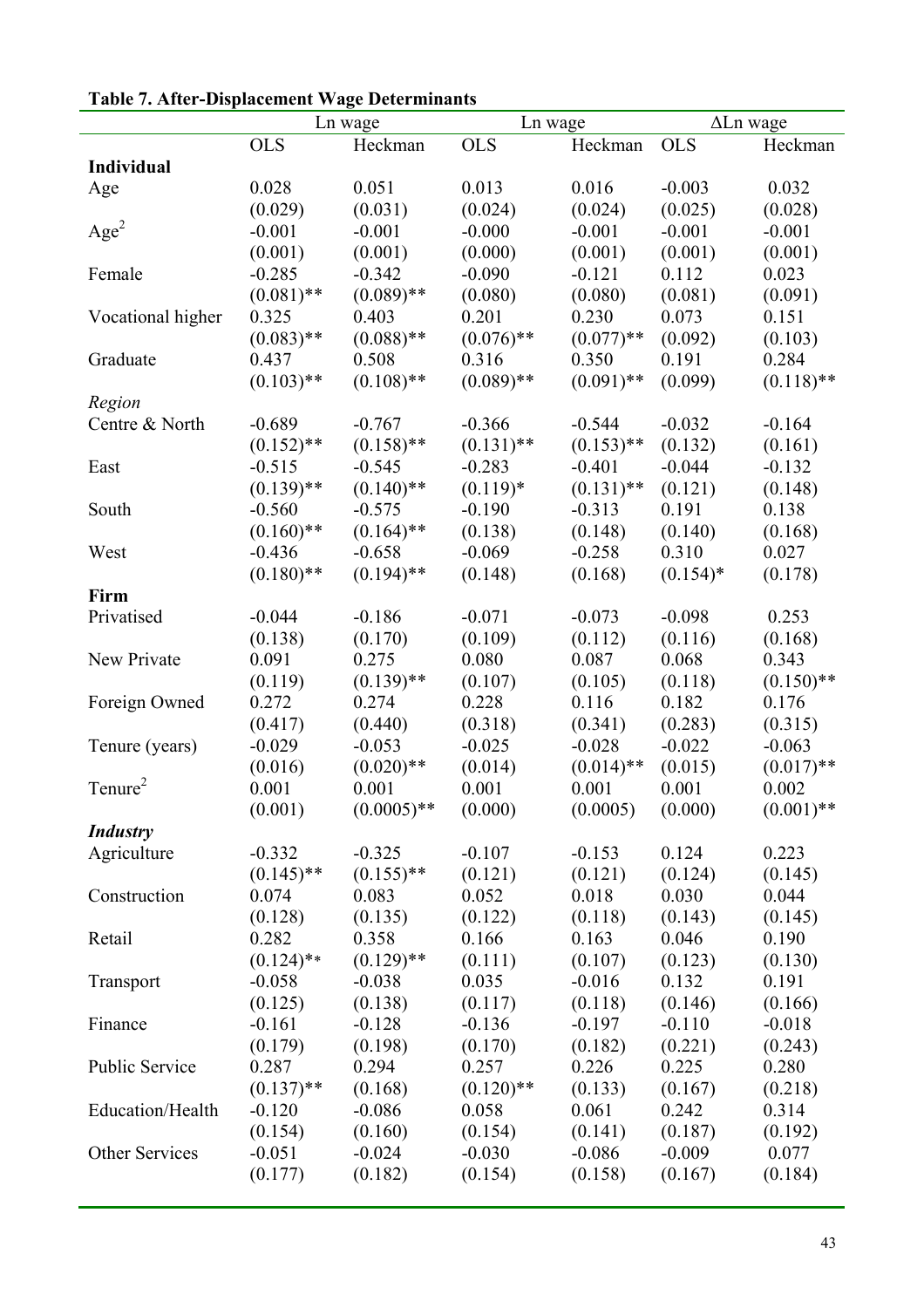| Firm size 100-999 | 0.278                 | 0.292                 | 0.248                 | 0.271                 | 0.216                 | 0.261                 |
|-------------------|-----------------------|-----------------------|-----------------------|-----------------------|-----------------------|-----------------------|
| Firm Size 1000+   | $(0.091)$ **<br>0.324 | $(0.097)$ **<br>0.313 | $(0.082)$ **<br>0.217 | $(0.083)$ **<br>0.223 | $(0.092)$ **<br>0.107 | $(0.106)$ **<br>0.115 |
|                   | $(0.121)$ **          | $(0.123)$ **          | (0.112)               | $(0.109)$ **          | (0.130)               | (0.142)               |
|                   |                       |                       |                       |                       |                       |                       |
| Change Industry   | 0.025                 | 0.172                 | $-0.025$              | 0.167                 | $-0.077$              | 0.113                 |
| Change Occ.       | (0.083)<br>$-0.019$   | (0.091)<br>0.044      | (0.071)<br>0.052      | (0.111)<br>0.165      | (0.079)<br>0.124      | (0.094)<br>0.221      |
|                   | (0.084)               | (0.095)               | (0.072)               | (0.089)               | (0.081)               | $(0.095)$ **          |
| Change Region     | 0.367                 | 0.448                 | 0.315                 | 0.432                 | 0.262                 | 0.385                 |
| <b>Time Out</b>   | $(0.175)$ **          | $(0.180)$ **          | $(0.145)$ **          | $(0.145)$ **          | (0.173)               | $(0.187)$ **          |
| $\leq 1$ month    | 0.203                 | 0.183                 | 0.161                 | 0.165                 | 0.118                 | 0.108                 |
|                   | $(0.077)$ **          | $(0.072)$ **          | $(0.073)$ **          | $(0.066)$ **          | (0.086)               | (0.175)               |
| 1-3 months        | 0.128                 | 0.111                 | 0.157                 | 0.174                 | 0.188                 | 0.187                 |
|                   | (0.187)               | (0.165)               | (0.159)               | (0.139)               | (0.165)               | (0.155)               |
| Log(old wage)     |                       |                       | 0.492                 | 0.531                 |                       |                       |
|                   |                       |                       | $(0.071)$ **          | $(0.072)$ **          |                       |                       |
| Lambda            |                       | 0.533                 |                       | 0.351                 |                       | 0.778                 |
|                   |                       | $(0.198)$ **          |                       | $(0.134)$ **          |                       | $(0.111)$ **          |
|                   |                       |                       |                       |                       |                       |                       |
| Constant          | 4.581                 | 3.485                 | 2.231                 | 1.848                 | $-0.191$              | $-1.821$              |
|                   | $(0.537)$ **          | $(0.714)$ **          | $(0.549)$ **          | $(0.568)$ **          | (0.481)               | $(0.600)**$           |
| R-squared         | 0.39                  |                       | 0.52                  |                       | 0.16                  |                       |

Robust standard errors in parentheses \*\* significant at 5 %. Default categories are male, state owned , kyiv city, production sector firm<100 employees. Full-time jobs only. Sample size 263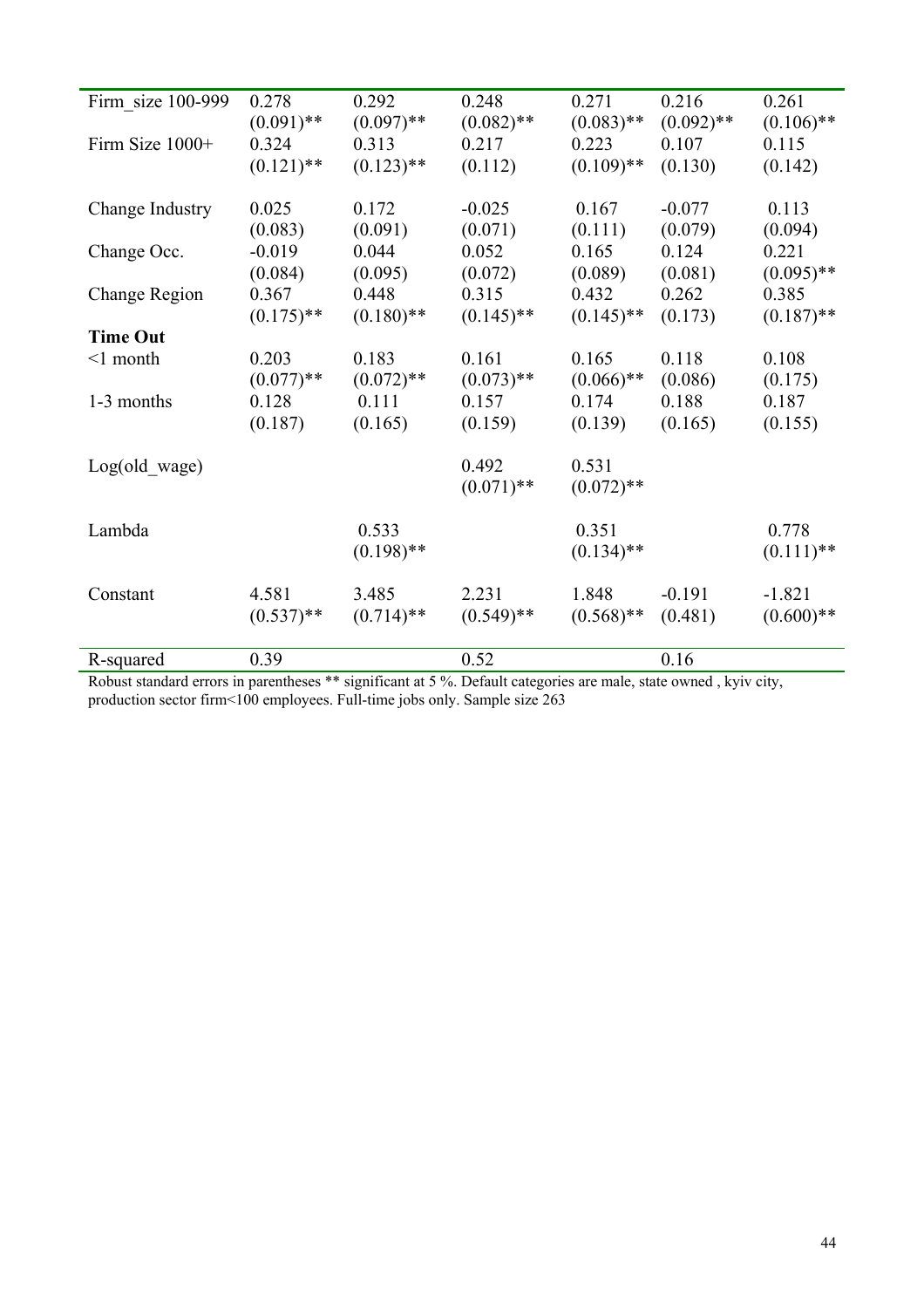|                        |                | 1999         |                     | 2000                |                  | 2001             |                     | 2002                |                     | Total               |
|------------------------|----------------|--------------|---------------------|---------------------|------------------|------------------|---------------------|---------------------|---------------------|---------------------|
| Panel A                |                |              |                     |                     |                  |                  |                     |                     |                     |                     |
| Displaced              | $-0.076$       | $-0.097$     | $-0.174$            | $-0.173$            | $-0.111$         | $-0.140$         | 0.013               | $-0.114$            | $-0.096$            | $-0.134$            |
|                        | (0.078)        | (0.073)      | (0.091)             | $(0.084)*$          | (0.097)          | (0.084)          | (0.091)             | (0.085)             | $(0.047)$ **        | $(0.042)$ **        |
| After                  | $-0.158$       | $-0.160$     | $-0.218$            | $-0.216$            | $-0.129$         | $-0.122$         | 0.110               | 0.119               | $-0.001$            | 0.001               |
|                        | $(0.012)$ **   | $(0.012)$ ** | $(0.010)$ **        | $(0.010)**$         | $(0.007)$ **     | $(0.008)$ **     | $(0.008)$ **        | $(0.009)$ **        | (0.003)             | (0.002)             |
| Displaced*After        | $-0.005$       | $-0.009$     | 0.160               | 0.151               | $-0.111$         | $-0.118$         | $-0.031$            | $-0.032$            | 0.015               | 0.003               |
|                        | (0.078)        | (0.079)      | (0.089)             | (0.090)             | (0.066)          | (0.067)          | (0.086)             | (0.086)             | (0.040)             | (0.050)             |
| Individual<br>Controls | N <sub>0</sub> | Yes          | N <sub>0</sub>      | Yes                 | No               | Yes              | N <sub>0</sub>      | Yes                 | No                  | Yes                 |
| Observations           | 1385           | 1385         | 1383                | 1383                | 1368             | 1368             | 1361                | 1361                | 5463                | 5463                |
| No. Displaced          | 68             | 68           | 66                  | 66                  | 51               | 51               | 44                  | 44                  | 227                 | 227                 |
| R-squared              | 0.02           | 0.17         | 0.03                | 0.19                | 0.02             | 0.21             | 0.01                | 0.19                | 0.03                | 0.20                |
| <b>Panel B</b>         |                |              |                     |                     |                  |                  |                     |                     |                     |                     |
| Spell Length           | n/a            | n/a          | $-0.030$<br>(0.028) | $-0.009$<br>(0.022) | 0.231<br>(0.169) | 0.148<br>(0.156) | $-0.471$<br>(0.360) | $-0.553$<br>(0.323) | $-0.040$<br>(0.032) | $-0.025$<br>(0.031) |
| After                  |                |              | $-0.210$            | $-0.209$            | $-0.129$         | $-0.123$         | 0.110               | 0.119               | $-0.096$            | 0.006               |
|                        |                |              | $(0.010)**$         | $(0.011)$ **        | $(0.007)$ **     | $(0.008)$ **     | $(0.008)$ **        | $(0.009)$ **        | $(0.006)$ **        | $(0.003)$ **        |
| After*Spell            |                |              | $-0.022$            | $-0.019$            | $-0.546$         | $-0.392$         | 0.125               | 0.202               | $-0.181$            | $-0.145$            |
|                        |                |              | (0.052)             | (0.049)             | $(0.193)$ **     | (0.206)          | (0.493)             | (0.434)             | (0.093)             | (0.094)             |
| Observations           | 1385           | 1385         | 1383                | 1383                | 1368             | 1368             | 1361                | 1361                | 5463                | 5463                |
| R-squared              | 0.02           | 0.17         | 0.03                | 0.19                | 0.02             | 0.20             | 0.01                | 0.19                | 0.02                | 0.20                |

## **Table 8. Difference in Difference Estimates of Wage Costs of Displacement 1999-2002**

Robust standard errors in parentheses. \*\* significant at 5%. Spell length estimates for 1999 not available because of sample size limitations. Pooled regressions also include year dummies.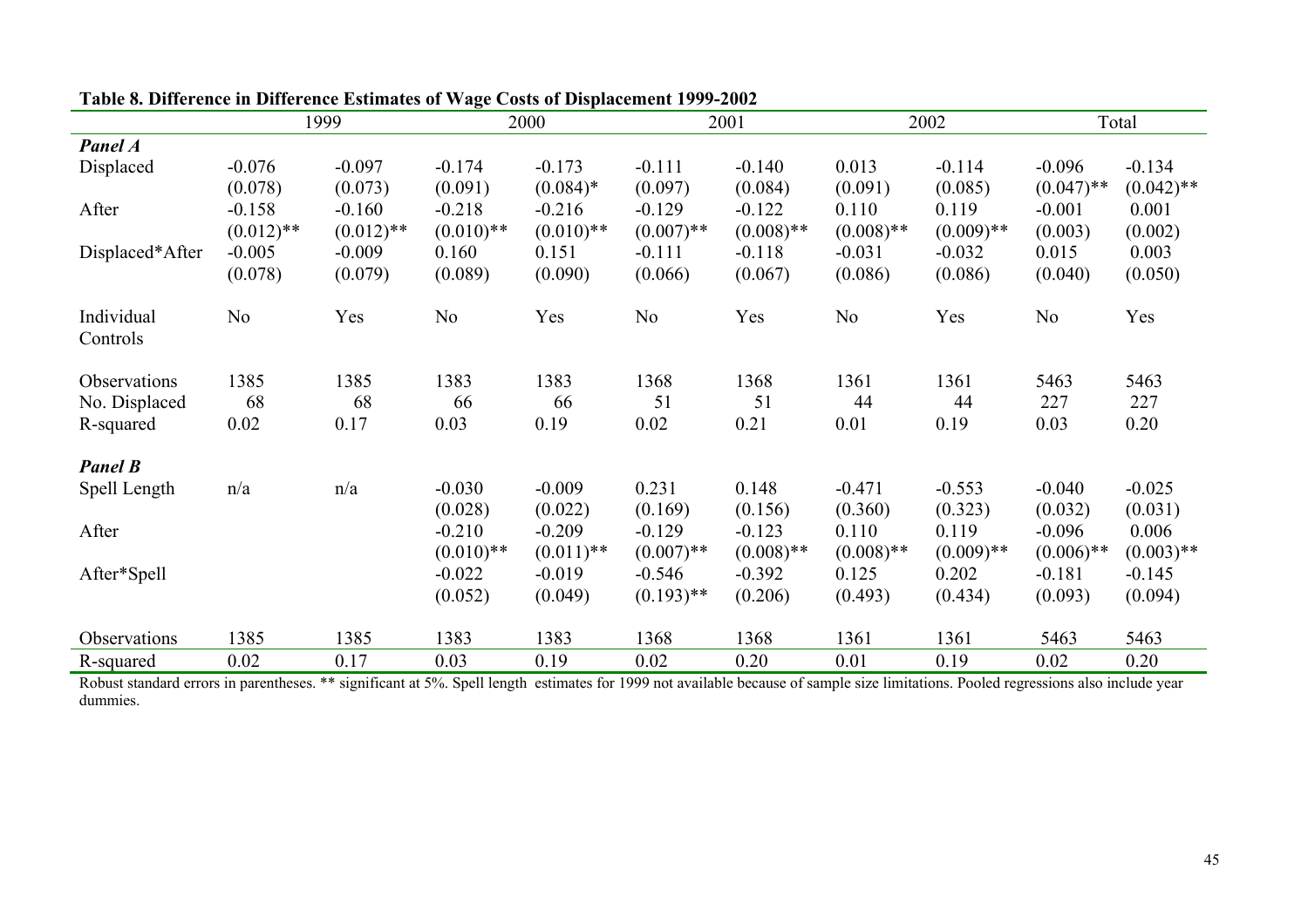| Table 9. Short-Kull wage Costs of Displacement |                     |                          |                          |                          |                      |                          |
|------------------------------------------------|---------------------|--------------------------|--------------------------|--------------------------|----------------------|--------------------------|
|                                                | <b>OLS</b>          | <b>Fixed Effects</b>     | Random<br>Effects        | <b>OLS</b>               | <b>Fixed Effects</b> | Random Effects           |
| Panel A                                        |                     |                          |                          |                          |                      |                          |
| Displaced                                      | $-0.045$<br>(0.029) | $-0.011$<br>(0.025)      | $-0.016$<br>(0.024)      | $-0.092$<br>$(0.027)$ ** | $-0.019$<br>(0.025)  | $-0.030$<br>(0.024)      |
| <b>IndividualControls</b>                      | N <sub>o</sub>      | N <sub>0</sub>           | N <sub>o</sub>           | Yes                      | Yes                  | Yes                      |
| Firm Controls                                  | N <sub>0</sub>      | N <sub>0</sub>           | No                       | N <sub>0</sub>           | N <sub>o</sub>       | N <sub>0</sub>           |
| Panel B                                        |                     |                          |                          |                          |                      |                          |
| Years Before/After Displacement                |                     |                          |                          |                          |                      |                          |
| 2 years before                                 | $-0.020$            | $-0.044$                 | $-0.041$                 | $-0.069$                 | $-0.035$             | $-0.044$                 |
|                                                | (0.059)             | (0.036)                  | (0.035)                  | (0.054)                  | (0.036)              | (0.035)                  |
| 1 year before                                  | $-0.043$<br>(0.051) | $-0.066$<br>$(0.032)$ ** | $-0.063$<br>$(0.031)$ ** | $-0.088$<br>(0.046)      | $-0.057$<br>(0.032)  | $-0.065$<br>$(0.031)$ ** |
| Year of Displacement                           | $-0.037$            | $-0.057$                 | $-0.054$                 | $-0.085$                 | $-0.051$             | $-0.059$                 |
|                                                | (0.049)             | (0.032)                  | (0.031)                  | (0.046)                  | (0.032)              | (0.030)                  |
| 1 year after                                   | $-0.044$            | $-0.061$                 | $-0.058$                 | $-0.091$                 | $-0.059$             | $-0.067$                 |
|                                                | (0.057)             | (0.035)                  | (0.034)                  | (0.054)                  | (0.035)              | $(0.034)$ **             |
| 2 years after                                  | $-0.075$            | $-0.048$                 | $-0.048$                 | $-0.115$                 | $-0.051$             | $-0.061$                 |
|                                                | (0.062)             | (0.039)                  | (0.038)                  | (0.059)                  | (0.039)              | (0.037)                  |
| <b>Individual Controls</b>                     | N <sub>0</sub>      | N <sub>0</sub>           | N <sub>o</sub>           | Yes                      | Yes                  | Yes                      |
| Firm Controls                                  | N <sub>0</sub>      | N <sub>o</sub>           | N <sub>0</sub>           | N <sub>0</sub>           | N <sub>o</sub>       | N <sub>o</sub>           |

# **Table 9. Short-Run Wage Costs of Displacement**

Notes: Sample size 10374. Standard errors in brackets \*\* significant at 5%. Sample restricted to those with 6 continuous wage observations.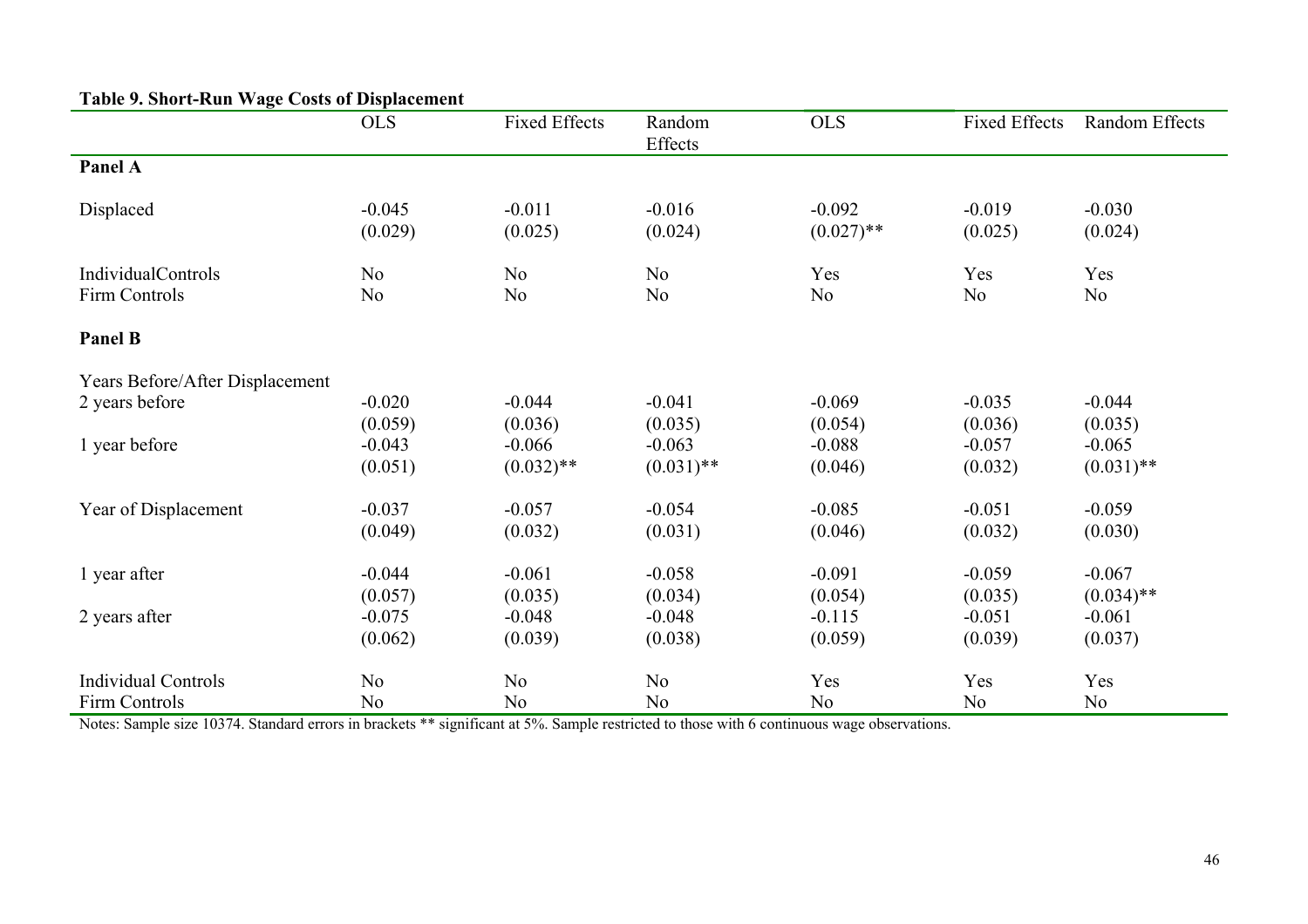|                       |               | саятеля в толле пятнатея от в сяснее не лист в крассинене заприс | Sample Mean | Sample Mean |
|-----------------------|---------------|------------------------------------------------------------------|-------------|-------------|
|                       |               |                                                                  | no returns  | returns     |
| <b>Individual</b>     |               |                                                                  |             |             |
| Age                   | 0.078         | 0.070                                                            | 39.2        | 37.3        |
|                       | $(0.031)$ **  | (0.048)                                                          |             |             |
| Age <sup>2</sup>      | $-0.001$      | $-0.001$                                                         | 1640        | 1488        |
|                       | $(0.0004)$ ** | (0.0006)                                                         |             |             |
| Female                | $-0.200$      | $-0.288$                                                         | 0.57        | 0.50        |
|                       | $(0.090)$ **  | $(0.131)$ **                                                     |             |             |
| Vocational higher     | 0.154         | 0.168                                                            | 0.22        | 0.25        |
|                       | (0.098)       | (0.144)                                                          |             |             |
| Graduate              | 0.217         | 0.299                                                            | 0.14        | 0.18        |
|                       | (0.116)       | (0.182)                                                          |             |             |
| Region                |               |                                                                  |             |             |
| Centre & North        | $-0.300$      | $-1.081$                                                         | 0.24        | 0.21        |
|                       | (0.171)       | $(0.299)$ **                                                     |             |             |
| East                  | $-0.188$      | $-0.735$                                                         | 0.34        | 0.37        |
|                       | (0.159)       | $(0.291)$ **                                                     |             |             |
| South                 | $-0.092$      | $-0.645$                                                         | 0.16        | 0.21        |
|                       | (0.176)       | (0.316)                                                          |             |             |
| West                  | $-0.639$      | $-0.946$                                                         | 0.20        | 0.09        |
|                       | $(0.189)$ **  | $(0.333)$ **                                                     |             |             |
| Firm                  |               |                                                                  |             |             |
| Privatised            | 0.463         | $-0.163$                                                         | 0.03        | 0.07        |
|                       | $(0.199)$ **  | (0.259)                                                          |             |             |
| New Private           | 0.369         | $-0.086$                                                         | 0.08        | 0.22        |
|                       | $(0.138)$ **  | (0.191)                                                          |             |             |
| Foreign Owned         | 0.130         | $-0.130$                                                         | 0.01        | 0.02        |
|                       | (0.333)       | (0.548)                                                          |             |             |
| Tenure (years)        | $-0.058$      | $-0.016$                                                         | 11.4        | 8.6         |
|                       | $(0.016)$ **  | (0.024)                                                          |             |             |
| Tenure <sup>2</sup>   | 0.002         | 0.001                                                            | 212         | 152         |
|                       | $(0.0004)$ ** | (0.001)                                                          |             |             |
| <b>Industry</b>       |               |                                                                  |             |             |
| Agriculture           | 0.044         | $-0.293$                                                         | 0.12        | 0.10        |
|                       | (0.149)       | (0.207)                                                          |             |             |
| Construction          | 0.099         | $-0.097$                                                         | 0.07        | 0.08        |
|                       | (0.165)       | (0.237)                                                          |             |             |
| Retail                | 0.271         | 0.222                                                            | 0.14        | 0.23        |
|                       | $(0.135)$ **  | (0.200)                                                          |             |             |
| Transport             | 0.106         | 0.007                                                            | 0.07        | 0.07        |
|                       | (0.165)       | (0.244)                                                          |             |             |
| Finance               | 0.106         | $-0.038$                                                         | 0.02        | 0.03        |
|                       | (0.246)       | (0.395)                                                          |             |             |
| <b>Public Service</b> | 0.011         | $-0.419$                                                         | 0.05        | 0.03        |
|                       | (0.219)       | (0.300)                                                          |             |             |
| Education/Health      | 0.080         | 0.044                                                            | 0.08        | 0.06        |
|                       | (0.178)       | (0.265)                                                          |             |             |
| Other Services        | 0.110         | $-0.122$                                                         | 0.06        | 0.07        |
|                       | (0.171)       | (0.274)                                                          |             |             |

# **Table A1 Probit Estimates of Presence in After Displacement Sample**